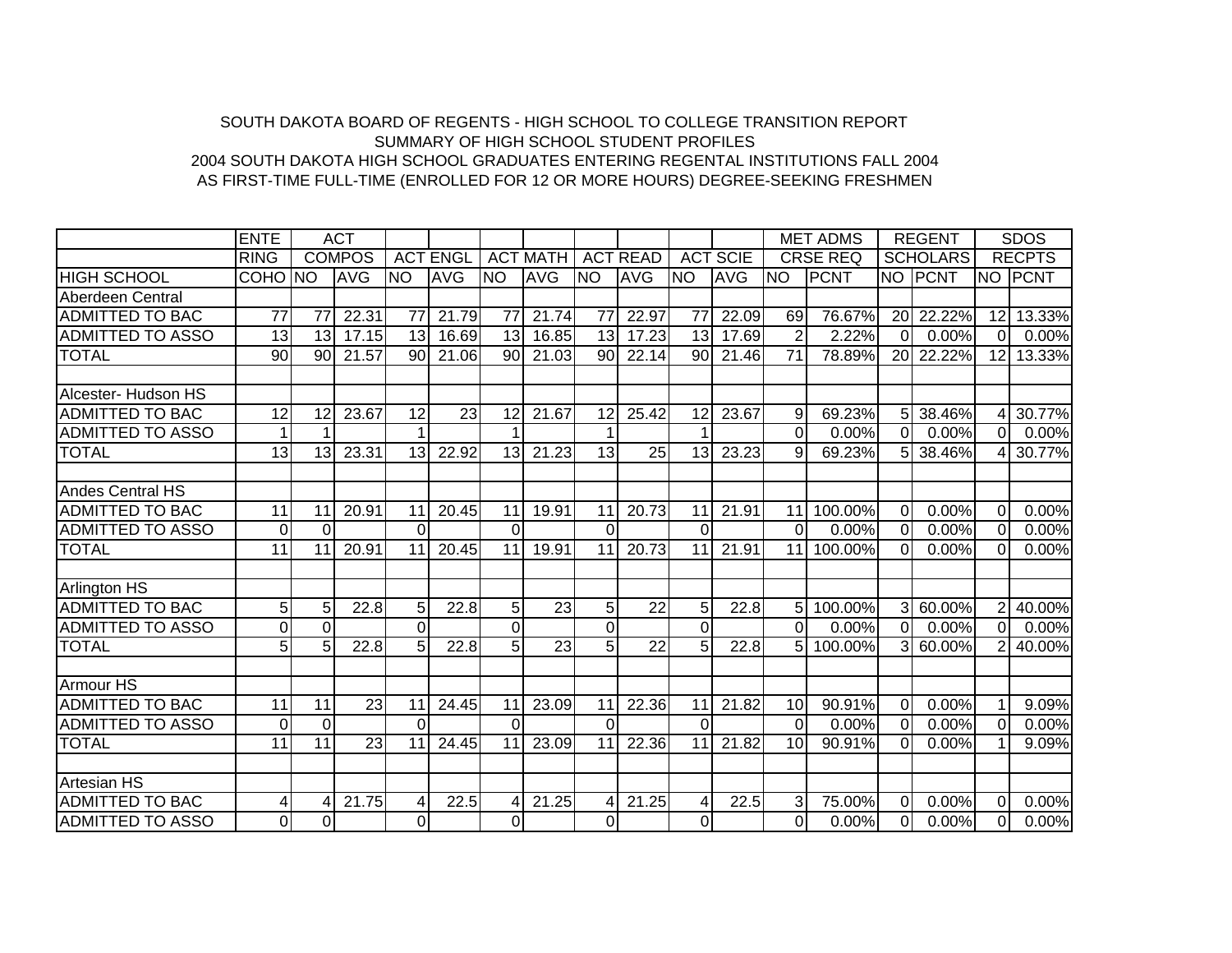| <b>TOTAL</b>             | $\overline{4}$      | 4               | 21.75           | $\overline{4}$   | 22.5  | 4               | 21.25           | 4               | 21.25           | 4               | 22.5  | $\overline{3}$  | 75.00%    | $\overline{0}$ | 0.00%    | $\overline{0}$ | 0.00%  |
|--------------------------|---------------------|-----------------|-----------------|------------------|-------|-----------------|-----------------|-----------------|-----------------|-----------------|-------|-----------------|-----------|----------------|----------|----------------|--------|
|                          |                     |                 |                 |                  |       |                 |                 |                 |                 |                 |       |                 |           |                |          |                |        |
| Avon HS                  |                     |                 |                 |                  |       |                 |                 |                 |                 |                 |       |                 |           |                |          |                |        |
| <b>ADMITTED TO BAC</b>   | $\sqrt{5}$          | 5               | 21.4            | 5 <sub>l</sub>   | 20.8  | 5               | 22.2            | 5               | 20.4            | 5               | 21.6  |                 | 5 100.00% |                | 1 20.00% | 11             | 20.00% |
| <b>ADMITTED TO ASSO</b>  | $\pmb{0}$           | $\mathbf 0$     |                 | $\Omega$         |       | $\overline{0}$  |                 | $\overline{0}$  |                 | $\overline{0}$  |       | $\overline{0}$  | 0.00%     | $\overline{0}$ | 0.00%    | $\overline{0}$ | 0.00%  |
| <b>TOTAL</b>             | 5                   | 5               | 21.4            | 5                | 20.8  | 5               | 22.2            | 5               | 20.4            | 5               | 21.6  | 5               | 100.00%   |                | 20.00%   |                | 20.00% |
|                          |                     |                 |                 |                  |       |                 |                 |                 |                 |                 |       |                 |           |                |          |                |        |
| <b>Baltic HS</b>         |                     |                 |                 |                  |       |                 |                 |                 |                 |                 |       |                 |           |                |          |                |        |
| <b>ADMITTED TO BAC</b>   | 13                  | 13              | 21.69           | 13               | 22.08 | 13              | 20.15           | 13              | 22.08           | 13              | 21.69 | 13              | 100.00%   | 1              | 7.69%    | 1              | 7.69%  |
| <b>ADMITTED TO ASSO</b>  | $\mathbf 0$         | $\Omega$        |                 | $\Omega$         |       | $\Omega$        |                 | $\Omega$        |                 | $\Omega$        |       | $\overline{0}$  | 0.00%     | $\overline{0}$ | 0.00%    | $\Omega$       | 0.00%  |
| <b>TOTAL</b>             | $\overline{13}$     | 13              | 21.69           | 13               | 22.08 | 13              | 20.15           | 13              | 22.08           | 13              | 21.69 | 13              | 100.00%   | 11             | 7.69%    | 1              | 7.69%  |
|                          |                     |                 |                 |                  |       |                 |                 |                 |                 |                 |       |                 |           |                |          |                |        |
| <b>Belle Fouche HS</b>   |                     |                 |                 |                  |       |                 |                 |                 |                 |                 |       |                 |           |                |          |                |        |
| <b>ADMITTED TO BAC</b>   | 21                  | 21              | 20.71           | 21               | 19.95 | 21              | 21.76           | 21              | 20.86           | 21              | 19.71 | 19              | 90.48%    | 41             | 19.05%   | 2              | 9.52%  |
| <b>ADMITTED TO ASSO</b>  | $\mathbf 0$         | $\Omega$        |                 | $\Omega$         |       | $\Omega$        |                 | $\Omega$        |                 | $\Omega$        |       | $\Omega$        | 0.00%     | $\overline{0}$ | 0.00%    | $\Omega$       | 0.00%  |
| <b>TOTAL</b>             | $\overline{21}$     | $\overline{21}$ | 20.71           | $\overline{21}$  | 19.95 | $\overline{21}$ | 21.76           | $\overline{21}$ | 20.86           | $\overline{21}$ | 19.71 | $\overline{19}$ | 90.48%    | 4 <sup>1</sup> | 19.05%   | $\overline{2}$ | 9.52%  |
|                          |                     |                 |                 |                  |       |                 |                 |                 |                 |                 |       |                 |           |                |          |                |        |
| <b>Bennett County HS</b> |                     |                 |                 |                  |       |                 |                 |                 |                 |                 |       |                 |           |                |          |                |        |
| <b>ADMITTED TO BAC</b>   | 6                   | 6               | 22.33           | $6 \overline{6}$ | 21.5  | 6               | $\overline{21}$ | 6               | 25.67           | 6               | 20.33 | $\overline{4}$  | 66.67%    | $\overline{0}$ | 0.00%    | $\Omega$       | 0.00%  |
| <b>ADMITTED TO ASSO</b>  | $\mathsf{O}\xspace$ | $\Omega$        |                 | $\overline{0}$   |       | $\mathbf 0$     |                 | $\overline{0}$  |                 | 0               |       | $\overline{0}$  | 0.00%     | $\overline{0}$ | 0.00%    | $\Omega$       | 0.00%  |
| <b>TOTAL</b>             | $6\phantom{1}$      | 6               | 22.33           | $6 \mid$         | 21.5  | 6               | $\overline{21}$ | 6               | 25.67           | 6               | 20.33 | 4               | 66.67%    | $\overline{0}$ | 0.00%    | $\Omega$       | 0.00%  |
|                          |                     |                 |                 |                  |       |                 |                 |                 |                 |                 |       |                 |           |                |          |                |        |
| <b>Beresford HS</b>      |                     |                 |                 |                  |       |                 |                 |                 |                 |                 |       |                 |           |                |          |                |        |
| <b>ADMITTED TO BAC</b>   | 19                  | 19              | $\overline{22}$ | 19               | 21.89 | 19              | 23.05           | 19              | 20.63           | 19              | 22.26 | 17              | 89.47%    |                | 9 47.37% | 5 <sub>l</sub> | 26.32% |
| <b>ADMITTED TO ASSO</b>  | $\mathbf 0$         | $\mathbf 0$     |                 | $\Omega$         |       | $\Omega$        |                 | $\Omega$        |                 | $\Omega$        |       | $\Omega$        | 0.00%     | $\overline{0}$ | 0.00%    | $\overline{0}$ | 0.00%  |
| <b>TOTAL</b>             | 19                  | 19              | $\overline{22}$ | 19               | 21.89 | 19              | 23.05           | 19              | 20.63           | 19              | 22.26 | 17              | 89.47%    |                | 9 47.37% | 5 <sup>1</sup> | 26.32% |
|                          |                     |                 |                 |                  |       |                 |                 |                 |                 |                 |       |                 |           |                |          |                |        |
| <b>Bison HS</b>          |                     |                 |                 |                  |       |                 |                 |                 |                 |                 |       |                 |           |                |          |                |        |
| <b>ADMITTED TO BAC</b>   | $\overline{4}$      |                 | 20.25           | 4                | 18.25 | $\overline{4}$  | 18.75           | $\overline{4}$  | $\overline{22}$ | $\overline{4}$  | 21.75 | $\overline{4}$  | 100.00%   | 11             | 25.00%   | $\mathbf{1}$   | 25.00% |
| <b>ADMITTED TO ASSO</b>  | $\mathbf 0$         | $\Omega$        |                 | $\overline{0}$   |       | $\overline{0}$  |                 | $\overline{0}$  |                 | $\Omega$        |       | $\overline{0}$  | 0.00%     | $\overline{0}$ | 0.00%    | $\overline{0}$ | 0.00%  |
| <b>TOTAL</b>             | $\overline{4}$      |                 | 20.25           | 4                | 18.25 | Δ               | 18.75           | $\overline{4}$  | $\overline{22}$ | $\overline{4}$  | 21.75 | 4               | 100.00%   | 11             | 25.00%   |                | 25.00% |
|                          |                     |                 |                 |                  |       |                 |                 |                 |                 |                 |       |                 |           |                |          |                |        |
| <b>Bon Homme HS</b>      |                     |                 |                 |                  |       |                 |                 |                 |                 |                 |       |                 |           |                |          |                |        |
| <b>ADMITTED TO BAC</b>   | 16                  | 16              | 23.94           | 16               | 22.13 | 16              | 24.44           | 16              | 23.88           | 16              | 24.69 | 11              | 68.75%    | $\overline{0}$ | 0.00%    | 3              | 18.75% |
| <b>ADMITTED TO ASSO</b>  | $\mathbf 0$         | $\Omega$        |                 | $\Omega$         |       | $\Omega$        |                 | $\overline{0}$  |                 | $\Omega$        |       | $\mathbf 0$     | 0.00%     | $\overline{0}$ | 0.00%    | $\overline{0}$ | 0.00%  |
| <b>TOTAL</b>             | 16                  | 16              | 23.94           | 16               | 22.13 | 16              | 24.44           | 16              | 23.88           | 16              | 24.69 | 11              | 68.75%    | $\Omega$       | 0.00%    | $\overline{3}$ | 18.75% |
|                          |                     |                 |                 |                  |       |                 |                 |                 |                 |                 |       |                 |           |                |          |                |        |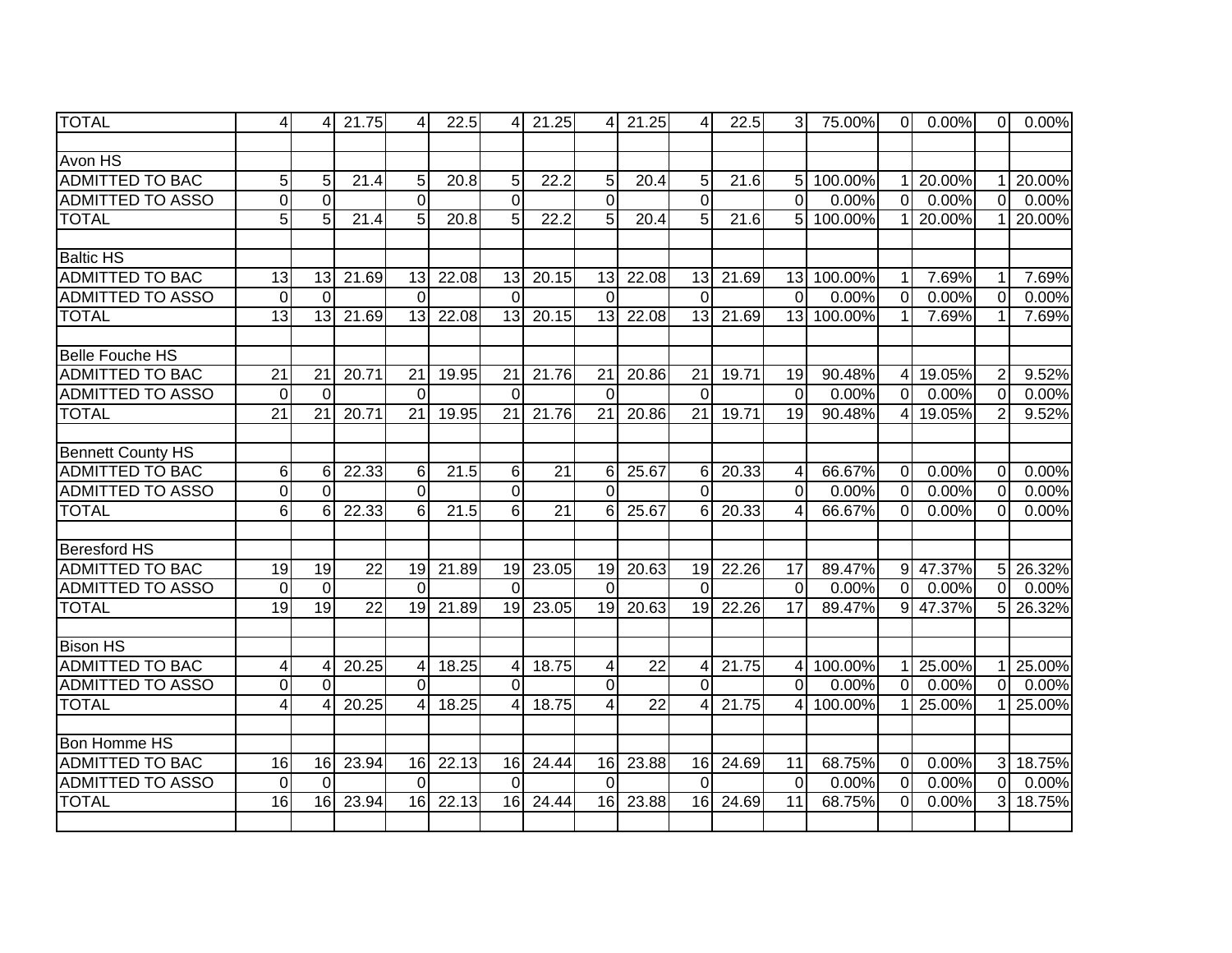| <b>Bonesteel HS</b>                               |                     |                 |       |                 |                 |                 |                 |                 |                 |                 |                 |                   |                 |                |                    |                 |           |
|---------------------------------------------------|---------------------|-----------------|-------|-----------------|-----------------|-----------------|-----------------|-----------------|-----------------|-----------------|-----------------|-------------------|-----------------|----------------|--------------------|-----------------|-----------|
| <b>ADMITTED TO BAC</b>                            | 4                   |                 | 21.25 | 4               | 20.75           |                 | 20.25           | 4               | 23              | 4               | 20              | 4                 | 100.00%         |                | 25.00%             | $\Omega$        | 0.00%     |
| <b>ADMITTED TO ASSO</b>                           | 0                   | $\Omega$        |       | $\Omega$        |                 | $\Omega$        |                 | $\overline{0}$  |                 | $\overline{0}$  |                 | $\Omega$          | 0.00%           | $\overline{0}$ | 0.00%              | $\Omega$        | 0.00%     |
| <b>TOTAL</b>                                      | 4                   |                 | 21.25 | 4               | 20.75           | 4               | 20.25           | 4               | $\overline{23}$ | 4               | $\overline{20}$ | 4                 | 100.00%         |                | 25.00%             | $\Omega$        | 0.00%     |
|                                                   |                     |                 |       |                 |                 |                 |                 |                 |                 |                 |                 |                   |                 |                |                    |                 |           |
| <b>Bowdle HS</b>                                  |                     |                 |       |                 |                 |                 |                 |                 |                 |                 |                 |                   |                 |                |                    |                 |           |
| <b>ADMITTED TO BAC</b>                            | $\overline{7}$      |                 | 22.43 | 7               | 24.14           | 7               | 20              | $\overline{7}$  | 21.29           | 7               | 23.29           | 5                 | 62.50%          | $\overline{0}$ | 0.00%              | 0               | 0.00%     |
| <b>ADMITTED TO ASSO</b>                           | $\mathbf{1}$        |                 |       | 1               |                 |                 |                 | 1               |                 | 1               |                 | $\mathbf 0$       | 0.00%           | $\overline{O}$ | 0.00%              | $\Omega$        | 0.00%     |
| <b>TOTAL</b>                                      | $\bf 8$             | 8               | 22.25 | 8 <sup>1</sup>  | 23.75           | 8               | 20.25           | 8 <sup>1</sup>  | 21.13           | 8               | 23              | 5                 | 62.50%          | $\overline{0}$ | 0.00%              | $\Omega$        | 0.00%     |
|                                                   |                     |                 |       |                 |                 |                 |                 |                 |                 |                 |                 |                   |                 |                |                    |                 |           |
| <b>Brandon Valley HS</b>                          |                     |                 |       |                 |                 |                 |                 |                 |                 |                 |                 |                   |                 |                |                    |                 |           |
| <b>ADMITTED TO BAC</b><br><b>ADMITTED TO ASSO</b> | 49<br>$\mathbf 1$   | 49<br>1         | 23.41 | 49              | 22.92           | 49              | 22.96           | 49              | 23.59           | 49              | 23.57           | 46<br>$\mathbf 0$ | 92.00%<br>0.00% | $\overline{0}$ | 13 26.00%<br>0.00% | $\Omega$        | 13 26.00% |
|                                                   | 50                  | 50              |       | 50              |                 | 50              |                 | 1               |                 | 50              |                 | 46                | 92.00%          |                |                    |                 | 0.00%     |
| <b>TOTAL</b>                                      |                     |                 | 23.36 |                 | 22.86           |                 | 22.84           | 50              | 23.56           |                 | 23.56           |                   |                 |                | 13 26.00%          |                 | 13 26.00% |
| <b>Bristol HS</b>                                 |                     |                 |       |                 |                 |                 |                 |                 |                 |                 |                 |                   |                 |                |                    |                 |           |
| <b>ADMITTED TO BAC</b>                            | $\overline{5}$      | 5 <sub>1</sub>  | 24.6  | 5               | 22.2            | 5               | $\overline{27}$ | 5               | 25              | 5               | 24.2            | 4                 | 66.67%          | $\overline{0}$ | 0.00%              | 5 <sub>l</sub>  | 83.33%    |
| <b>ADMITTED TO ASSO</b>                           | $\mathbf{1}$        |                 |       | $\mathbf{1}$    |                 | 1               |                 | $\mathbf{1}$    |                 | 1               |                 | $\overline{0}$    | 0.00%           | $\overline{0}$ | 0.00%              | $\overline{0}$  | 0.00%     |
| <b>TOTAL</b>                                      | $6\phantom{1}$      | 6               | 23.67 | $6 \mid$        | $\overline{22}$ | 6               | 25.17           | 6               | 24.33           | 6               | 23.17           | $\overline{4}$    | 66.67%          | $\overline{0}$ | 0.00%              | $\overline{5}$  | 83.33%    |
|                                                   |                     |                 |       |                 |                 |                 |                 |                 |                 |                 |                 |                   |                 |                |                    |                 |           |
| <b>Britton HS</b>                                 |                     |                 |       |                 |                 |                 |                 |                 |                 |                 |                 |                   |                 |                |                    |                 |           |
| <b>ADMITTED TO BAC</b>                            | 8                   | 8               | 21.25 | $\infty$        | 20.75           | 8               | 20.13           | 8               | 22.13           | 8               | 20.88           | $\overline{7}$    | 87.50%          |                | 4 50.00%           | 1 <sup>1</sup>  | 12.50%    |
| <b>ADMITTED TO ASSO</b>                           | $\mathsf{O}\xspace$ | $\Omega$        |       | $\Omega$        |                 | $\Omega$        |                 | $\Omega$        |                 | $\Omega$        |                 | $\overline{0}$    | 0.00%           | $\overline{0}$ | $0.00\%$           | $\overline{0}$  | 0.00%     |
| <b>TOTAL</b>                                      | œ.                  | 8               | 21.25 | $\overline{8}$  | 20.75           | 8               | 20.13           | 8               | 22.13           | 8               | 20.88           | $\overline{7}$    | 87.50%          | 4 <sup>1</sup> | 50.00%             | $\mathbf{1}$    | 12.50%    |
|                                                   |                     |                 |       |                 |                 |                 |                 |                 |                 |                 |                 |                   |                 |                |                    |                 |           |
| <b>Brookings HS</b>                               |                     |                 |       |                 |                 |                 |                 |                 |                 |                 |                 |                   |                 |                |                    |                 |           |
| <b>ADMITTED TO BAC</b>                            | $\overline{82}$     | $\overline{82}$ | 22.72 | $\overline{82}$ | 22.43           | $\overline{82}$ | 22.65           | $\overline{82}$ | 22.93           | $\overline{82}$ | 22.26           | $\overline{78}$   | 95.12%          | 17             | 20.73%             | $\overline{17}$ | 20.73%    |
| <b>ADMITTED TO ASSO</b>                           | $\overline{0}$      | $\Omega$        |       | $\Omega$        |                 | $\Omega$        |                 | $\overline{0}$  |                 | $\overline{0}$  |                 | $\mathbf 0$       | 0.00%           | $\overline{0}$ | $0.00\%$           | $\overline{0}$  | 0.00%     |
| <b>TOTAL</b>                                      | 82                  | $\overline{82}$ | 22.72 | $\overline{82}$ | 22.43           | $\overline{82}$ | 22.65           | 82              | 22.93           | $\overline{82}$ | 22.26           | $\overline{78}$   | 95.12%          | 17             | 20.73%             | 17              | 20.73%    |
| <b>Burke HS</b>                                   |                     |                 |       |                 |                 |                 |                 |                 |                 |                 |                 |                   |                 |                |                    |                 |           |
| <b>ADMITTED TO BAC</b>                            | $\overline{7}$      |                 | 22.71 | 7               | 20.43           |                 | 22.29           | 7               | 24.14           | 7               | 23.43           | $\overline{7}$    | 87.50%          |                | 2 25.00%           | 2               | 25.00%    |
| <b>ADMITTED TO ASSO</b>                           | $\mathbf{1}$        |                 |       | 1               |                 |                 |                 | $\mathbf{1}$    |                 | 1               |                 | 1                 | 12.50%          | $\overline{0}$ | 0.00%              | $\Omega$        | 0.00%     |
| <b>TOTAL</b>                                      | $\overline{8}$      | 8               | 22.5  | $\overline{8}$  | 20.63           | 8               | 21.63           | 8               | 23.88           | 8               | 23.5            | 8                 | 100.00%         |                | 2 25.00%           | $\overline{2}$  | 25.00%    |
|                                                   |                     |                 |       |                 |                 |                 |                 |                 |                 |                 |                 |                   |                 |                |                    |                 |           |
| Canistota HS                                      |                     |                 |       |                 |                 |                 |                 |                 |                 |                 |                 |                   |                 |                |                    |                 |           |
| <b>ADMITTED TO BAC</b>                            | 4                   | 4               | 23.75 | $\overline{4}$  | 20.75           | 4               | 24.75           | $\overline{4}$  | 24.5            | 4               | 24              | 3                 | 60.00%          |                | 1 20.00%           |                 | 1 20.00%  |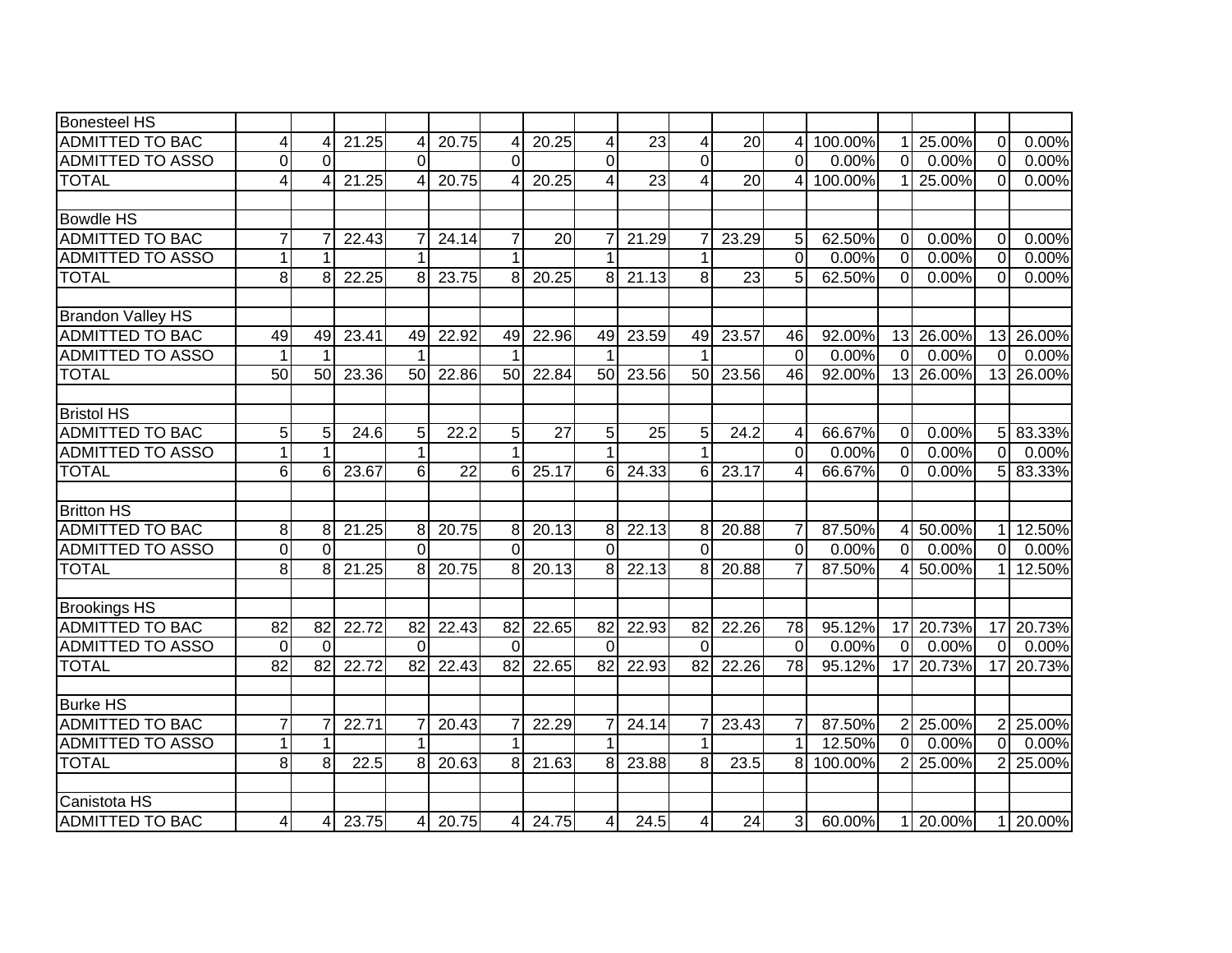| <b>ADMITTED TO ASSO</b> | $\mathbf{1}$     | $\mathbf{1}$    |                 | $\mathbf{1}$    |       | 1               |       | $\mathbf{1}$        |                 | 1               |       | $\Omega$        | 0.00%  | $\overline{0}$ | 0.00%     | 0              | $0.00\%$ |
|-------------------------|------------------|-----------------|-----------------|-----------------|-------|-----------------|-------|---------------------|-----------------|-----------------|-------|-----------------|--------|----------------|-----------|----------------|----------|
| <b>TOTAL</b>            | 5                | 5               | 22.8            | 5 <sub>l</sub>  | 20.4  | 5               | 23.6  | 5                   | 22.8            | 5               | 23.4  | 3               | 60.00% |                | 20.00%    |                | 20.00%   |
|                         |                  |                 |                 |                 |       |                 |       |                     |                 |                 |       |                 |        |                |           |                |          |
| <b>Canton HS</b>        |                  |                 |                 |                 |       |                 |       |                     |                 |                 |       |                 |        |                |           |                |          |
| <b>ADMITTED TO BAC</b>  | $\overline{12}$  | 12              | 23.33           | $\overline{12}$ | 22.25 | 12              | 24.08 | $\overline{12}$     | 23.5            | 12              | 22.92 | 10              | 83.33% |                | 5 41.67%  | $\overline{2}$ | 16.67%   |
| <b>ADMITTED TO ASSO</b> | $\mathbf 0$      | $\Omega$        |                 | $\Omega$        |       | $\Omega$        |       | $\mathbf 0$         |                 | $\Omega$        |       | $\mathbf 0$     | 0.00%  | $\overline{0}$ | 0.00%     | $\overline{0}$ | 0.00%    |
| <b>TOTAL</b>            | $\overline{12}$  | 12              | 23.33           | 12              | 22.25 | 12              | 24.08 | $\overline{12}$     | 23.5            | 12              | 22.92 | 10              | 83.33% | 5 <sup>1</sup> | 41.67%    | $\overline{2}$ | 16.67%   |
|                         |                  |                 |                 |                 |       |                 |       |                     |                 |                 |       |                 |        |                |           |                |          |
| Castelwood HS           |                  |                 |                 |                 |       |                 |       |                     |                 |                 |       |                 |        |                |           |                |          |
| ADMITTED TO BAC         | 6                | 6               | 23.83           | 6               | 22.67 | 6               | 25.83 | 6                   | 23.5            | 6               | 22.67 | 5               | 83.33% | $\overline{0}$ | 0.00%     | $\overline{3}$ | 50.00%   |
| <b>ADMITTED TO ASSO</b> | $\boldsymbol{0}$ | $\Omega$        |                 | $\Omega$        |       | $\Omega$        |       | $\overline{0}$      |                 | $\Omega$        |       | $\overline{0}$  | 0.00%  | $\overline{0}$ | 0.00%     | $\overline{0}$ | 0.00%    |
| <b>TOTAL</b>            | $\overline{6}$   | 6               | 23.83           | $6 \mid$        | 22.67 | 6               | 25.83 | $6\phantom{1}$      | 23.5            | 6               | 22.67 | 5               | 83.33% | $\overline{0}$ | 0.00%     | 3              | 50.00%   |
|                         |                  |                 |                 |                 |       |                 |       |                     |                 |                 |       |                 |        |                |           |                |          |
| Centerville HS          |                  |                 |                 |                 |       |                 |       |                     |                 |                 |       |                 |        |                |           |                |          |
| ADMITTED TO BAC         | 10               | 10              | 22.5            | 10              | 19.7  | 10              | 23.1  | 10                  | 23.6            | 10              | 22.7  | 9               | 90.00% | 41             | 40.00%    | 4              | 40.00%   |
| <b>ADMITTED TO ASSO</b> | $\overline{0}$   | $\Omega$        |                 | $\Omega$        |       | $\Omega$        |       | $\Omega$            |                 | $\Omega$        |       | $\Omega$        | 0.00%  | $\Omega$       | 0.00%     | $\Omega$       | 0.00%    |
| <b>TOTAL</b>            | 10               | 10              | 22.5            | 10              | 19.7  | 10              | 23.1  | 10                  | 23.6            | 10              | 22.7  | 9               | 90.00% | 4 <sup>1</sup> | 40.00%    | $\overline{4}$ | 40.00%   |
|                         |                  |                 |                 |                 |       |                 |       |                     |                 |                 |       |                 |        |                |           |                |          |
| <b>Chamberlain HS</b>   |                  |                 |                 |                 |       |                 |       |                     |                 |                 |       |                 |        |                |           |                |          |
| <b>ADMITTED TO BAC</b>  | 24               | 24              | 21.92           | 24              | 21.13 | 24              | 22.29 | 24                  | 22              | 24              | 21.58 | 22              | 91.67% |                | 15 62.50% | 6I             | 25.00%   |
| <b>ADMITTED TO ASSO</b> | $\Omega$         | $\Omega$        |                 | $\Omega$        |       | $\Omega$        |       | $\Omega$            |                 | $\Omega$        |       | $\Omega$        | 0.00%  | $\Omega$       | 0.00%     | $\Omega$       | 0.00%    |
| <b>TOTAL</b>            | $\overline{24}$  | $\overline{24}$ | 21.92           | 24              | 21.13 | $\overline{24}$ | 22.29 | 24                  | $\overline{22}$ | $\overline{24}$ | 21.58 | $\overline{22}$ | 91.67% |                | 15 62.50% |                | 6 25.00% |
|                         |                  |                 |                 |                 |       |                 |       |                     |                 |                 |       |                 |        |                |           |                |          |
| <b>Chester Area HS</b>  |                  |                 |                 |                 |       |                 |       |                     |                 |                 |       |                 |        |                |           |                |          |
| <b>ADMITTED TO BAC</b>  | 16               | 16              | 20.19           | 16              | 18.31 | 16              | 19.94 | 16                  | 20.56           | 16              | 21.13 | 14              | 82.35% | $\overline{0}$ | 0.00%     | $\overline{0}$ | 0.00%    |
| <b>ADMITTED TO ASSO</b> | $\mathbf{1}$     |                 |                 |                 |       | 1               |       |                     |                 |                 |       | $\mathbf{1}$    | 5.88%  | $\overline{0}$ | 0.00%     | $\overline{0}$ | 0.00%    |
| <b>TOTAL</b>            | $\overline{17}$  | $\overline{17}$ | $\overline{20}$ | $\overline{17}$ | 18.06 | 17              | 19.65 | $\overline{17}$     | 20.47           | $\overline{17}$ | 20.94 | 15              | 88.24% | $\Omega$       | 0.00%     | $\mathbf 0$    | 0.00%    |
|                         |                  |                 |                 |                 |       |                 |       |                     |                 |                 |       |                 |        |                |           |                |          |
| Cheyenne E B HS         |                  |                 |                 |                 |       |                 |       |                     |                 |                 |       |                 |        |                |           |                |          |
| <b>ADMITTED TO BAC</b>  | 3                | 3               | 18.67           | 3 <sup>l</sup>  | 17.33 | 3               | 18.33 | $\overline{\omega}$ | 19.67           | 3               | 19.67 | $\overline{2}$  | 66.67% | 2 <sup>1</sup> | 66.67%    | $\mathbf 0$    | 0.00%    |
| <b>ADMITTED TO ASSO</b> | $\mathbf 0$      | $\Omega$        |                 | $\overline{0}$  |       | $\Omega$        |       | $\overline{0}$      |                 | $\Omega$        |       | $\mathbf 0$     | 0.00%  | $\overline{0}$ | 0.00%     | 0              | 0.00%    |
| <b>TOTAL</b>            | 3                | 3               | 18.67           | $\overline{3}$  | 17.33 | 3               | 18.33 | $\overline{3}$      | 19.67           | 3               | 19.67 | $\overline{2}$  | 66.67% | 2 <sup>1</sup> | 66.67%    | $\Omega$       | 0.00%    |
|                         |                  |                 |                 |                 |       |                 |       |                     |                 |                 |       |                 |        |                |           |                |          |
| <b>Clark HS</b>         |                  |                 |                 |                 |       |                 |       |                     |                 |                 |       |                 |        |                |           |                |          |
| <b>ADMITTED TO BAC</b>  | 8                | 8               | 24              | 8 <sup>1</sup>  | 23.63 | 8               | 23.63 | 8                   | 23.75           | 8               | 24.5  | 6               | 60.00% |                | 5 50.00%  | 5 <sub>l</sub> | 50.00%   |
| <b>ADMITTED TO ASSO</b> | $\overline{2}$   | $\overline{2}$  | 20.5            | $\overline{2}$  | 17.5  | $\overline{2}$  | 21    | $\overline{2}$      | 20.5            | $\overline{2}$  | 21.5  | $\mathbf 1$     | 10.00% | 11             | 10.00%    | $\overline{0}$ | 0.00%    |
| <b>TOTAL</b>            | $\overline{10}$  | 10              | 23.3            | 10              | 22.4  | 10              | 23.1  | 10                  | 23.1            | 10              | 23.9  | $\overline{7}$  | 70.00% |                | 6 60.00%  | 5              | 50.00%   |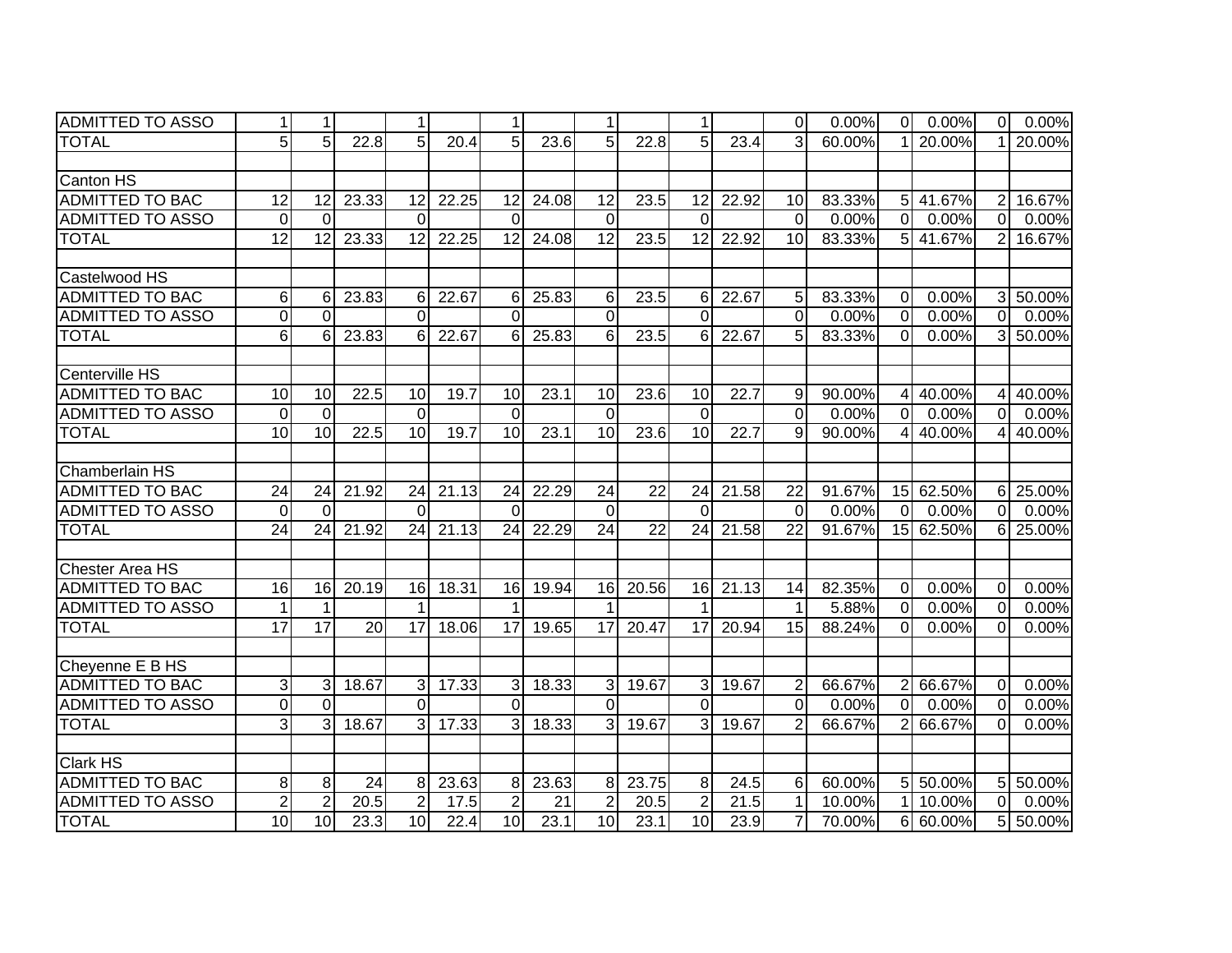| <b>Colman HS</b>        |                 |                 |                 |                 |                 |                       |       |                          |                 |                 |       |                 |         |                |          |                |          |
|-------------------------|-----------------|-----------------|-----------------|-----------------|-----------------|-----------------------|-------|--------------------------|-----------------|-----------------|-------|-----------------|---------|----------------|----------|----------------|----------|
| <b>ADMITTED TO BAC</b>  | $\overline{10}$ | 10              | 24.1            | 10              | 22.4            | 10                    | 26.6  | 10                       | 23.3            | 10              | 23.4  | 9               | 90.00%  | 5 <sup>1</sup> | 50.00%   | 6              | 60.00%   |
| <b>ADMITTED TO ASSO</b> | $\overline{0}$  | $\mathbf{0}$    |                 | $\mathbf 0$     |                 | $\Omega$              |       | $\mathbf 0$              |                 | $\Omega$        |       | $\overline{0}$  | 0.00%   | $\overline{0}$ | 0.00%    | $\Omega$       | 0.00%    |
| <b>TOTAL</b>            | $\overline{10}$ | 10              | 24.1            | 10              | 22.4            | 10                    | 26.6  | $\overline{10}$          | 23.3            | 10              | 23.4  | 9               | 90.00%  | 5 <sub>l</sub> | 50.00%   | 6              | 60.00%   |
|                         |                 |                 |                 |                 |                 |                       |       |                          |                 |                 |       |                 |         |                |          |                |          |
| Colome HS               |                 |                 |                 |                 |                 |                       |       |                          |                 |                 |       |                 |         |                |          |                |          |
| <b>ADMITTED TO BAC</b>  | 4               |                 | 21.75           | 4               | 20.75           | 4                     | 22.5  | 4                        | 21.25           | 4               | 22.5  | 3               | 75.00%  | $\mathbf{2}$   | 50.00%   |                | 25.00%   |
| <b>ADMITTED TO ASSO</b> | $\overline{0}$  | $\Omega$        |                 | $\Omega$        |                 | $\Omega$              |       | $\Omega$                 |                 | $\Omega$        |       | $\Omega$        | 0.00%   | $\Omega$       | 0.00%    | $\Omega$       | 0.00%    |
| <b>TOTAL</b>            | 4               |                 | 21.75           | 4               | 20.75           | 4                     | 22.5  | 4                        | 21.25           | 4               | 22.5  | 3               | 75.00%  | $\overline{2}$ | 50.00%   |                | 25.00%   |
|                         |                 |                 |                 |                 |                 |                       |       |                          |                 |                 |       |                 |         |                |          |                |          |
| <b>Corsica HS</b>       |                 |                 |                 |                 |                 |                       |       |                          |                 |                 |       |                 |         |                |          |                |          |
| <b>ADMITTED TO BAC</b>  | $\overline{4}$  | 4               | $\overline{24}$ | $\overline{4}$  | $\overline{23}$ | 4                     | 23.25 | $\overline{4}$           | 25              | 4               | 24.25 | 4               | 100.00% | $\overline{0}$ | 0.00%    | $\overline{2}$ | 50.00%   |
| <b>ADMITTED TO ASSO</b> | $\mathbf 0$     | $\Omega$        |                 | $\overline{0}$  |                 | $\Omega$              |       | 0                        |                 | $\Omega$        |       | $\Omega$        | 0.00%   | $\overline{0}$ | 0.00%    | $\Omega$       | 0.00%    |
| <b>TOTAL</b>            | $\overline{4}$  | 4               | $\overline{24}$ | 4               | $\overline{23}$ | $\boldsymbol{\Delta}$ | 23.25 | $\overline{\mathcal{A}}$ | $\overline{25}$ | $\overline{4}$  | 24.25 | 4               | 100.00% | $\overline{0}$ | 0.00%    | $\overline{2}$ | 50.00%   |
|                         |                 |                 |                 |                 |                 |                       |       |                          |                 |                 |       |                 |         |                |          |                |          |
| <b>Cresbard HS</b>      |                 |                 |                 |                 |                 |                       |       |                          |                 |                 |       |                 |         |                |          |                |          |
| <b>ADMITTED TO BAC</b>  | 3               | 3               | 22              | 3               | 22.67           | 3                     | 21.33 | 3                        | 19.33           | 3               | 23.33 | $\overline{2}$  | 66.67%  | $\overline{0}$ | 0.00%    | $\mathbf{0}$   | 0.00%    |
| <b>ADMITTED TO ASSO</b> | $\overline{0}$  | $\overline{0}$  |                 | $\Omega$        |                 | $\Omega$              |       | $\Omega$                 |                 | $\Omega$        |       | $\Omega$        | 0.00%   | $\Omega$       | 0.00%    | $\overline{0}$ | 0.00%    |
| <b>TOTAL</b>            | $\overline{3}$  | $\overline{3}$  | $\overline{22}$ | $\mathcal{E}$   | 22.67           | 3                     | 21.33 | 3                        | 19.33           | 3               | 23.33 | $\overline{2}$  | 66.67%  | $\Omega$       | 0.00%    | $\Omega$       | 0.00%    |
|                         |                 |                 |                 |                 |                 |                       |       |                          |                 |                 |       |                 |         |                |          |                |          |
| <b>Custer HS</b>        |                 |                 |                 |                 |                 |                       |       |                          |                 |                 |       |                 |         |                |          |                |          |
| <b>ADMITTED TO BAC</b>  | $\overline{12}$ | $\overline{12}$ | 23.25           | $\overline{12}$ | 22.83           | 12                    | 22.25 | $\overline{12}$          | 24.67           | $\overline{12}$ | 23.25 | $\overline{10}$ | 83.33%  |                | 5 41.67% | 5 <sub>l</sub> | 41.67%   |
| <b>ADMITTED TO ASSO</b> | $\overline{0}$  | $\Omega$        |                 | $\Omega$        |                 | $\Omega$              |       | $\overline{0}$           |                 | $\Omega$        |       | $\overline{0}$  | 0.00%   | $\overline{0}$ | 0.00%    | $\overline{0}$ | $0.00\%$ |
| <b>TOTAL</b>            | 12              | 12              | 23.25           | 12              | 22.83           | 12                    | 22.25 | 12                       | 24.67           | 12              | 23.25 | 10              | 83.33%  |                | 5 41.67% | 5 <sup>5</sup> | 41.67%   |
|                         |                 |                 |                 |                 |                 |                       |       |                          |                 |                 |       |                 |         |                |          |                |          |
| Dakota Valley HS        |                 |                 |                 |                 |                 |                       |       |                          |                 |                 |       |                 |         |                |          |                |          |
| <b>ADMITTED TO BAC</b>  | 18              | 18              | 20.72           | 18              | 19.61           | 18                    | 18.5  | 18                       | 23.39           | 18              | 20.67 | 16              | 88.89%  |                | 2 11.11% | $\Omega$       | 0.00%    |
| <b>ADMITTED TO ASSO</b> | $\overline{0}$  | $\Omega$        |                 | $\Omega$        |                 | $\Omega$              |       | $\Omega$                 |                 | $\Omega$        |       | $\mathbf 0$     | 0.00%   | $\Omega$       | 0.00%    | 0              | 0.00%    |
| <b>TOTAL</b>            | 18              | 18              | 20.72           | 18              | 19.61           | 18                    | 18.5  | 18                       | 23.39           | 18              | 20.67 | 16              | 88.89%  |                | 2 11.11% | $\Omega$       | 0.00%    |
|                         |                 |                 |                 |                 |                 |                       |       |                          |                 |                 |       |                 |         |                |          |                |          |
| De Smet HS              |                 |                 |                 |                 |                 |                       |       |                          |                 |                 |       |                 |         |                |          |                |          |
| <b>ADMITTED TO BAC</b>  | 14              | 14              | 21.5            | 14              | 19.79           | 14                    | 21.29 | 14                       | 22.07           | 14              | 22.07 | 12              | 85.71%  | $\mathbf 0$    | 0.00%    | $\mathbf 0$    | 0.00%    |
| <b>ADMITTED TO ASSO</b> | $\mathbf 0$     | 0               |                 | $\Omega$        |                 | $\Omega$              |       | $\Omega$                 |                 | $\Omega$        |       | $\mathbf 0$     | 0.00%   | $\mathbf 0$    | 0.00%    | 0              | 0.00%    |
| <b>TOTAL</b>            | 14              | 14              | 21.5            | 14              | 19.79           | 14                    | 21.29 | 14                       | 22.07           | 14              | 22.07 | 12              | 85.71%  | $\overline{0}$ | 0.00%    | $\Omega$       | 0.00%    |
|                         |                 |                 |                 |                 |                 |                       |       |                          |                 |                 |       |                 |         |                |          |                |          |
| Dell Rapids HS          |                 |                 |                 |                 |                 |                       |       |                          |                 |                 |       |                 |         |                |          |                |          |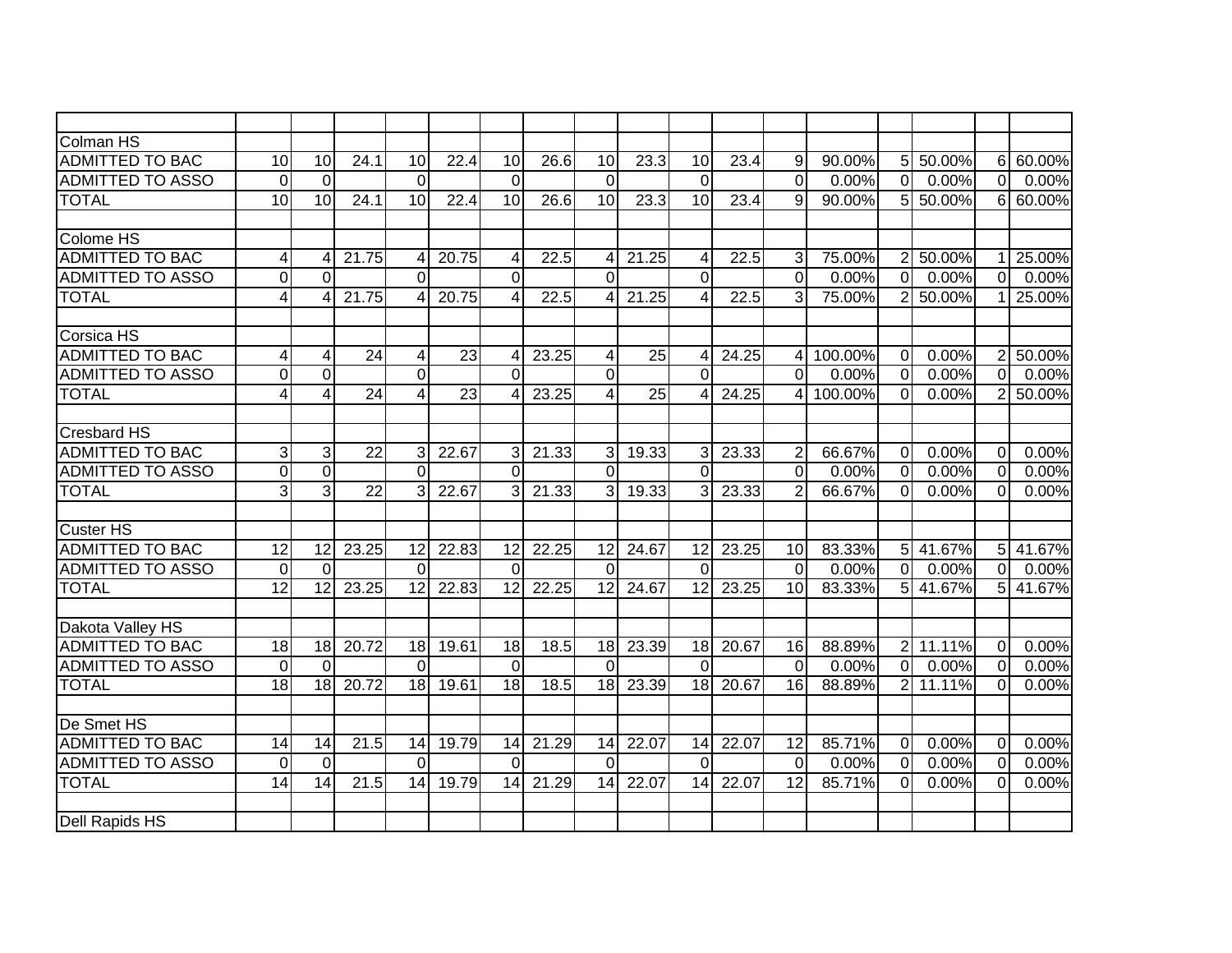| <b>ADMITTED TO BAC</b>    | 14               | 14              | 22.93 | 14              | 22.21 | 14              | 23.14 | 14              | 23.5  | 14              | 22.43           |                | 14 100.00% |                | 5 35.71%  | $\overline{2}$ | 14.29% |
|---------------------------|------------------|-----------------|-------|-----------------|-------|-----------------|-------|-----------------|-------|-----------------|-----------------|----------------|------------|----------------|-----------|----------------|--------|
| <b>ADMITTED TO ASSO</b>   | $\overline{0}$   | $\Omega$        |       | $\Omega$        |       | $\Omega$        |       | $\Omega$        |       | $\Omega$        |                 | $\Omega$       | 0.00%      | $\overline{0}$ | 0.00%     | $\overline{0}$ | 0.00%  |
| <b>TOTAL</b>              | $\overline{14}$  | 14              | 22.93 | 14              | 22.21 | 14              | 23.14 | 14              | 23.5  | 14              | 22.43           | 14             | 100.00%    | 5 <sup>1</sup> | 35.71%    | $\overline{2}$ | 14.29% |
|                           |                  |                 |       |                 |       |                 |       |                 |       |                 |                 |                |            |                |           |                |        |
| Deubrook HS               |                  |                 |       |                 |       |                 |       |                 |       |                 |                 |                |            |                |           |                |        |
| <b>ADMITTED TO BAC</b>    | 8                | 8               | 24.75 | 8               | 23.38 | 8               | 24.63 | 8               | 26.88 | 8               | 23.88           | $\overline{7}$ | 87.50%     |                | 3 37.50%  | $\overline{4}$ | 50.00% |
| <b>ADMITTED TO ASSO</b>   | $\mathbf 0$      | $\Omega$        |       | $\Omega$        |       | $\Omega$        |       | $\overline{0}$  |       | $\Omega$        |                 | $\overline{0}$ | 0.00%      | $\overline{0}$ | 0.00%     | $\overline{0}$ | 0.00%  |
| <b>TOTAL</b>              | 8                | 8               | 24.75 | 8               | 23.38 | 8               | 24.63 | 8               | 26.88 | 8               | 23.88           | $\overline{7}$ | 87.50%     | 3 <sup>1</sup> | 37.50%    | 4              | 50.00% |
|                           |                  |                 |       |                 |       |                 |       |                 |       |                 |                 |                |            |                |           |                |        |
| Deuel HS                  |                  |                 |       |                 |       |                 |       |                 |       |                 |                 |                |            |                |           |                |        |
| <b>ADMITTED TO BAC</b>    | 18               | 18              | 22.06 | 18              | 20.33 | 18              | 22.56 | 18              | 22.33 | 18              | 22.33           | 16             | 88.89%     |                | 10 55.56% | 5 <sub>l</sub> | 27.78% |
| <b>ADMITTED TO ASSO</b>   | $\mathbf 0$      | $\Omega$        |       | $\Omega$        |       | $\Omega$        |       | $\mathbf 0$     |       | $\Omega$        |                 | $\mathbf 0$    | 0.00%      | $\overline{0}$ | 0.00%     | $\overline{0}$ | 0.00%  |
| <b>TOTAL</b>              | $\overline{18}$  | 18              | 22.06 | 18              | 20.33 | 18              | 22.56 | 18              | 22.33 | $\overline{18}$ | 22.33           | 16             | 88.89%     |                | 10 55.56% | 5              | 27.78% |
|                           |                  |                 |       |                 |       |                 |       |                 |       |                 |                 |                |            |                |           |                |        |
| Doland HS                 |                  |                 |       |                 |       |                 |       |                 |       |                 |                 |                |            |                |           |                |        |
| <b>ADMITTED TO BAC</b>    | 6                | 6               | 25.33 | $6 \mid$        | 25.17 | 6               | 23.33 | $6 \mid$        | 27.83 | 6               | 24.33           | 6              | 75.00%     | 41             | 50.00%    | $\overline{2}$ | 25.00% |
| <b>ADMITTED TO ASSO</b>   | $\overline{2}$   | 2               | 18.5  | $\overline{2}$  | 18.5  | $\overline{2}$  | 19    | $\overline{2}$  | 17.5  | $\overline{2}$  | 18.5            | $\mathbf{1}$   | 12.50%     | $\Omega$       | 0.00%     | $\Omega$       | 0.00%  |
| <b>TOTAL</b>              | 8                | 8               | 23.63 | 8 <sup>1</sup>  | 23.5  | 8               | 22.25 | 8 <sup>1</sup>  | 25.25 | 8               | 22.88           | $\overline{7}$ | 87.50%     | 41             | 50.00%    | $\overline{2}$ | 25.00% |
|                           |                  |                 |       |                 |       |                 |       |                 |       |                 |                 |                |            |                |           |                |        |
| Douglas HS                |                  |                 |       |                 |       |                 |       |                 |       |                 |                 |                |            |                |           |                |        |
| <b>ADMITTED TO BAC</b>    | 23               | 23              | 21.52 | 23              | 20.13 | 23              | 21.74 | 23              | 21.96 | 23              | 21.65           | 8              | 33.33%     |                | 6 25.00%  | $\overline{4}$ | 16.67% |
| <b>ADMITTED TO ASSO</b>   | $\mathbf{1}$     |                 |       |                 |       | 1               |       | 1               |       | $\mathbf 1$     |                 | $\overline{0}$ | 0.00%      | $\overline{0}$ | 0.00%     | $\overline{0}$ | 0.00%  |
| <b>TOTAL</b>              | $\overline{24}$  | $\overline{24}$ | 21.5  | $\overline{24}$ | 20.17 | $\overline{24}$ | 21.5  | $\overline{24}$ | 22.17 | $\overline{24}$ | 21.5            | 8              | 33.33%     |                | 6 25.00%  | $\overline{4}$ | 16.67% |
|                           |                  |                 |       |                 |       |                 |       |                 |       |                 |                 |                |            |                |           |                |        |
| Dupree HS                 |                  |                 |       |                 |       |                 |       |                 |       |                 |                 |                |            |                |           |                |        |
| <b>ADMITTED TO BAC</b>    | $\overline{4}$   | 4               | 21.75 | $\overline{4}$  | 19.25 | 4               | 21.5  | 4               | 24.5  | 4               | 20.25           | $\overline{4}$ | 100.00%    |                | 1 25.00%  | $\mathbf{1}$   | 25.00% |
| <b>ADMITTED TO ASSO</b>   | $\boldsymbol{0}$ | $\Omega$        |       | $\Omega$        |       | $\mathbf 0$     |       | $\overline{0}$  |       | $\Omega$        |                 | $\overline{0}$ | 0.00%      | $\overline{0}$ | 0.00%     | $\overline{0}$ | 0.00%  |
| <b>TOTAL</b>              | $\overline{4}$   |                 | 21.75 | $\overline{4}$  | 19.25 | $\Delta$        | 21.5  | $\overline{4}$  | 24.5  | $\overline{4}$  | 20.25           | $\overline{4}$ | 100.00%    | 11             | 25.00%    |                | 25.00% |
|                           |                  |                 |       |                 |       |                 |       |                 |       |                 |                 |                |            |                |           |                |        |
| <b>Edgemont HS</b>        |                  |                 |       |                 |       |                 |       |                 |       |                 |                 |                |            |                |           |                |        |
| <b>ADMITTED TO BAC</b>    | 6                | 6               | 22.67 | $6 \mid$        | 20.83 | 6               | 23.17 | 6               | 23.5  | 6               | $\overline{22}$ | 5              | 83.33%     | $\overline{0}$ | 0.00%     | $\mathbf 0$    | 0.00%  |
| <b>ADMITTED TO ASSO</b>   | $\mathbf 0$      | $\Omega$        |       | $\Omega$        |       | $\Omega$        |       | $\overline{0}$  |       | $\overline{0}$  |                 | $\mathbf 0$    | 0.00%      | $\overline{0}$ | 0.00%     | $\mathbf 0$    | 0.00%  |
| <b>TOTAL</b>              | 6                | 6               | 22.67 | $6 \mid$        | 20.83 | 6               | 23.17 | $6 \mid$        | 23.5  | 6               | $\overline{22}$ | 5              | 83.33%     | $\Omega$       | 0.00%     | $\Omega$       | 0.00%  |
|                           |                  |                 |       |                 |       |                 |       |                 |       |                 |                 |                |            |                |           |                |        |
| <b>Edmunds Central HS</b> |                  |                 |       |                 |       |                 |       |                 |       |                 |                 |                |            |                |           |                |        |
| <b>ADMITTED TO BAC</b>    | $\overline{7}$   |                 | 23.57 |                 | 22.57 |                 | 25.43 | $\overline{7}$  | 21.57 | $\overline{7}$  | 23.86           | $\overline{7}$ | 87.50%     | $\overline{0}$ | 0.00%     | $\Omega$       | 0.00%  |
| <b>ADMITTED TO ASSO</b>   | $\mathbf{1}$     |                 |       | $\mathbf{1}$    |       | $\mathbf{1}$    |       | $\mathbf{1}$    |       | $\mathbf{1}$    |                 | $\overline{0}$ | 0.00%      | $\overline{0}$ | 0.00%     | $\overline{0}$ | 0.00%  |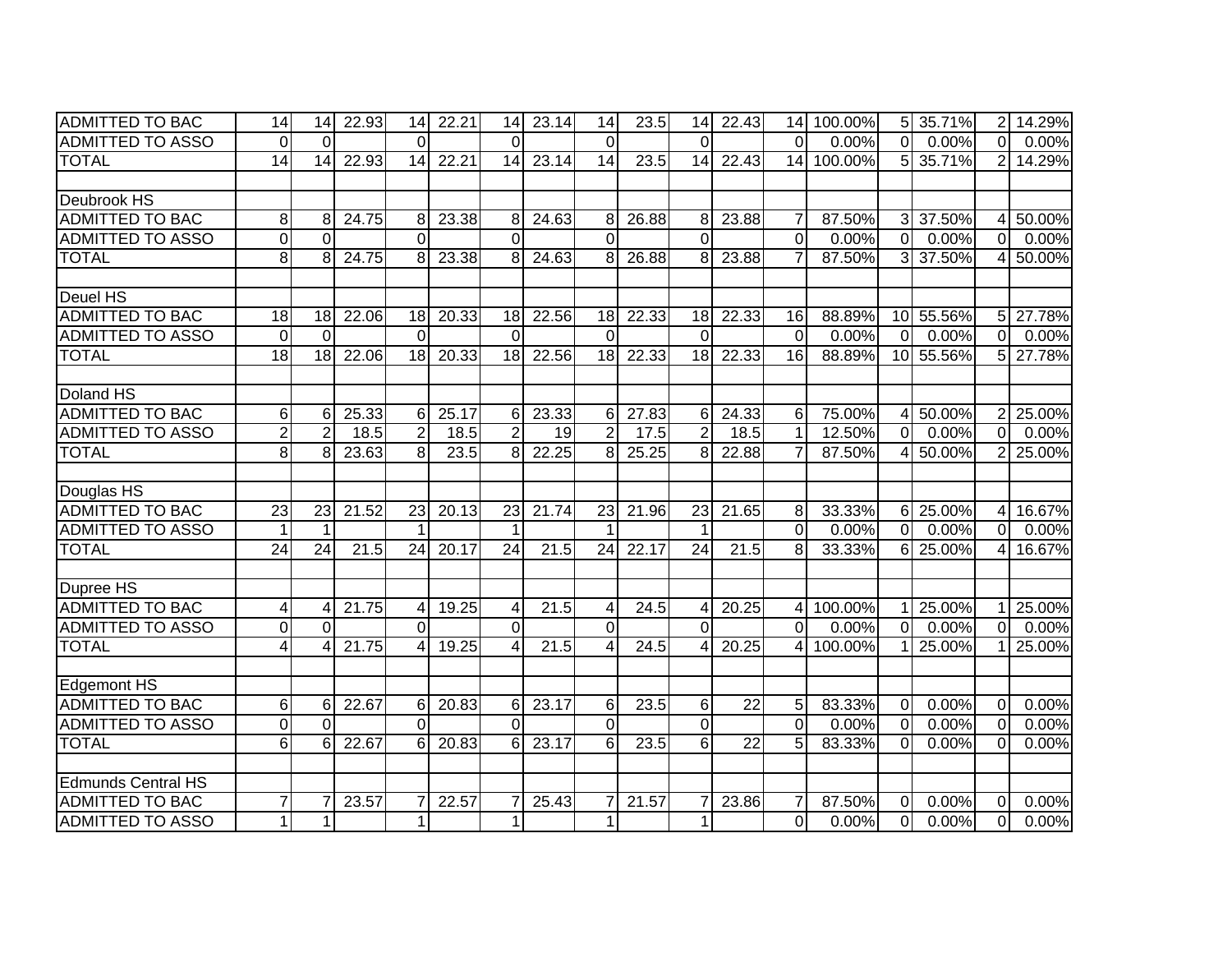| <b>TOTAL</b>            | 8               | 8               | 23.75           | 8 <sup>1</sup> | 23    | 8 <sup>1</sup>  | 24.38           | 81             | 22.63           | 8               | 24    | 7              | 87.50%     | $\overline{O}$ | 0.00%    | $\overline{0}$ | 0.00%    |
|-------------------------|-----------------|-----------------|-----------------|----------------|-------|-----------------|-----------------|----------------|-----------------|-----------------|-------|----------------|------------|----------------|----------|----------------|----------|
|                         |                 |                 |                 |                |       |                 |                 |                |                 |                 |       |                |            |                |          |                |          |
| <b>Elk Point HS</b>     |                 |                 |                 |                |       |                 |                 |                |                 |                 |       |                |            |                |          |                |          |
| <b>ADMITTED TO BAC</b>  | $\overline{13}$ | 13              | 22.77           | 13             | 21.38 | 13              | 23.31           | 13             | 24              | 13              | 21.15 |                | 13 100.00% |                | 2 15.38% | 3              | 23.08%   |
| <b>ADMITTED TO ASSO</b> | $\mathbf 0$     | $\Omega$        |                 | $\Omega$       |       | $\Omega$        |                 | $\mathbf 0$    |                 | $\Omega$        |       | $\overline{0}$ | 0.00%      | $\overline{0}$ | 0.00%    | $\overline{0}$ | $0.00\%$ |
| <b>TOTAL</b>            | 13              | $\overline{13}$ | 22.77           | 13             | 21.38 | $\overline{13}$ | 23.31           | 13             | $\overline{24}$ | $\overline{13}$ | 21.15 | 13             | 100.00%    | $\overline{2}$ | 15.38%   | $\overline{3}$ | 23.08%   |
|                         |                 |                 |                 |                |       |                 |                 |                |                 |                 |       |                |            |                |          |                |          |
| <b>Elkton HS</b>        |                 |                 |                 |                |       |                 |                 |                |                 |                 |       |                |            |                |          |                |          |
| <b>ADMITTED TO BAC</b>  | 6               | 6               | 22.33           | $6 \mid$       | 19.33 | 6               | 21.5            | 6              | 24.33           | 6               | 23.33 | 5              | 71.43%     | $\overline{0}$ | 0.00%    | 1              | 14.29%   |
| <b>ADMITTED TO ASSO</b> |                 |                 |                 |                |       |                 |                 |                |                 |                 |       | $\overline{0}$ | 0.00%      | $\overline{0}$ | 0.00%    | $\overline{0}$ | 0.00%    |
| <b>TOTAL</b>            | $\overline{7}$  |                 | 21.57           | $\overline{7}$ | 19.14 |                 | 20.71           | 7              | 23.43           | $\overline{7}$  | 22.14 | 5              | 71.43%     | $\Omega$       | 0.00%    | 1              | 14.29%   |
|                         |                 |                 |                 |                |       |                 |                 |                |                 |                 |       |                |            |                |          |                |          |
| Emery HS                |                 |                 |                 |                |       |                 |                 |                |                 |                 |       |                |            |                |          |                |          |
| <b>ADMITTED TO BAC</b>  | 8               | 8               | 23.88           | 8 <sup>1</sup> | 22.13 | 8               | 22.63           | 8              | 26.38           | 8               | 23.25 |                | 8 100.00%  |                | 6 75.00% | $\mathbf{3}$   | 37.50%   |
| <b>ADMITTED TO ASSO</b> | $\overline{0}$  | $\Omega$        |                 | $\Omega$       |       | $\Omega$        |                 | $\mathbf 0$    |                 | $\Omega$        |       | $\Omega$       | 0.00%      | $\Omega$       | 0.00%    | $\Omega$       | 0.00%    |
| <b>TOTAL</b>            | $\overline{8}$  | 8               | 23.88           | 8 <sup>1</sup> | 22.13 | 8               | 22.63           | 8              | 26.38           | 8               | 23.25 | $\overline{8}$ | 100.00%    |                | 6 75.00% | $\overline{3}$ | 37.50%   |
|                         |                 |                 |                 |                |       |                 |                 |                |                 |                 |       |                |            |                |          |                |          |
| <b>Estelline HS</b>     |                 |                 |                 |                |       |                 |                 |                |                 |                 |       |                |            |                |          |                |          |
| <b>ADMITTED TO BAC</b>  | 11              | 11              | 21.64           | 11             | 22.55 | 11              | 21.55           | 11             | 20.82           | 11              | 21.18 | 10             | 90.91%     |                | 3 27.27% | 1              | 9.09%    |
| <b>ADMITTED TO ASSO</b> | $\mathbf 0$     | $\Omega$        |                 | $\Omega$       |       | $\Omega$        |                 | $\Omega$       |                 | $\Omega$        |       | $\mathbf 0$    | 0.00%      | $\overline{0}$ | 0.00%    | $\Omega$       | 0.00%    |
| <b>TOTAL</b>            | $\overline{11}$ | 11              | 21.64           | 11             | 22.55 | 11              | 21.55           | 11             | 20.82           | 11              | 21.18 | 10             | 90.91%     |                | 3 27.27% | 1              | 9.09%    |
|                         |                 |                 |                 |                |       |                 |                 |                |                 |                 |       |                |            |                |          |                |          |
| Ethan HS                |                 |                 |                 |                |       |                 |                 |                |                 |                 |       |                |            |                |          |                |          |
| <b>ADMITTED TO BAC</b>  | 6               | 6               | 22.67           | $6 \mid$       | 21.67 | 6               | 24              | 6              | 22.17           | 6               | 21.83 | 5              | 83.33%     |                | 3 50.00% |                | 2 33.33% |
| <b>ADMITTED TO ASSO</b> | $\mathbf 0$     | $\Omega$        |                 | $\Omega$       |       | $\mathbf 0$     |                 | 0              |                 | $\Omega$        |       | $\Omega$       | 0.00%      | $\overline{0}$ | $0.00\%$ | $\overline{0}$ | 0.00%    |
| <b>TOTAL</b>            | 6               | 6               | 22.67           | 6 <sup>1</sup> | 21.67 | 6               | $\overline{24}$ | 6              | 22.17           | 6               | 21.83 | 5              | 83.33%     |                | 3 50.00% | $\overline{2}$ | 33.33%   |
|                         |                 |                 |                 |                |       |                 |                 |                |                 |                 |       |                |            |                |          |                |          |
| Eureka HS               |                 |                 |                 |                |       |                 |                 |                |                 |                 |       |                |            |                |          |                |          |
| <b>ADMITTED TO BAC</b>  | 8               | 8               | 22.25           | 8 <sup>1</sup> | 21.38 | 8               | 21.25           | 8              | 24.38           | 8               | 21.13 | $\,6$          | 66.67%     | 1 <sup>1</sup> | 11.11%   | 11             | 11.11%   |
| <b>ADMITTED TO ASSO</b> | $\mathbf{1}$    |                 |                 | 1              |       | 1               |                 | $\mathbf 1$    |                 | 1               |       | $\overline{0}$ | 0.00%      | $\overline{0}$ | 0.00%    | $\overline{0}$ | 0.00%    |
| <b>TOTAL</b>            | 9               | 9               | $\overline{22}$ | 9 <sub>l</sub> | 21.11 | 9               | 20.78           | $\overline{9}$ | 24.22           | 9               | 20.89 | 6              | 66.67%     | 1 <sup>1</sup> | 11.11%   | $\mathbf{1}$   | 11.11%   |
|                         |                 |                 |                 |                |       |                 |                 |                |                 |                 |       |                |            |                |          |                |          |
| <b>Faith HS</b>         |                 |                 |                 |                |       |                 |                 |                |                 |                 |       |                |            |                |          |                |          |
| <b>ADMITTED TO BAC</b>  | $\overline{7}$  |                 | 23.29           | 7              | 22.57 | 7               | 22.14           | $\overline{7}$ | 24.86           | $\overline{7}$  | 22.57 | $\overline{7}$ | 100.00%    |                | 4 57.14% | $\overline{3}$ | 42.86%   |
| <b>ADMITTED TO ASSO</b> | $\overline{0}$  | $\Omega$        |                 | $\Omega$       |       | $\overline{0}$  |                 | $\overline{0}$ |                 | $\overline{0}$  |       | $\overline{0}$ | 0.00%      | $\overline{0}$ | 0.00%    | $\overline{0}$ | 0.00%    |
| <b>TOTAL</b>            | $\overline{7}$  |                 | 23.29           |                | 22.57 |                 | 22.14           | $\overline{7}$ | 24.86           | 7               | 22.57 | $\overline{7}$ | 100.00%    | 4 <sup>1</sup> | 57.14%   | 3              | 42.86%   |
|                         |                 |                 |                 |                |       |                 |                 |                |                 |                 |       |                |            |                |          |                |          |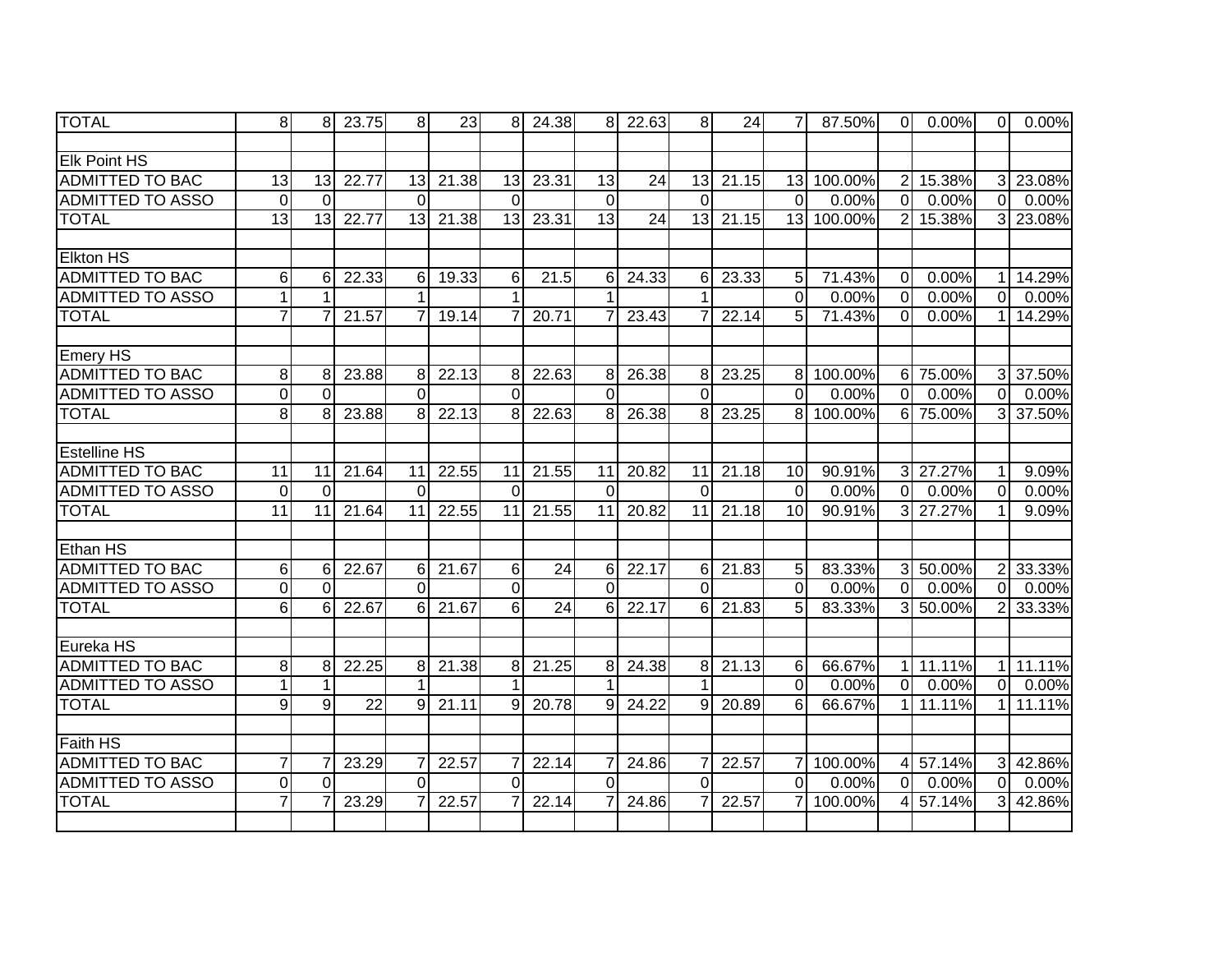| <b>Faulkton HS</b>      |                |                 |       |                |       |          |       |                |       |                |                 |                |         |                 |           |                |        |
|-------------------------|----------------|-----------------|-------|----------------|-------|----------|-------|----------------|-------|----------------|-----------------|----------------|---------|-----------------|-----------|----------------|--------|
| <b>ADMITTED TO BAC</b>  | 3              | 3               | 27.33 | 3              | 25.67 | 3        | 27.33 | 3              | 28.33 | 3              | 26.67           | 3              | 50.00%  | $\overline{2}$  | 33.33%    | 2              | 33.33% |
| <b>ADMITTED TO ASSO</b> | دی             | 3               | 17.33 | 3              | 15.33 | 3        | 17    | 3              | 18.33 | 3              | 18.33           | $\overline{0}$ | 0.00%   | $\overline{0}$  | 0.00%     | $\mathbf 0$    | 0.00%  |
| <b>TOTAL</b>            | 6              | 6               | 22.33 | $6 \mid$       | 20.5  | 6        | 22.17 | 6              | 23.33 | 6              | 22.5            | 3              | 50.00%  | 2 <sup>1</sup>  | 33.33%    | 2              | 33.33% |
|                         |                |                 |       |                |       |          |       |                |       |                |                 |                |         |                 |           |                |        |
| Flandreau HS            |                |                 |       |                |       |          |       |                |       |                |                 |                |         |                 |           |                |        |
| <b>ADMITTED TO BAC</b>  | 20             | 20              | 24    | 20             | 23.65 | 20       | 24.45 | 20             | 23.55 | 20             | 23.65           | 20             | 100.00% |                 | 10 50.00% | 7              | 35.00% |
| <b>ADMITTED TO ASSO</b> | $\Omega$       | $\Omega$        |       | $\Omega$       |       | $\Omega$ |       | $\Omega$       |       | $\Omega$       |                 | $\Omega$       | 0.00%   | $\Omega$        | 0.00%     | $\Omega$       | 0.00%  |
| <b>TOTAL</b>            | 20             | $\overline{20}$ | 24    | 20             | 23.65 | 20       | 24.45 | 20             | 23.55 | 20             | 23.65           | <b>20</b>      | 100.00% |                 | 10 50.00% |                | 35.00% |
|                         |                |                 |       |                |       |          |       |                |       |                |                 |                |         |                 |           |                |        |
| Florence HS             |                |                 |       |                |       |          |       |                |       |                |                 |                |         |                 |           |                |        |
| <b>ADMITTED TO BAC</b>  | $\overline{7}$ |                 | 21.43 | $\overline{7}$ | 20.57 |          | 21.86 | 7              | 21.86 | 7              | 20.57           | 7              | 100.00% |                 | 5 71.43%  | 31             | 42.86% |
| <b>ADMITTED TO ASSO</b> | $\overline{0}$ | $\Omega$        |       | $\Omega$       |       | $\Omega$ |       | $\overline{0}$ |       | $\overline{0}$ |                 | $\Omega$       | 0.00%   | $\Omega$        | 0.00%     | $\Omega$       | 0.00%  |
| <b>TOTAL</b>            | $\overline{7}$ |                 | 21.43 | $\overline{7}$ | 20.57 |          | 21.86 | $\overline{7}$ | 21.86 | 7              | 20.57           | $\overline{7}$ | 100.00% |                 | 5 71.43%  | 31             | 42.86% |
|                         |                |                 |       |                |       |          |       |                |       |                |                 |                |         |                 |           |                |        |
| <b>Frederick HS</b>     |                |                 |       |                |       |          |       |                |       |                |                 |                |         |                 |           |                |        |
| <b>ADMITTED TO BAC</b>  | 5              | 5               | 23.4  | 5              | 23.8  | 5        | 23.2  | 5              | 24.8  | 5              | 21              | $\mathbf{3}$   | 60.00%  | $\overline{0}$  | 0.00%     | 1              | 20.00% |
| <b>ADMITTED TO ASSO</b> | $\overline{0}$ | $\overline{0}$  |       | $\Omega$       |       | $\Omega$ |       | $\overline{0}$ |       | $\overline{0}$ |                 | $\Omega$       | 0.00%   | $\overline{0}$  | 0.00%     | $\overline{0}$ | 0.00%  |
| <b>TOTAL</b>            | 5              | 5               | 23.4  | 5 <sub>l</sub> | 23.8  | 5        | 23.2  | $\overline{5}$ | 24.8  | $\overline{5}$ | $\overline{21}$ | 3              | 60.00%  | $\overline{0}$  | 0.00%     | $\mathbf{1}$   | 20.00% |
|                         |                |                 |       |                |       |          |       |                |       |                |                 |                |         |                 |           |                |        |
| Freeman HS              |                |                 |       |                |       |          |       |                |       |                |                 |                |         |                 |           |                |        |
| <b>ADMITTED TO BAC</b>  | 8              | 8               | 24.13 | 8              | 23.38 | 8        | 24.75 | 8              | 23.75 | 8              | 23.75           | 8 <sup>°</sup> | 100.00% | $\overline{0}$  | 0.00%     | 11             | 12.50% |
| <b>ADMITTED TO ASSO</b> | $\mathbf 0$    | $\Omega$        |       | $\Omega$       |       | $\Omega$ |       | $\Omega$       |       | $\Omega$       |                 | $\Omega$       | 0.00%   | $\Omega$        | 0.00%     | $\Omega$       | 0.00%  |
| <b>TOTAL</b>            | 8              | 8               | 24.13 | 8 <sup>1</sup> | 23.38 | 8        | 24.75 | 8              | 23.75 | 8              | 23.75           | 8 <sup>1</sup> | 100.00% | $\Omega$        | 0.00%     | $\mathbf{1}$   | 12.50% |
|                         |                |                 |       |                |       |          |       |                |       |                |                 |                |         |                 |           |                |        |
| Garretson HS            |                |                 |       |                |       |          |       |                |       |                |                 |                |         |                 |           |                |        |
| <b>ADMITTED TO BAC</b>  | 5              | 5               | 23.2  | 5              | 21.8  | 5        | 22.2  | 5              | 24.2  | 5              | 24              | $\mathbf{3}$   | 50.00%  | 1 <sup>1</sup>  | 16.67%    | $\mathbf{1}$   | 16.67% |
| <b>ADMITTED TO ASSO</b> | $\mathbf{1}$   |                 |       | $\mathbf 1$    |       | 1        |       | 1              |       | 1              |                 | $\overline{0}$ | 0.00%   | $\overline{0}$  | 0.00%     | $\Omega$       | 0.00%  |
| <b>TOTAL</b>            | 6              | 6               | 22.17 | $6 \mid$       | 21    | 6        | 21.17 | 6              | 23.17 | 6              | 22.67           | 3              | 50.00%  | 11              | 16.67%    | 1              | 16.67% |
|                         |                |                 |       |                |       |          |       |                |       |                |                 |                |         |                 |           |                |        |
| Gayville- Volin HS      |                |                 |       |                |       |          |       |                |       |                |                 |                |         |                 |           |                |        |
| <b>ADMITTED TO BAC</b>  | 8              | 8               | 22    | 8              | 22.25 | 8        | 20.63 | 8 <sup>1</sup> | 23.13 | 8              | 21.25           | $\overline{7}$ | 77.78%  | 7 <sup>1</sup>  | 77.78%    | 3              | 33.33% |
| <b>ADMITTED TO ASSO</b> | 1              |                 |       |                |       |          |       | 1              |       | 1              |                 | $\mathbf{1}$   | 11.11%  | $\overline{0}$  | 0.00%     | $\overline{0}$ | 0.00%  |
| <b>TOTAL</b>            | $\overline{9}$ | 9               | 21.11 | $9 \mid$       | 21.22 | 9        | 20    | $\overline{9}$ | 22    | 9              | 20.33           | 8              | 88.89%  | $7\overline{ }$ | 77.78%    | 3              | 33.33% |
|                         |                |                 |       |                |       |          |       |                |       |                |                 |                |         |                 |           |                |        |
| Gettysburg HS           |                |                 |       |                |       |          |       |                |       |                |                 |                |         |                 |           |                |        |
| ADMITTED TO BAC         | 9              | 9               | 21.56 | 9              | 18.67 | 9        | 22.56 | 9              | 21.67 | 9              | 22              | 8 <sup>1</sup> | 88.89%  | $\overline{0}$  | 0.00%     | $\Omega$       | 0.00%  |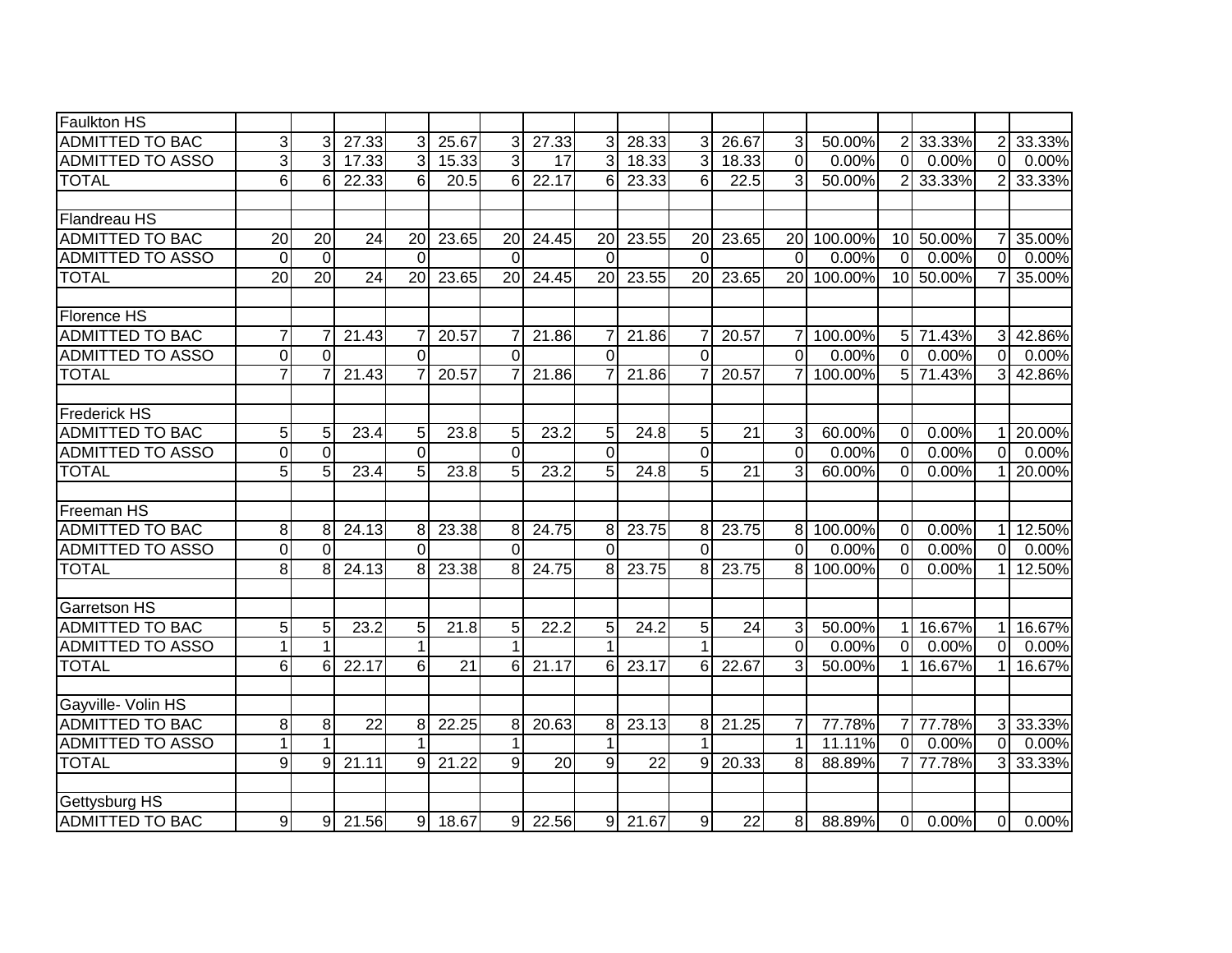| <b>ADMITTED TO ASSO</b>  | 0                       | $\Omega$        |                 | $\overline{0}$  |                 | $\Omega$        |                 | $\overline{0}$  |       | 0l              |                 | $\Omega$        | 0.00%   | $\overline{0}$ | 0.00%       | $\overline{0}$ | 0.00%  |
|--------------------------|-------------------------|-----------------|-----------------|-----------------|-----------------|-----------------|-----------------|-----------------|-------|-----------------|-----------------|-----------------|---------|----------------|-------------|----------------|--------|
| <b>TOTAL</b>             | 9                       | 9               | 21.56           | $\mathbf{Q}$    | 18.67           | 9               | 22.56           | 9               | 21.67 | 9               | 22              | 8               | 88.89%  | $\Omega$       | $0.00\%$    | $\Omega$       | 0.00%  |
|                          |                         |                 |                 |                 |                 |                 |                 |                 |       |                 |                 |                 |         |                |             |                |        |
| <b>Grant-Deuel HS</b>    |                         |                 |                 |                 |                 |                 |                 |                 |       |                 |                 |                 |         |                |             |                |        |
| <b>ADMITTED TO BAC</b>   | $\overline{\mathbf{4}}$ | 4               | 23.5            | 4               | $\overline{21}$ | 4               | $\overline{24}$ | 4               | 24.25 | 4               | 24.75           | 4               | 100.00% |                | 2 50.00%    | 2              | 50.00% |
| <b>ADMITTED TO ASSO</b>  | $\mathbf 0$             | $\Omega$        |                 | $\Omega$        |                 | $\Omega$        |                 | $\overline{0}$  |       | $\Omega$        |                 | $\overline{0}$  | 0.00%   | $\overline{0}$ | 0.00%       | $\overline{0}$ | 0.00%  |
| <b>TOTAL</b>             | $\overline{4}$          |                 | 23.5            | 4               | $\overline{21}$ | 4               | 24              | $\overline{4}$  | 24.25 | 4               | 24.75           | 4               | 100.00% | $\overline{2}$ | 50.00%      | $\overline{2}$ | 50.00% |
|                          |                         |                 |                 |                 |                 |                 |                 |                 |       |                 |                 |                 |         |                |             |                |        |
| <b>Gregory HS</b>        |                         |                 |                 |                 |                 |                 |                 |                 |       |                 |                 |                 |         |                |             |                |        |
| <b>ADMITTED TO BAC</b>   | 10                      | 10              | 22.3            | 10              | 21.1            | 10              | 24.1            | 10              | 21.2  | 10              | 22              | 9               | 90.00%  | 3 <sup>1</sup> | 30.00%      | $\overline{3}$ | 30.00% |
| <b>ADMITTED TO ASSO</b>  | $\mathbf 0$             | $\Omega$        |                 | $\overline{0}$  |                 | $\overline{0}$  |                 | $\mathbf 0$     |       | $\overline{0}$  |                 | $\overline{0}$  | 0.00%   | $\overline{0}$ | 0.00%       | $\overline{0}$ | 0.00%  |
| <b>TOTAL</b>             | $\overline{10}$         | $\overline{10}$ | 22.3            | 10              | 21.1            | $\overline{10}$ | 24.1            | $\overline{10}$ | 21.2  | 10              | $\overline{22}$ | 9               | 90.00%  | 3 <sup>1</sup> | 30.00%      | 3              | 30.00% |
|                          |                         |                 |                 |                 |                 |                 |                 |                 |       |                 |                 |                 |         |                |             |                |        |
| <b>Groton HS</b>         |                         |                 |                 |                 |                 |                 |                 |                 |       |                 |                 |                 |         |                |             |                |        |
| <b>ADMITTED TO BAC</b>   | 13                      | 13              | 24.31           | 13              | 22.77           | 13              | 25.31           | 13              | 24.92 | 13              | 24.08           | 12              | 80.00%  | 71             | 46.67%      | 7              | 46.67% |
| <b>ADMITTED TO ASSO</b>  | $\overline{2}$          | 2               | 15              | $\overline{2}$  | 15              | $\overline{2}$  | 15              | $\overline{2}$  | 15    | $\overline{2}$  | 15.5            | $\mathbf{0}$    | 0.00%   | $\overline{0}$ | 0.00%       | $\Omega$       | 0.00%  |
| <b>TOTAL</b>             | 15                      | 15              | 23.07           | 15              | 21.73           | 15              | 23.93           | 15              | 23.6  | 15              | 22.93           | 12              | 80.00%  | 71             | 46.67%      | 7              | 46.67% |
|                          |                         |                 |                 |                 |                 |                 |                 |                 |       |                 |                 |                 |         |                |             |                |        |
| <b>Hamlin HS</b>         |                         |                 |                 |                 |                 |                 |                 |                 |       |                 |                 |                 |         |                |             |                |        |
| <b>ADMITTED TO BAC</b>   | 15                      | 15              | 24              | 15              | 23.07           | 15              | 24.93           | 15              | 23.87 | 15              | 23.53           | 13              | 86.67%  | 9              | 60.00%      | 61             | 40.00% |
| <b>ADMITTED TO ASSO</b>  | $\overline{0}$          | $\Omega$        |                 | $\Omega$        |                 | $\Omega$        |                 | $\Omega$        |       | $\Omega$        |                 | $\mathbf{0}$    | 0.00%   | $\Omega$       | 0.00%       | 0              | 0.00%  |
| <b>TOTAL</b>             | 15                      | 15              | $\overline{24}$ | 15              | 23.07           | $\overline{15}$ | 24.93           | 15              | 23.87 | 15              | 23.53           | $\overline{13}$ | 86.67%  |                | $9 60.00\%$ | 6 <sup>1</sup> | 40.00% |
|                          |                         |                 |                 |                 |                 |                 |                 |                 |       |                 |                 |                 |         |                |             |                |        |
| <b>Hanson HS</b>         |                         |                 |                 |                 |                 |                 |                 |                 |       |                 |                 |                 |         |                |             |                |        |
| ADMITTED TO BAC          | 11                      | 11              | 19.09           | 11              | 16.45           | 11              | 21.55           | 11              | 18.27 | 11              | 19.27           | 9               | 75.00%  | $\overline{0}$ | 0.00%       | $\mathbf 0$    | 0.00%  |
| <b>ADMITTED TO ASSO</b>  | $\mathbf{1}$            |                 |                 | $\mathbf 1$     |                 |                 |                 | $\mathbf 1$     |       |                 |                 | $\mathbf{1}$    | 8.33%   | $\overline{0}$ | 0.00%       | $\mathbf{1}$   | 8.33%  |
| <b>TOTAL</b>             | 12                      | $\overline{12}$ | 19.5            | $\overline{12}$ | 17.08           | $\overline{12}$ | 21.92           | $\overline{12}$ | 18.5  | $\overline{12}$ | 19.75           | 10              | 83.33%  | $\Omega$       | 0.00%       | 1              | 8.33%  |
|                          |                         |                 |                 |                 |                 |                 |                 |                 |       |                 |                 |                 |         |                |             |                |        |
| <b>Harding County HS</b> |                         |                 |                 |                 |                 |                 |                 |                 |       |                 |                 |                 |         |                |             |                |        |
| <b>ADMITTED TO BAC</b>   | $\overline{7}$          | $\overline{7}$  | $\overline{19}$ | $\overline{7}$  | $\overline{19}$ | 7               | 18.14           | $\overline{7}$  | 18.43 | 7               | 20.29           | $\overline{7}$  | 100.00% |                | 4 57.14%    | 0              | 0.00%  |
| <b>ADMITTED TO ASSO</b>  | $\boldsymbol{0}$        | $\mathbf 0$     |                 | $\overline{0}$  |                 | $\overline{0}$  |                 | $\overline{0}$  |       | $\overline{0}$  |                 | $\overline{0}$  | 0.00%   | $\overline{0}$ | 0.00%       | 0              | 0.00%  |
| <b>TOTAL</b>             | $\overline{7}$          |                 | 19              | $\overline{7}$  | 19              | $\overline{7}$  | 18.14           | $\overline{7}$  | 18.43 | 7               | 20.29           | $\overline{7}$  | 100.00% |                | 4 57.14%    | $\Omega$       | 0.00%  |
|                          |                         |                 |                 |                 |                 |                 |                 |                 |       |                 |                 |                 |         |                |             |                |        |
| <b>Harrisburg HS</b>     |                         |                 |                 |                 |                 |                 |                 |                 |       |                 |                 |                 |         |                |             |                |        |
| <b>ADMITTED TO BAC</b>   | 16                      | 16              | 23.06           | 16              | 21.88           | 16              | 23.56           | 16              | 23.31 | 16              | 23.19           | 15              | 93.75%  |                | 8 50.00%    | 6              | 37.50% |
| <b>ADMITTED TO ASSO</b>  | $\mathbf 0$             | $\Omega$        |                 | $\Omega$        |                 | $\Omega$        |                 | $\overline{0}$  |       | $\Omega$        |                 | $\mathbf 0$     | 0.00%   | $\overline{0}$ | 0.00%       | $\overline{0}$ | 0.00%  |
| <b>TOTAL</b>             | 16                      | 16              | 23.06           | 16              | 21.88           | 16              | 23.56           | 16              | 23.31 | 16              | 23.19           | 15              | 93.75%  |                | 8 50.00%    | 6              | 37.50% |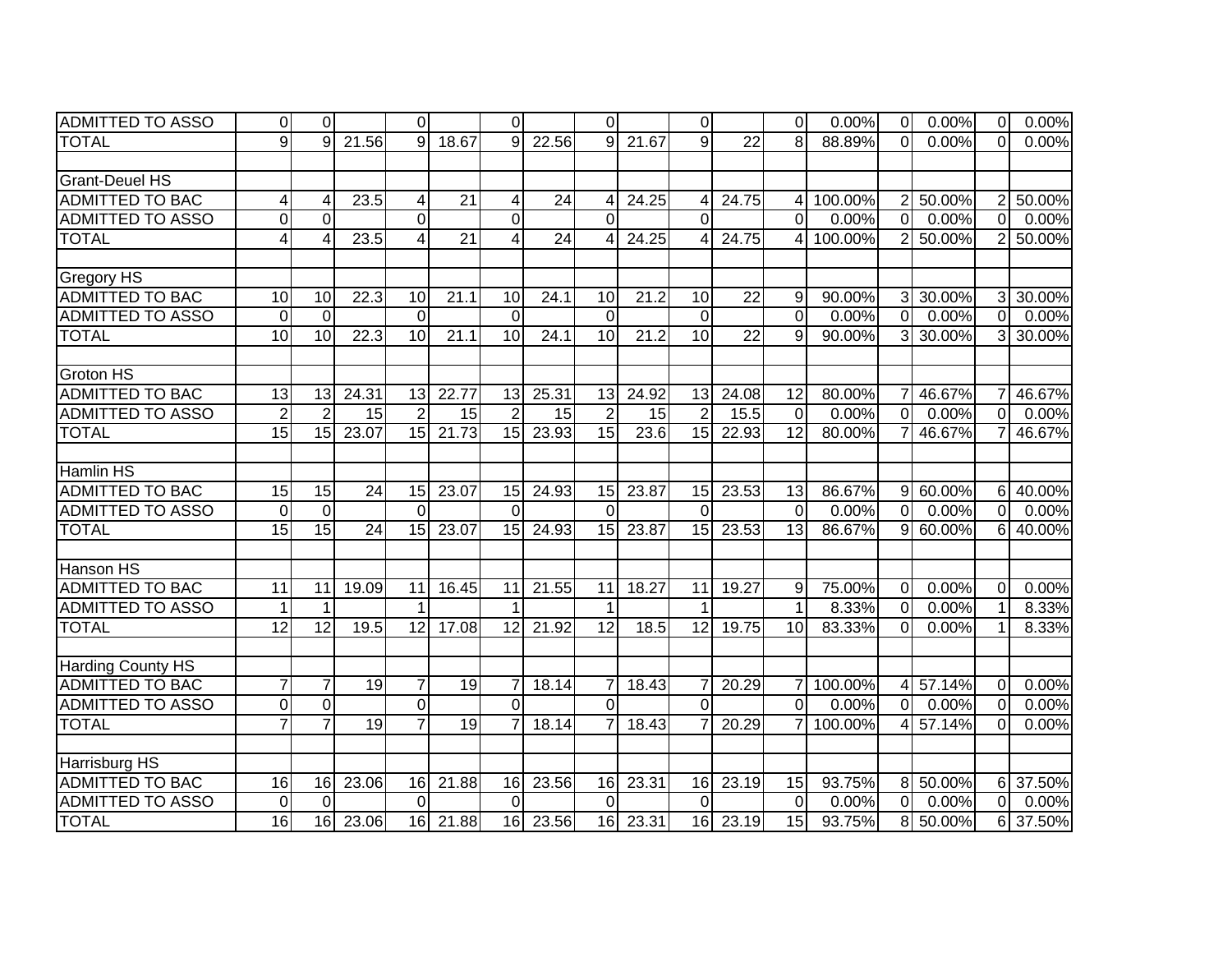| <b>Henry HS</b>         |                 |                 |       |                |                 |                 |                 |                 |       |                 |                 |                |           |                         |          |                |        |
|-------------------------|-----------------|-----------------|-------|----------------|-----------------|-----------------|-----------------|-----------------|-------|-----------------|-----------------|----------------|-----------|-------------------------|----------|----------------|--------|
| <b>ADMITTED TO BAC</b>  | $\overline{7}$  |                 | 22.43 |                | 20.57           |                 | 22.71           | 7               | 23.29 | 7               | 22.29           | $\overline{7}$ | 100.00%   | 4 <sup>1</sup>          | 57.14%   | 2              | 28.57% |
| <b>ADMITTED TO ASSO</b> | $\overline{0}$  | $\Omega$        |       | $\Omega$       |                 | $\Omega$        |                 | $\overline{0}$  |       | $\overline{0}$  |                 | $\overline{0}$ | 0.00%     | $\overline{0}$          | 0.00%    | $\overline{0}$ | 0.00%  |
| <b>TOTAL</b>            | $\overline{7}$  |                 | 22.43 |                | 20.57           |                 | 22.71           | 7               | 23.29 | $\overline{7}$  | 22.29           | $\overline{7}$ | 100.00%   | 41                      | 57.14%   | 2              | 28.57% |
|                         |                 |                 |       |                |                 |                 |                 |                 |       |                 |                 |                |           |                         |          |                |        |
| <b>Highmore HS</b>      |                 |                 |       |                |                 |                 |                 |                 |       |                 |                 |                |           |                         |          |                |        |
| <b>ADMITTED TO BAC</b>  | 5               | 5               | 22.4  | 5 <sub>l</sub> | 20.4            | 5               | 23.8            | 5               | 21    | 5               | 23.8            | 5              | 83.33%    | $\overline{0}$          | 0.00%    | 1              | 16.67% |
| <b>ADMITTED TO ASSO</b> | $\mathbf{1}$    | 1               |       | 1              |                 | $\mathbf 1$     |                 | $\mathbf 1$     |       | 1               |                 | $\Omega$       | 0.00%     | $\Omega$                | 0.00%    | $\Omega$       | 0.00%  |
| <b>TOTAL</b>            | $6\phantom{1}6$ | 6               | 22.33 | $6 \mid$       | 20.5            | 6               | 23.5            | 6               | 21    | 6               | 23.67           | 5              | 83.33%    | $\Omega$                | 0.00%    | 1              | 16.67% |
|                         |                 |                 |       |                |                 |                 |                 |                 |       |                 |                 |                |           |                         |          |                |        |
| <b>Hill City HS</b>     |                 |                 |       |                |                 |                 |                 |                 |       |                 |                 |                |           |                         |          |                |        |
| <b>ADMITTED TO BAC</b>  | $\overline{11}$ | 11              | 19.36 | 11             | $\overline{17}$ | 11              | 18.82           | 11              | 20.64 | 11              | 20.91           | $\overline{7}$ | 63.64%    | 2 <sup>1</sup>          | 18.18%   | 1              | 9.09%  |
| ADMITTED TO ASSO        | $\mathbf 0$     | $\Omega$        |       | $\overline{0}$ |                 | $\Omega$        |                 | $\Omega$        |       | $\Omega$        |                 | $\overline{0}$ | 0.00%     | $\overline{0}$          | 0.00%    | $\Omega$       | 0.00%  |
| <b>TOTAL</b>            | $\overline{11}$ | $\overline{11}$ | 19.36 | 11             | $\overline{17}$ | $\overline{11}$ | 18.82           | $\overline{11}$ | 20.64 | $\overline{11}$ | 20.91           | $\overline{7}$ | 63.64%    | $\overline{2}$          | 18.18%   | 1              | 9.09%  |
|                         |                 |                 |       |                |                 |                 |                 |                 |       |                 |                 |                |           |                         |          |                |        |
| <b>Hitchcock HS</b>     |                 |                 |       |                |                 |                 |                 |                 |       |                 |                 |                |           |                         |          |                |        |
| <b>ADMITTED TO BAC</b>  | 8               | 8               | 22.25 | 8              | 21.13           | 8               | 22              | 8               | 22.38 | 8               | 23              |                | 8 100.00% |                         | 2 25.00% | 2 <sub>l</sub> | 25.00% |
| <b>ADMITTED TO ASSO</b> | $\overline{0}$  | $\Omega$        |       | $\Omega$       |                 | $\overline{0}$  |                 | $\Omega$        |       | 0               |                 | $\Omega$       | 0.00%     | $\Omega$                | 0.00%    | $\mathbf{0}$   | 0.00%  |
| <b>TOTAL</b>            | 8               | 8               | 22.25 | 8 <sup>1</sup> | 21.13           | 8 <sup>1</sup>  | $\overline{22}$ | 8               | 22.38 | 8               | 23              |                | 8 100.00% |                         | 2 25.00% | 2              | 25.00% |
|                         |                 |                 |       |                |                 |                 |                 |                 |       |                 |                 |                |           |                         |          |                |        |
| <b>Hot Springs HS</b>   |                 |                 |       |                |                 |                 |                 |                 |       |                 |                 |                |           |                         |          |                |        |
| <b>ADMITTED TO BAC</b>  | 5               | 5               | 22.4  | 5 <sup>1</sup> | 21.4            | 5               | 23.4            | 5               | 23.4  | 5               | $\overline{21}$ | $\overline{2}$ | 40.00%    | $\mathbf 0$             | 0.00%    | $\overline{0}$ | 0.00%  |
| <b>ADMITTED TO ASSO</b> | $\mathbf 0$     | $\overline{0}$  |       | $\overline{0}$ |                 | $\Omega$        |                 | $\overline{0}$  |       | 0               |                 | $\overline{0}$ | 0.00%     | $\overline{\mathsf{O}}$ | 0.00%    | $\overline{0}$ | 0.00%  |
| <b>TOTAL</b>            | 5               | 5               | 22.4  | 5 <sub>l</sub> | 21.4            | 5               | 23.4            | 5               | 23.4  | 5               | 21              | $\overline{2}$ | 40.00%    | $\overline{0}$          | 0.00%    | $\Omega$       | 0.00%  |
|                         |                 |                 |       |                |                 |                 |                 |                 |       |                 |                 |                |           |                         |          |                |        |
| <b>Hoven HS</b>         |                 |                 |       |                |                 |                 |                 |                 |       |                 |                 |                |           |                         |          |                |        |
| <b>ADMITTED TO BAC</b>  | 3               | 3               | 22.67 | $\overline{3}$ | 21.33           | $\overline{3}$  | 25              | 3               | 21.33 | 3               | 23.33           | $\overline{2}$ | 66.67%    |                         | 33.33%   |                | 33.33% |
| <b>ADMITTED TO ASSO</b> | $\overline{0}$  | $\Omega$        |       | $\Omega$       |                 | $\overline{0}$  |                 | $\overline{0}$  |       | $\overline{0}$  |                 | $\Omega$       | 0.00%     | $\overline{0}$          | 0.00%    | $\Omega$       | 0.00%  |
| <b>TOTAL</b>            | $\overline{3}$  | 3               | 22.67 | $\mathcal{E}$  | 21.33           | 3               | 25              | 3               | 21.33 | 3               | 23.33           | $\overline{2}$ | 66.67%    |                         | 33.33%   |                | 33.33% |
|                         |                 |                 |       |                |                 |                 |                 |                 |       |                 |                 |                |           |                         |          |                |        |
| <b>Howard HS</b>        |                 |                 |       |                |                 |                 |                 |                 |       |                 |                 |                |           |                         |          |                |        |
| <b>ADMITTED TO BAC</b>  | 19              | 19              | 19.26 | 19             | 17.63           | 19              | 19.32           | 19              | 18.79 | 19              | 20.79           | 17             | 89.47%    | 3 <sup>l</sup>          | 15.79%   | $\mathbf 0$    | 0.00%  |
| <b>ADMITTED TO ASSO</b> | $\mathbf 0$     | $\Omega$        |       | $\Omega$       |                 | $\Omega$        |                 | $\Omega$        |       | $\Omega$        |                 | $\mathbf 0$    | 0.00%     | $\overline{0}$          | 0.00%    | 0              | 0.00%  |
| <b>TOTAL</b>            | 19              | 19              | 19.26 | 19             | 17.63           | 19              | 19.32           | $\overline{19}$ | 18.79 | 19              | 20.79           | 17             | 89.47%    | $\overline{\mathsf{d}}$ | 15.79%   | $\Omega$       | 0.00%  |
|                         |                 |                 |       |                |                 |                 |                 |                 |       |                 |                 |                |           |                         |          |                |        |
| <b>Hurley HS</b>        |                 |                 |       |                |                 |                 |                 |                 |       |                 |                 |                |           |                         |          |                |        |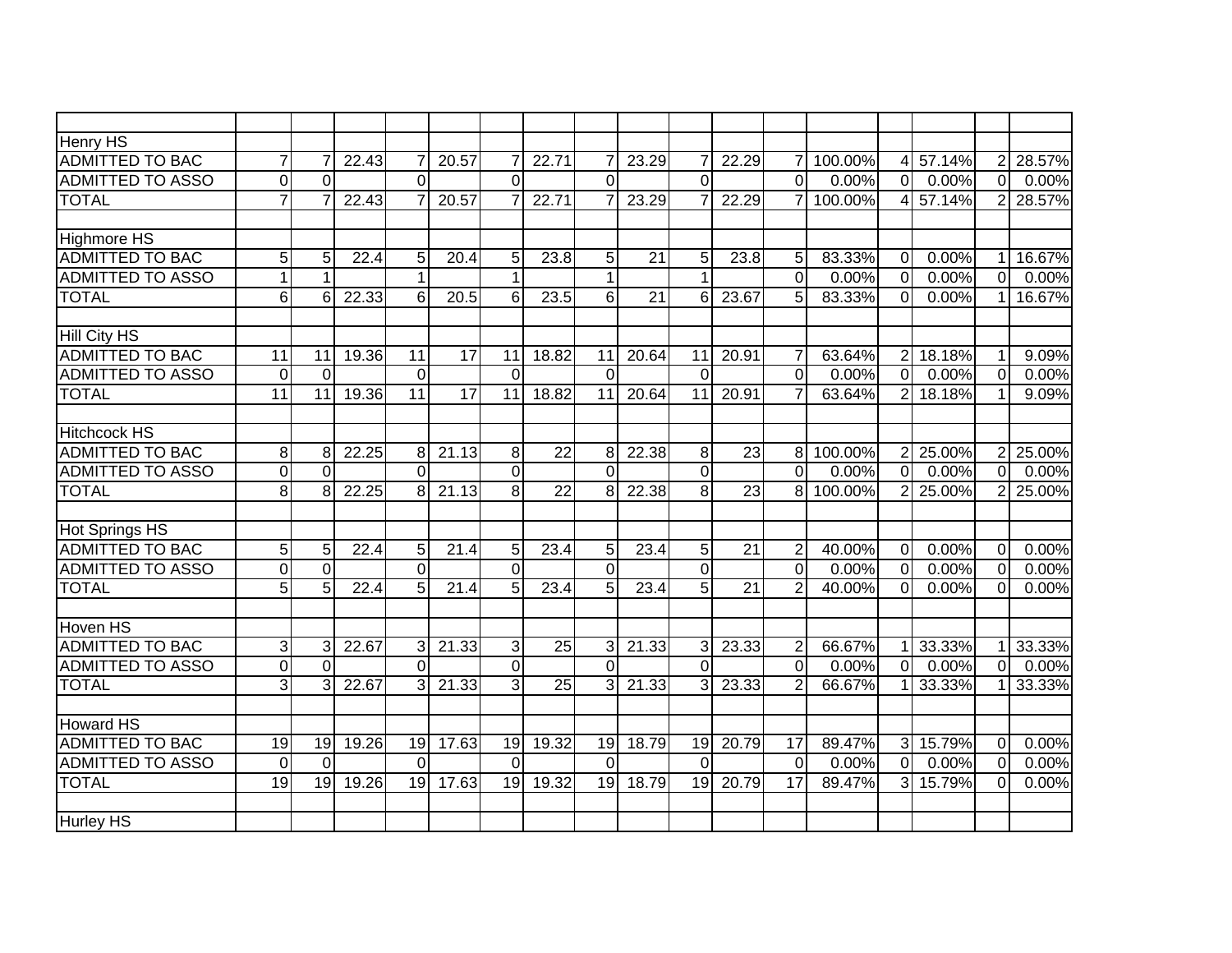| <b>ADMITTED TO BAC</b>  | 4               | $\overline{4}$ | 18.25 | $\vert 4 \vert$ | 18              | 4               | 19    | $\vert 4 \vert$ | 17.5            | 4               | 18.25 |                 | 4 100.00% |                | 2 50.00%  | $\overline{0}$          | 0.00%  |
|-------------------------|-----------------|----------------|-------|-----------------|-----------------|-----------------|-------|-----------------|-----------------|-----------------|-------|-----------------|-----------|----------------|-----------|-------------------------|--------|
| <b>ADMITTED TO ASSO</b> | $\overline{0}$  | $\Omega$       |       | $\Omega$        |                 | $\Omega$        |       | $\Omega$        |                 | $\Omega$        |       | $\Omega$        | 0.00%     | $\overline{0}$ | 0.00%     | $\overline{0}$          | 0.00%  |
| <b>TOTAL</b>            | 4               | 4              | 18.25 | $\overline{4}$  | 18              | 4               | 19    | 4               | 17.5            | 4               | 18.25 | 4               | 100.00%   |                | 2 50.00%  | $\overline{0}$          | 0.00%  |
|                         |                 |                |       |                 |                 |                 |       |                 |                 |                 |       |                 |           |                |           |                         |        |
| Huron Senior HS         |                 |                |       |                 |                 |                 |       |                 |                 |                 |       |                 |           |                |           |                         |        |
| <b>ADMITTED TO BAC</b>  | $\overline{58}$ | 57             | 22.74 | 57              | 21.74           | 57              | 22.16 | 57              | 23.18           | 57              | 23.26 | 49              | 81.67%    |                | 37 61.67% | 22                      | 36.67% |
| <b>ADMITTED TO ASSO</b> | $\overline{2}$  | $\overline{2}$ | 18.5  | $\overline{2}$  | 15              | $\overline{2}$  | 18.5  | $\overline{2}$  | 18.5            | $\overline{2}$  | 21    | $\overline{2}$  | 3.33%     | 1 <sup>1</sup> | 1.67%     | $\overline{0}$          | 0.00%  |
| <b>TOTAL</b>            | 60              | 59             | 22.59 | 59              | 21.51           | $\overline{59}$ | 22.03 | 59              | 23.02           | 59              | 23.19 | $\overline{51}$ | 85.00%    |                | 38 63.33% | 22                      | 36.67% |
|                         |                 |                |       |                 |                 |                 |       |                 |                 |                 |       |                 |           |                |           |                         |        |
| Indian Voca HS          |                 |                |       |                 |                 |                 |       |                 |                 |                 |       |                 |           |                |           |                         |        |
| <b>ADMITTED TO BAC</b>  | 6               | 6              | 16.33 | 6               | 14.67           | 6               | 14.83 | 6               | 17.83           | 6               | 16.5  | $\mathbf{1}$    | 16.67%    | $\overline{0}$ | 0.00%     | $\Omega$                | 0.00%  |
| <b>ADMITTED TO ASSO</b> | $\mathbf 0$     | $\Omega$       |       | $\Omega$        |                 | $\Omega$        |       | $\overline{0}$  |                 | 0               |       | $\mathbf 0$     | 0.00%     | $\overline{0}$ | 0.00%     | $\Omega$                | 0.00%  |
| <b>TOTAL</b>            | 6               | 6              | 16.33 | $6 \mid$        | 14.67           | 6               | 14.83 | 6               | 17.83           | 6               | 16.5  | $\mathbf 1$     | 16.67%    | $\Omega$       | 0.00%     | $\Omega$                | 0.00%  |
|                         |                 |                |       |                 |                 |                 |       |                 |                 |                 |       |                 |           |                |           |                         |        |
| Ipswich HS              |                 |                |       |                 |                 |                 |       |                 |                 |                 |       |                 |           |                |           |                         |        |
| <b>ADMITTED TO BAC</b>  | 13              | 13             | 21.31 | 13              | 19.77           | 13              | 22.77 | 13              | 20              | 13              | 22.31 | 12              | 80.00%    | 6 <sup>1</sup> | 40.00%    | 1                       | 6.67%  |
| <b>ADMITTED TO ASSO</b> | $\overline{2}$  | $\overline{2}$ | 15    | $\overline{2}$  | 13              | $\overline{2}$  | 16    | $\overline{2}$  | $\overline{15}$ | $\overline{2}$  | 15.5  | $\overline{0}$  | 0.00%     | $\overline{0}$ | 0.00%     | $\mathbf 0$             | 0.00%  |
| <b>TOTAL</b>            | $\overline{15}$ | 15             | 20.47 | 15              | 18.87           | 15              | 21.87 | 15              | 19.33           | $\overline{15}$ | 21.4  | $\overline{12}$ | 80.00%    |                | 6 40.00%  | 1                       | 6.67%  |
|                         |                 |                |       |                 |                 |                 |       |                 |                 |                 |       |                 |           |                |           |                         |        |
| Irene HS                |                 |                |       |                 |                 |                 |       |                 |                 |                 |       |                 |           |                |           |                         |        |
| <b>ADMITTED TO BAC</b>  | 9               | 9              | 23.11 | 9               | 23              | 9               | 22.22 | 9               | 23.67           | 9               | 22.67 | $\overline{9}$  | 100.00%   | $\overline{0}$ | 0.00%     | $\Omega$                | 0.00%  |
| <b>ADMITTED TO ASSO</b> | $\mathbf 0$     | $\Omega$       |       | $\Omega$        |                 | $\Omega$        |       | $\Omega$        |                 | $\Omega$        |       | $\Omega$        | 0.00%     | $\Omega$       | 0.00%     | $\Omega$                | 0.00%  |
| <b>TOTAL</b>            | 9               | 9              | 23.11 | 9 <sub>l</sub>  | $\overline{23}$ | 9               | 22.22 | $\overline{9}$  | 23.67           | 9               | 22.67 |                 | 9 100.00% | $\Omega$       | 0.00%     | $\Omega$                | 0.00%  |
|                         |                 |                |       |                 |                 |                 |       |                 |                 |                 |       |                 |           |                |           |                         |        |
| Iroquois HS             |                 |                |       |                 |                 |                 |       |                 |                 |                 |       |                 |           |                |           |                         |        |
| <b>ADMITTED TO BAC</b>  | 8               | 8              | 22.88 | 8 <sup>1</sup>  | 23.88           | 8               | 21.63 | 8               | 23.88           | 8               | 21.38 | 8 <sup>1</sup>  | 100.00%   |                | 4 50.00%  | 4                       | 50.00% |
| <b>ADMITTED TO ASSO</b> | $\mathbf 0$     | $\Omega$       |       | $\Omega$        |                 | $\Omega$        |       | 0               |                 | $\Omega$        |       | $\Omega$        | 0.00%     | $\overline{0}$ | 0.00%     | $\overline{0}$          | 0.00%  |
| <b>TOTAL</b>            | $\infty$        | 8              | 22.88 | $\overline{8}$  | 23.88           | 8               | 21.63 | 8               | 23.88           | 8               | 21.38 | $\overline{8}$  | 100.00%   |                | 4 50.00%  | $\overline{\mathbf{A}}$ | 50.00% |
|                         |                 |                |       |                 |                 |                 |       |                 |                 |                 |       |                 |           |                |           |                         |        |
| <b>Isabel HS</b>        |                 |                |       |                 |                 |                 |       |                 |                 |                 |       |                 |           |                |           |                         |        |
| <b>ADMITTED TO BAC</b>  | 5               | 5              | 20.4  | 5 <sub>5</sub>  | 18.8            | 5               | 20.8  | 5 <sup>1</sup>  | 20.6            | 5               | 20.4  | 4               | 80.00%    | $\overline{0}$ | 0.00%     | $\Omega$                | 0.00%  |
| ADMITTED TO ASSO        | $\mathbf 0$     | $\Omega$       |       | $\overline{0}$  |                 | $\overline{0}$  |       | 0               |                 | $\Omega$        |       | $\overline{0}$  | 0.00%     | $\overline{0}$ | 0.00%     | $\mathbf 0$             | 0.00%  |
| <b>TOTAL</b>            | 5               | 5              | 20.4  | $\overline{5}$  | 18.8            | 5               | 20.8  | $\overline{5}$  | 20.6            | 5               | 20.4  | 4               | 80.00%    | $\overline{0}$ | 0.00%     | $\mathbf 0$             | 0.00%  |
|                         |                 |                |       |                 |                 |                 |       |                 |                 |                 |       |                 |           |                |           |                         |        |
| J Valley Christ HS      |                 |                |       |                 |                 |                 |       |                 |                 |                 |       |                 |           |                |           |                         |        |
| <b>ADMITTED TO BAC</b>  | 3               | 3              | 27.33 | $\overline{3}$  | 26.67           | 3               | 28    | 3               | 28.67           | 3               | 26    | $\overline{2}$  | 66.67%    | 11             | 33.33%    | $\overline{2}$          | 66.67% |
| <b>ADMITTED TO ASSO</b> | $\overline{0}$  | $\Omega$       |       | $\overline{0}$  |                 | $\overline{0}$  |       | $\overline{0}$  |                 | $\overline{0}$  |       | $\overline{0}$  | 0.00%     | $\overline{0}$ | $0.00\%$  | $\overline{0}$          | 0.00%  |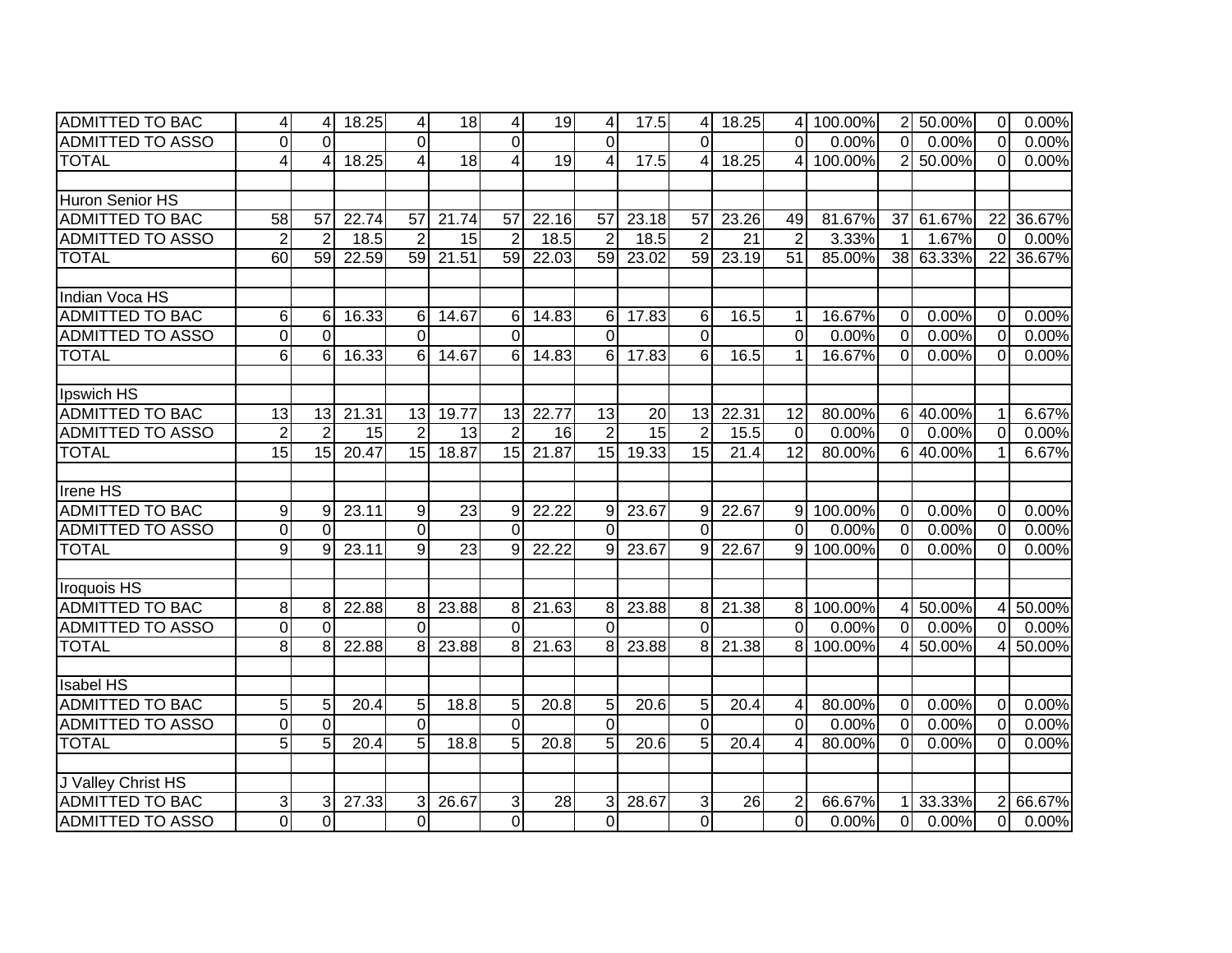| <b>TOTAL</b>            | $\overline{3}$  | $\overline{3}$  | 27.33              | $\overline{3}$  | 26.67             | $\overline{3}$  | 28    | $\overline{3}$  | 28.67           | 3               | 26    | 2              | 66.67% |                | 1 33.33% | $\overline{2}$ | 66.67% |
|-------------------------|-----------------|-----------------|--------------------|-----------------|-------------------|-----------------|-------|-----------------|-----------------|-----------------|-------|----------------|--------|----------------|----------|----------------|--------|
|                         |                 |                 |                    |                 |                   |                 |       |                 |                 |                 |       |                |        |                |          |                |        |
| Jones Co. HS            |                 |                 |                    |                 |                   |                 |       |                 |                 |                 |       |                |        |                |          |                |        |
| <b>ADMITTED TO BAC</b>  | $\overline{10}$ | 10              | 22.9               | 10              | 21.5              | 10              | 23.8  | $\overline{10}$ | 23.1            | 10              | 22.6  | 9              | 90.00% |                | 5 50.00% | 1              | 10.00% |
| <b>ADMITTED TO ASSO</b> | $\mathbf 0$     | $\Omega$        |                    | $\Omega$        |                   | $\Omega$        |       | $\overline{0}$  |                 | $\mathbf{0}$    |       | $\overline{0}$ | 0.00%  | $\overline{0}$ | 0.00%    | $\mathbf 0$    | 0.00%  |
| <b>TOTAL</b>            | $\overline{10}$ | 10              | 22.9               | 10              | $\overline{21.5}$ | $\overline{10}$ | 23.8  | $\overline{10}$ | 23.1            | 10              | 22.6  | 9              | 90.00% |                | 5 50.00% |                | 10.00% |
|                         |                 |                 |                    |                 |                   |                 |       |                 |                 |                 |       |                |        |                |          |                |        |
| Kadoka HS               |                 |                 |                    |                 |                   |                 |       |                 |                 |                 |       |                |        |                |          |                |        |
| ADMITTED TO BAC         | 6               | 6               | 21.67              | 6               | 20.83             | 6               | 21.17 | 6               | 21.83           | 6               | 21.67 | 4              | 57.14% | $\overline{2}$ | 28.57%   | 1              | 14.29% |
| <b>ADMITTED TO ASSO</b> |                 |                 |                    |                 |                   |                 |       |                 |                 |                 |       | $\Omega$       | 0.00%  | $\overline{0}$ | 0.00%    | $\Omega$       | 0.00%  |
| <b>TOTAL</b>            | $\overline{7}$  |                 | 20.86              |                 | 20.43             |                 | 20.43 | 7               | 20.43           | 7               | 21.29 | $\overline{4}$ | 57.14% |                | 2 28.57% |                | 14.29% |
|                         |                 |                 |                    |                 |                   |                 |       |                 |                 |                 |       |                |        |                |          |                |        |
| <b>Kimball HS</b>       |                 |                 |                    |                 |                   |                 |       |                 |                 |                 |       |                |        |                |          |                |        |
| <b>ADMITTED TO BAC</b>  | 8               | 8               | 22.63              | 8               | 20.63             | 8               | 23.5  | 8               | 22              | 8               | 23.5  | 7              | 87.50% |                | 6 75.00% | $\overline{2}$ | 25.00% |
| <b>ADMITTED TO ASSO</b> | $\mathbf 0$     | $\Omega$        |                    | $\Omega$        |                   | $\Omega$        |       | 0               |                 | $\Omega$        |       | 0              | 0.00%  | 0.             | 0.00%    | 0              | 0.00%  |
| <b>TOTAL</b>            | $\overline{8}$  | 8               | $22.\overline{63}$ | 8 <sup>1</sup>  | 20.63             | 8               | 23.5  | œ.              | $\overline{22}$ | 8               | 23.5  | $\overline{7}$ | 87.50% | 6 <sup>1</sup> | 75.00%   | $\overline{2}$ | 25.00% |
|                         |                 |                 |                    |                 |                   |                 |       |                 |                 |                 |       |                |        |                |          |                |        |
| Lake Preston HS         |                 |                 |                    |                 |                   |                 |       |                 |                 |                 |       |                |        |                |          |                |        |
| <b>ADMITTED TO BAC</b>  | $\overline{7}$  |                 | 23.57              |                 | 21.86             |                 | 25.43 | $\overline{7}$  | 23              | 7               | 22.43 | $\overline{7}$ | 87.50% | $\overline{0}$ | 0.00%    | $\mathbf{0}$   | 0.00%  |
| <b>ADMITTED TO ASSO</b> | 1               |                 |                    | 1               |                   |                 |       | 1               |                 | 1               |       | $\overline{0}$ | 0.00%  | $\mathbf 0$    | 0.00%    | $\Omega$       | 0.00%  |
| <b>TOTAL</b>            | 8               | 8               | 23.25              | 8               | 22.38             | 8               | 24.75 | 8               | 22.88           | 8               | 21.75 | $\overline{7}$ | 87.50% | $\Omega$       | 0.00%    | $\Omega$       | 0.00%  |
|                         |                 |                 |                    |                 |                   |                 |       |                 |                 |                 |       |                |        |                |          |                |        |
| Langford HS             |                 |                 |                    |                 |                   |                 |       |                 |                 |                 |       |                |        |                |          |                |        |
| <b>ADMITTED TO BAC</b>  | $\overline{2}$  | $\overline{2}$  | 20.5               | $\overline{2}$  | 19.5              | $\overline{2}$  | 20    | $\overline{2}$  | 21.5            | $\overline{2}$  | 21    | $\overline{2}$ | 66.67% |                | 1 33.33% | $\Omega$       | 0.00%  |
| <b>ADMITTED TO ASSO</b> | $\mathbf{1}$    |                 |                    | 1               |                   | 1               |       |                 |                 | $\mathbf 1$     |       | $\Omega$       | 0.00%  | $\Omega$       | 0.00%    | $\overline{0}$ | 0.00%  |
| <b>TOTAL</b>            | 3               | 3               | 19.67              | $\mathbf{3}$    | 18.67             | 3               | 18.33 | 3               | 20.33           | 3               | 20.67 | $\overline{2}$ | 66.67% |                | 1 33.33% | $\Omega$       | 0.00%  |
|                         |                 |                 |                    |                 |                   |                 |       |                 |                 |                 |       |                |        |                |          |                |        |
| Lead HS                 |                 |                 |                    |                 |                   |                 |       |                 |                 |                 |       |                |        |                |          |                |        |
| <b>ADMITTED TO BAC</b>  | $\overline{27}$ | $\overline{27}$ | 20.3               | $\overline{27}$ | 18.78             | $\overline{27}$ | 19.81 | $\overline{27}$ | 20.07           | $\overline{27}$ | 20.11 | 19             | 67.86% | $\overline{2}$ | 7.14%    | $\overline{2}$ | 7.14%  |
| <b>ADMITTED TO ASSO</b> | $\mathbf{1}$    |                 |                    |                 |                   |                 |       |                 |                 | 1               |       | $\overline{0}$ | 0.00%  | $\mathbf 0$    | 0.00%    | $\Omega$       | 0.00%  |
| <b>TOTAL</b>            | $\overline{28}$ | 28              | 20.14              | 28              | 18.64             | 28              | 19.61 | 28              | 20.04           | 28              | 20    | 19             | 67.86% | $\overline{2}$ | 7.14%    | $\overline{2}$ | 7.14%  |
|                         |                 |                 |                    |                 |                   |                 |       |                 |                 |                 |       |                |        |                |          |                |        |
| Lemmon HS               |                 |                 |                    |                 |                   |                 |       |                 |                 |                 |       |                |        |                |          |                |        |
| <b>ADMITTED TO BAC</b>  | 8               | 8               | 20.5               | 8 <sup>1</sup>  | 18.63             | 8 <sup>1</sup>  | 19.63 | 8               | 21.75           | 8               | 21    | $\overline{7}$ | 77.78% |                | 2 22.22% | $\Omega$       | 0.00%  |
| <b>ADMITTED TO ASSO</b> | 1               |                 |                    |                 |                   |                 |       | 1               |                 | 1               |       | $\mathbf{1}$   | 11.11% | $\overline{0}$ | 0.00%    | $\Omega$       | 0.00%  |
| <b>TOTAL</b>            | 9               | 9               | 20.44              | $\mathbf{Q}$    | 18.56             | $\mathsf{Q}$    | 19.44 | 9               | 21.89           | 9               | 20.89 | 8              | 88.89% | 21             | 22.22%   | $\Omega$       | 0.00%  |
|                         |                 |                 |                    |                 |                   |                 |       |                 |                 |                 |       |                |        |                |          |                |        |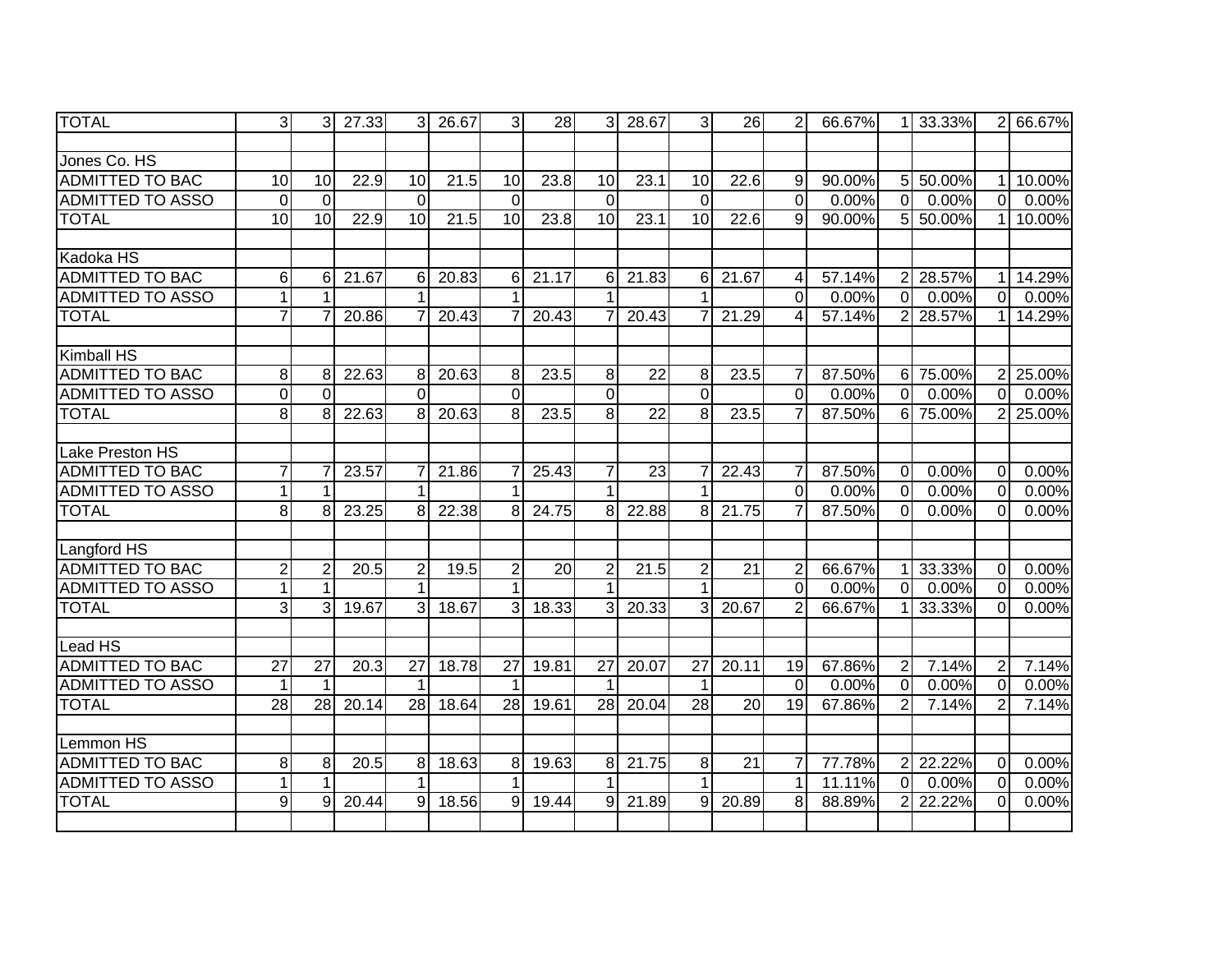| Lennox HS               |                         |                          |       |                 |                 |                 |       |                         |                 |                 |                 |                 |           |                 |           |                 |           |
|-------------------------|-------------------------|--------------------------|-------|-----------------|-----------------|-----------------|-------|-------------------------|-----------------|-----------------|-----------------|-----------------|-----------|-----------------|-----------|-----------------|-----------|
| <b>ADMITTED TO BAC</b>  | 34                      | 34                       | 23.47 | 34              | 22.62           | 34              | 23.12 | 34                      | 24              | 34              | 23.41           | 34              | 100.00%   | 17              | 50.00%    | 14              | 41.18%    |
| <b>ADMITTED TO ASSO</b> | $\Omega$                | $\Omega$                 |       | $\Omega$        |                 | $\Omega$        |       | $\overline{0}$          |                 | $\Omega$        |                 | $\Omega$        | 0.00%     | $\overline{0}$  | 0.00%     | $\Omega$        | 0.00%     |
| <b>TOTAL</b>            | $\overline{34}$         | $\overline{34}$          | 23.47 | 34              | 22.62           | 34              | 23.12 | $\overline{34}$         | $\overline{24}$ | $\overline{34}$ | 23.41           | 34              | 100.00%   |                 | 17 50.00% | 14              | 41.18%    |
|                         |                         |                          |       |                 |                 |                 |       |                         |                 |                 |                 |                 |           |                 |           |                 |           |
| Lincoln HS, SF          |                         |                          |       |                 |                 |                 |       |                         |                 |                 |                 |                 |           |                 |           |                 |           |
| <b>ADMITTED TO BAC</b>  | 77                      | 77                       | 23.64 | 77              | 22.49           | 77              | 22.91 | 77                      | 23.99           | 77              | 23.32           | 70              | 84.34%    | 27 <sup>1</sup> | 32.53%    | 21              | 25.30%    |
| <b>ADMITTED TO ASSO</b> | 6                       | 6                        | 18.83 | 6               | 19              | 6               | 16.83 | $6\phantom{1}6$         | 18.83           | 6               | 20.17           | $\mathbf{1}$    | 1.20%     | $\Omega$        | 0.00%     | $\Omega$        | 0.00%     |
| <b>TOTAL</b>            | $\overline{83}$         | 83                       | 23.29 | 83              | 22.24           | $\overline{83}$ | 22.47 | 83                      | 23.61           | $\overline{83}$ | 23.1            | $\overline{71}$ | 85.54%    | 27              | 32.53%    | 211             | 25.30%    |
|                         |                         |                          |       |                 |                 |                 |       |                         |                 |                 |                 |                 |           |                 |           |                 |           |
| Lyman HS                |                         |                          |       |                 |                 |                 |       |                         |                 |                 |                 |                 |           |                 |           |                 |           |
| <b>ADMITTED TO BAC</b>  | 11                      | 11                       | 23.45 | 11              | 23.45           | 11              | 21.91 | 11                      | 25.27           | 11              | 22.91           | 11              | 100.00%   | 1 <sup>1</sup>  | 9.09%     | $\overline{c}$  | 18.18%    |
| <b>ADMITTED TO ASSO</b> | $\mathbf 0$             | $\Omega$                 |       | $\Omega$        |                 | $\Omega$        |       | 0                       |                 | $\mathbf 0$     |                 | $\mathbf 0$     | 0.00%     | $\overline{0}$  | 0.00%     | $\Omega$        | 0.00%     |
| <b>TOTAL</b>            | 11                      | 11                       | 23.45 | 11              | 23.45           | 11              | 21.91 | 11                      | 25.27           | 11              | 22.91           | 11              | 100.00%   | 1 <sup>1</sup>  | 9.09%     | $\overline{2}$  | 18.18%    |
|                         |                         |                          |       |                 |                 |                 |       |                         |                 |                 |                 |                 |           |                 |           |                 |           |
| <b>Madison HS</b>       |                         |                          |       |                 |                 |                 |       |                         |                 |                 |                 |                 |           |                 |           |                 |           |
| <b>ADMITTED TO BAC</b>  | 44                      | 44                       | 23.77 | 44              | 23.11           | 44              | 23.82 | 44                      | 23.61           | 44              | 24.07           | 37              | 77.08%    |                 | 16 33.33% |                 | 13 27.08% |
| <b>ADMITTED TO ASSO</b> | $\overline{\mathbf{4}}$ | $\overline{\mathcal{A}}$ | 16.75 | $\overline{4}$  | $\overline{16}$ | $\overline{4}$  | 16.25 | $\overline{4}$          | 16.75           | $\overline{4}$  | 17.75           | $\mathbf{1}$    | 2.08%     | $\overline{0}$  | 0.00%     | $\overline{0}$  | 0.00%     |
| <b>TOTAL</b>            | $\overline{48}$         | 48                       | 23.19 | 48              | 22.52           | 48              | 23.19 | 48                      | 23.04           | 48              | 23.54           | $\overline{38}$ | 79.17%    |                 | 16 33.33% |                 | 13 27.08% |
|                         |                         |                          |       |                 |                 |                 |       |                         |                 |                 |                 |                 |           |                 |           |                 |           |
| <b>Marion HS</b>        |                         |                          |       |                 |                 |                 |       |                         |                 |                 |                 |                 |           |                 |           |                 |           |
| <b>ADMITTED TO BAC</b>  | 13                      | 13                       | 22.15 | $\overline{13}$ | $\overline{21}$ | 13              | 21.62 | 13                      | 23.31           | $\overline{13}$ | $\overline{22}$ | 13              | 92.86%    | 7 <sup>1</sup>  | 50.00%    | $\vert 4 \vert$ | 28.57%    |
| <b>ADMITTED TO ASSO</b> | $\mathbf{1}$            |                          |       | $\mathbf 1$     |                 |                 |       | 1                       |                 | $\mathbf 1$     |                 | $\mathbf 0$     | 0.00%     | $\overline{0}$  | 0.00%     | $\overline{0}$  | 0.00%     |
| <b>TOTAL</b>            | 14                      | 14                       | 21.93 | 14              | 20.86           | 14              | 21.43 | 14                      | 22.93           | $\overline{14}$ | 21.79           | $\overline{13}$ | 92.86%    |                 | 50.00%    | $\overline{4}$  | $28.57\%$ |
|                         |                         |                          |       |                 |                 |                 |       |                         |                 |                 |                 |                 |           |                 |           |                 |           |
| Marty Indian School     |                         |                          |       |                 |                 |                 |       |                         |                 |                 |                 |                 |           |                 |           |                 |           |
| <b>ADMITTED TO BAC</b>  | 4                       | 4                        | 18.75 | 4               | 17.25           | 4               | 18.5  | 4                       | 19.5            | 4               | 19.5            | $\mathbf{3}$    | 75.00%    | $\overline{0}$  | 0.00%     | 0               | 0.00%     |
| <b>ADMITTED TO ASSO</b> | $\mathbf 0$             | $\overline{0}$           |       | $\overline{0}$  |                 | $\overline{0}$  |       | $\overline{0}$          |                 | $\overline{0}$  |                 | $\mathbf 0$     | 0.00%     | $\overline{0}$  | 0.00%     | $\mathbf 0$     | 0.00%     |
| <b>TOTAL</b>            | $\overline{\mathbf{4}}$ | 4                        | 18.75 | 4               | 17.25           | $\overline{4}$  | 18.5  | $\overline{\mathbf{4}}$ | 19.5            | 4               | 19.5            | 3               | 75.00%    | $\Omega$        | 0.00%     | $\Omega$        | 0.00%     |
|                         |                         |                          |       |                 |                 |                 |       |                         |                 |                 |                 |                 |           |                 |           |                 |           |
| McCook Central HS       |                         |                          |       |                 |                 |                 |       |                         |                 |                 |                 |                 |           |                 |           |                 |           |
| <b>ADMITTED TO BAC</b>  | 16                      | 16                       | 23.13 | 16              | 22.13           | 16              | 23    | 16                      | 24.25           | 16              | 22.63           | 14              | 82.35%    | 1               | 5.88%     | 1               | 5.88%     |
| <b>ADMITTED TO ASSO</b> | $\mathbf{1}$            |                          |       | $\mathbf 1$     |                 | 1               |       | $\mathbf{1}$            |                 | $\mathbf 1$     |                 | $\overline{0}$  | 0.00%     | $\overline{0}$  | 0.00%     | $\mathbf 0$     | 0.00%     |
| <b>TOTAL</b>            | 17                      | 17                       | 22.94 | 17              | 22.06           | 17              | 22.65 | 17                      | 23.94           | $\overline{17}$ | 22.53           | 14              | 82.35%    | $\mathbf{1}$    | 5.88%     | 1               | 5.88%     |
|                         |                         |                          |       |                 |                 |                 |       |                         |                 |                 |                 |                 |           |                 |           |                 |           |
| McLaughlin HS           |                         |                          |       |                 |                 |                 |       |                         |                 |                 |                 |                 |           |                 |           |                 |           |
| <b>ADMITTED TO BAC</b>  | 3 <sup>l</sup>          | $\overline{3}$           | 22.33 | 3 <sup>l</sup>  | 22.67           | $\overline{3}$  | 20.67 | $\overline{3}$          | 24              | $\overline{3}$  | 20.33           |                 | 3 100.00% |                 | 1 33.33%  | 11              | 33.33%    |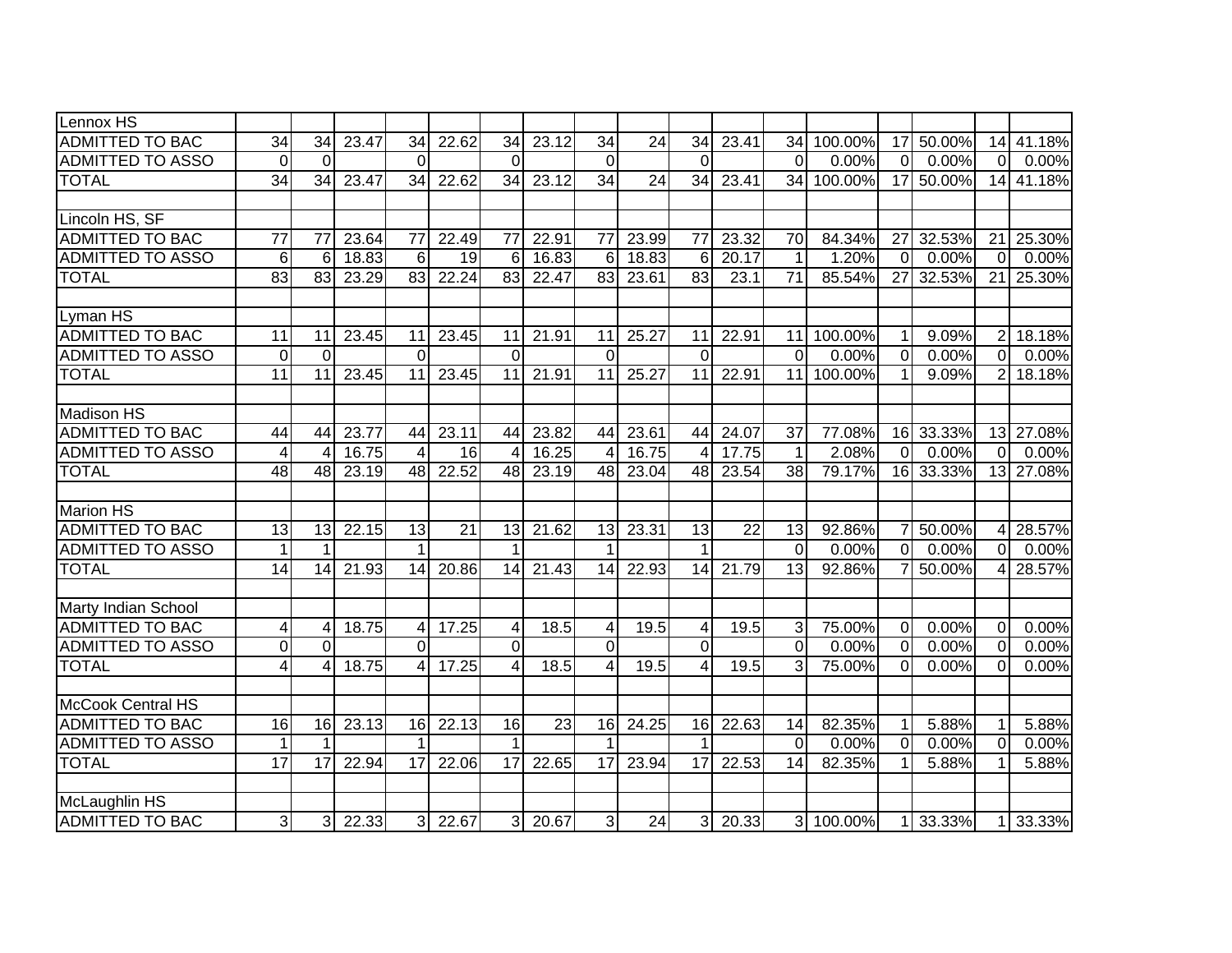| <b>ADMITTED TO ASSO</b> | 0                | $\Omega$        |       | $\Omega$        |                   | $\Omega$        |                 | $\overline{0}$  |       | $\Omega$        |       | $\overline{0}$  | 0.00%     | $\overline{0}$ | 0.00%     | 0               | 0.00%     |
|-------------------------|------------------|-----------------|-------|-----------------|-------------------|-----------------|-----------------|-----------------|-------|-----------------|-------|-----------------|-----------|----------------|-----------|-----------------|-----------|
| <b>TOTAL</b>            | $\overline{3}$   | 3               | 22.33 | $\mathcal{E}$   | 22.67             | 3               | 20.67           | $\overline{3}$  | 24    | $\overline{3}$  | 20.33 | $\overline{3}$  | 100.00%   |                | 33.33%    |                 | 33.33%    |
|                         |                  |                 |       |                 |                   |                 |                 |                 |       |                 |       |                 |           |                |           |                 |           |
| Menno HS                |                  |                 |       |                 |                   |                 |                 |                 |       |                 |       |                 |           |                |           |                 |           |
| <b>ADMITTED TO BAC</b>  | 4                | 4               | 17.5  | 4               | 16.75             | 4               | 16.75           | 4               | 17.25 | 4               | 18    | 3               | 75.00%    | 11             | 25.00%    | $\mathbf 0$     | 0.00%     |
| <b>ADMITTED TO ASSO</b> | $\boldsymbol{0}$ | $\Omega$        |       | $\Omega$        |                   | $\Omega$        |                 | $\mathbf 0$     |       | 0               |       | $\overline{0}$  | 0.00%     | $\overline{0}$ | 0.00%     | $\mathbf 0$     | 0.00%     |
| <b>TOTAL</b>            | 4                | $\overline{4}$  | 17.5  | 4               | 16.75             | 4               | 16.75           | 4               | 17.25 | 4               | 18    | 3               | 75.00%    |                | 25.00%    | $\Omega$        | 0.00%     |
|                         |                  |                 |       |                 |                   |                 |                 |                 |       |                 |       |                 |           |                |           |                 |           |
| <b>Milbank HS</b>       |                  |                 |       |                 |                   |                 |                 |                 |       |                 |       |                 |           |                |           |                 |           |
| ADMITTED TO BAC         | 29               | 29              | 23.07 | 29              | 22.52             | 29              | 22.69           | 29              | 23.52 | 29              | 23    | 27              | 87.10%    |                | 9 29.03%  | 8               | 25.81%    |
| <b>ADMITTED TO ASSO</b> | $\overline{2}$   | $\overline{2}$  | 18    | $\overline{2}$  | 16.5              | $\overline{2}$  | 15.5            | $\overline{2}$  | 21    | $\overline{2}$  | 18.5  | $\mathbf 0$     | 0.00%     | $\overline{0}$ | 0.00%     | $\Omega$        | 0.00%     |
| <b>TOTAL</b>            | 31               | $\overline{31}$ | 22.74 | $\overline{31}$ | 22.13             | $\overline{31}$ | 22.23           | $\overline{31}$ | 23.35 | $\overline{31}$ | 22.71 | $\overline{27}$ | 87.10%    |                | 9 29.03%  | 8               | 25.81%    |
|                         |                  |                 |       |                 |                   |                 |                 |                 |       |                 |       |                 |           |                |           |                 |           |
| Miller HS               |                  |                 |       |                 |                   |                 |                 |                 |       |                 |       |                 |           |                |           |                 |           |
| <b>ADMITTED TO BAC</b>  | 11               | 11              | 22.91 | 11              | 22.91             | 11              | 23.09           | 11              | 22.18 | 11              | 22.82 | 9               | 75.00%    | 11             | 8.33%     | 1               | 8.33%     |
| <b>ADMITTED TO ASSO</b> | $\mathbf{1}$     |                 |       | 1               |                   |                 |                 |                 |       |                 |       | $\Omega$        | 0.00%     | $\Omega$       | 0.00%     | $\Omega$        | 0.00%     |
| <b>TOTAL</b>            | $\overline{12}$  | 12              | 22.58 | 12              | 22.42             | 12              | 22.75           | 12              | 22.17 | 12              | 22.25 | 9               | 75.00%    | 11             | 8.33%     | 1               | 8.33%     |
|                         |                  |                 |       |                 |                   |                 |                 |                 |       |                 |       |                 |           |                |           |                 |           |
| <b>Mitchell HS</b>      |                  |                 |       |                 |                   |                 |                 |                 |       |                 |       |                 |           |                |           |                 |           |
| <b>ADMITTED TO BAC</b>  | 54               | 54              | 22.65 | 54              | 20.93             | 54              | 22.93           | 54              | 22.83 | 54              | 23.19 | 44              | 77.19%    |                | 16 28.07% | 14              | 24.56%    |
| <b>ADMITTED TO ASSO</b> | $\overline{3}$   | 3               | 17.33 | $\overline{3}$  | 14                |                 | 18.33           | 3               | 17    | 3               | 19.67 | $\overline{2}$  | 3.51%     | $\overline{0}$ | 0.00%     | $\Omega$        | 0.00%     |
| <b>TOTAL</b>            | $\overline{57}$  | 57              | 22.37 | 57              | 20.56             | $\overline{57}$ | 22.68           | $\overline{57}$ | 22.53 | $\overline{57}$ | 23    | $\overline{46}$ | 80.70%    |                | 16 28.07% |                 | 14 24.56% |
|                         |                  |                 |       |                 |                   |                 |                 |                 |       |                 |       |                 |           |                |           |                 |           |
| Mobridge HS             |                  |                 |       |                 |                   |                 |                 |                 |       |                 |       |                 |           |                |           |                 |           |
| <b>ADMITTED TO BAC</b>  | 13               | 13              | 23.08 | 13              | 21.54             | 13              | 23.15           | 13              | 23.92 | 13              | 22.77 | 11              | 78.57%    |                | 6 42.86%  | $\vert 4 \vert$ | 28.57%    |
| <b>ADMITTED TO ASSO</b> | $\mathbf 1$      |                 |       |                 |                   |                 |                 |                 |       | 1               |       | $\mathbf 0$     | 0.00%     | $\Omega$       | 0.00%     | $\overline{0}$  | 0.00%     |
| <b>TOTAL</b>            | 14               | 14              | 22.5  | 14              | 21.07             | 14              | 22.64           | 14              | 23.21 | 14              | 22.21 | 11              | 78.57%    |                | 6 42.86%  | $\overline{4}$  | 28.57%    |
|                         |                  |                 |       |                 |                   |                 |                 |                 |       |                 |       |                 |           |                |           |                 |           |
| Montrose HS             |                  |                 |       |                 |                   |                 |                 |                 |       |                 |       |                 |           |                |           |                 |           |
| <b>ADMITTED TO BAC</b>  | 6                | 6               | 23.67 | $6 \mid$        | 24.5              | 6               | $\overline{23}$ | 6               | 24.83 | 6               | 22.83 | 6               | 100.00%   | 4 <sup>1</sup> | 66.67%    | $\overline{2}$  | 33.33%    |
| <b>ADMITTED TO ASSO</b> | $\overline{0}$   | $\Omega$        |       | $\overline{0}$  |                   | $\overline{0}$  |                 | $\overline{0}$  |       | $\overline{0}$  |       | 0               | 0.00%     | $\overline{0}$ | 0.00%     | $\Omega$        | 0.00%     |
| <b>TOTAL</b>            | $6\phantom{1}$   | 6               | 23.67 | $6 \mid$        | 24.5              | $6\phantom{1}6$ | 23              | $6\phantom{1}$  | 24.83 | 6               | 22.83 | 6               | 100.00%   | 41             | 66.67%    | $\overline{2}$  | 33.33%    |
|                         |                  |                 |       |                 |                   |                 |                 |                 |       |                 |       |                 |           |                |           |                 |           |
| Mt. Vernon HS           |                  |                 |       |                 |                   |                 |                 |                 |       |                 |       |                 |           |                |           |                 |           |
| <b>ADMITTED TO BAC</b>  | $\overline{4}$   | 4               | 23.5  | 4               | 21.5              | 4               | 25              | 4               | 23.5  | 4               | 23.5  | 4               | 100.00%   | $\overline{0}$ | 0.00%     | $\Omega$        | 0.00%     |
| <b>ADMITTED TO ASSO</b> | $\mathbf 0$      | $\Omega$        |       | $\overline{0}$  |                   | $\mathbf 0$     |                 | $\mathbf 0$     |       | $\overline{0}$  |       | $\overline{0}$  | 0.00%     | $\overline{0}$ | 0.00%     | $\Omega$        | 0.00%     |
| <b>TOTAL</b>            | $\overline{4}$   | $\overline{4}$  | 23.5  | $\overline{4}$  | $\overline{21.5}$ | 4               | 25              | $\vert 4 \vert$ | 23.5  | 4               | 23.5  |                 | 4 100.00% | $\overline{0}$ | 0.00%     | $\mathbf 0$     | 0.00%     |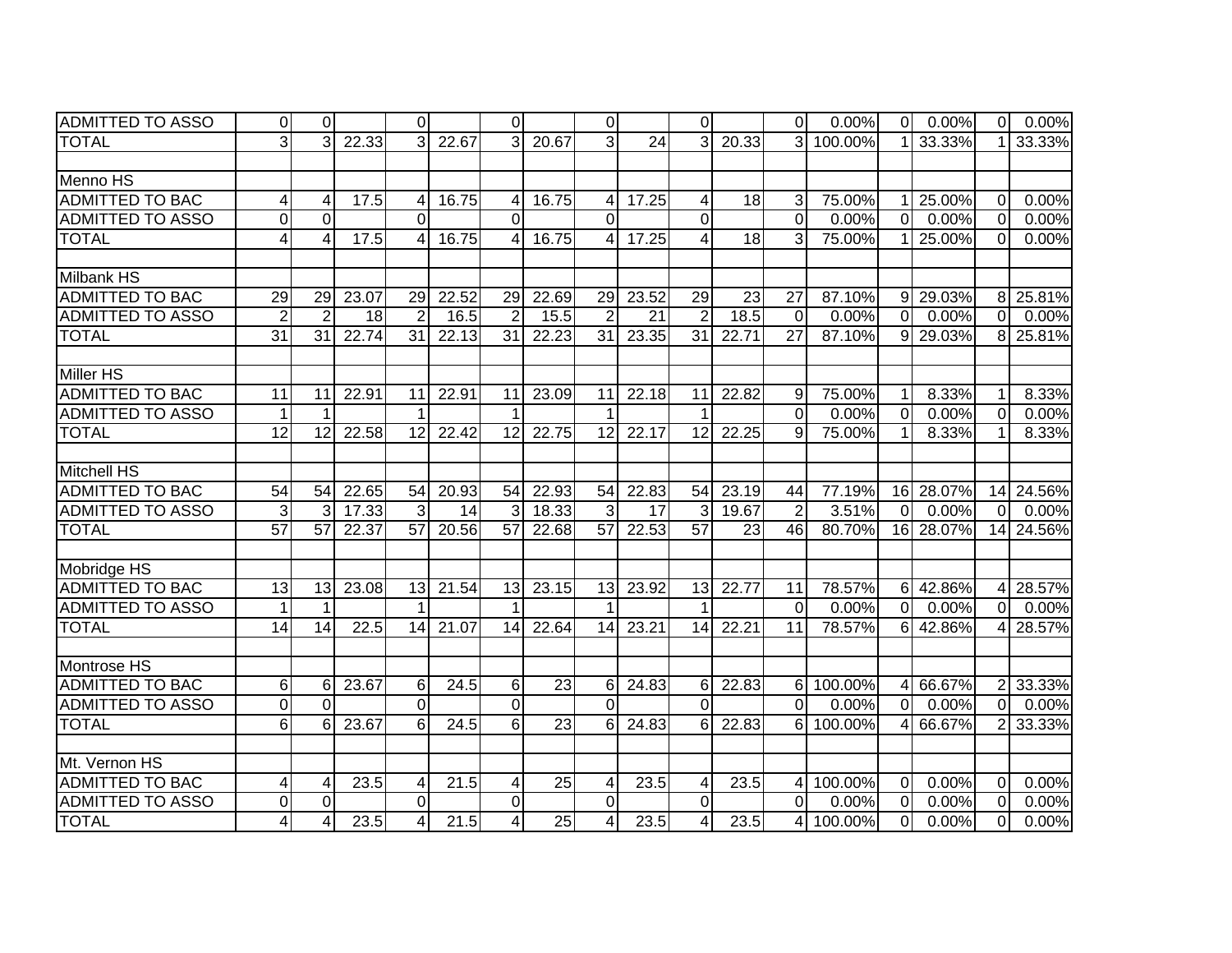| New Underwood Sch                                 |                |                |                 |                      |       |                |       |                      |       |                 |       |                      |                 |                     |                 |                |           |
|---------------------------------------------------|----------------|----------------|-----------------|----------------------|-------|----------------|-------|----------------------|-------|-----------------|-------|----------------------|-----------------|---------------------|-----------------|----------------|-----------|
| <b>ADMITTED TO BAC</b>                            | 6              | 6              | 16              | 6                    | 18.83 | 6              | 19.83 | 6                    | 18.83 | 6               | 20.5  | $\overline{2}$       | 28.57%          |                     | 2 28.57%        | $\Omega$       | 0.00%     |
| <b>ADMITTED TO ASSO</b>                           | 1              |                |                 |                      |       |                |       |                      |       |                 |       | $\mathbf{1}$         | 14.29%          | $\overline{0}$      | 0.00%           | $\Omega$       | 0.00%     |
| <b>TOTAL</b>                                      | $\overline{7}$ |                | 16.14           | $\overline{7}$       | 18.57 | 7              | 19.43 | $\overline{7}$       | 18.43 | $\overline{7}$  | 20.29 | 3                    | 42.86%          | 2 <sup>1</sup>      | 28.57%          | $\Omega$       | 0.00%     |
|                                                   |                |                |                 |                      |       |                |       |                      |       |                 |       |                      |                 |                     |                 |                |           |
| <b>Newell HS</b>                                  |                |                |                 |                      |       |                |       |                      |       |                 |       |                      |                 |                     |                 |                |           |
| <b>ADMITTED TO BAC</b>                            | 11             | 11             | 22.36           | 11                   | 21.18 | 11             | 22.55 | 11                   | 23.36 | 11              | 21.91 | 8                    | 72.73%          |                     | 6 54.55%        | 1              | 9.09%     |
| <b>ADMITTED TO ASSO</b>                           | $\Omega$       | $\Omega$       |                 | $\Omega$             |       | $\Omega$       |       | $\Omega$             |       | $\Omega$        |       | $\Omega$             | 0.00%           | $\Omega$            | 0.00%           | $\Omega$       | $0.00\%$  |
| <b>TOTAL</b>                                      | 11             | 11             | 22.36           | 11                   | 21.18 | 11             | 22.55 | 11                   | 23.36 | 11              | 21.91 | 8                    | 72.73%          |                     | 6 54.55%        | 1              | 9.09%     |
|                                                   |                |                |                 |                      |       |                |       |                      |       |                 |       |                      |                 |                     |                 |                |           |
| Northwestern HS                                   |                |                |                 |                      |       |                |       |                      |       |                 |       |                      |                 |                     |                 |                |           |
| <b>ADMITTED TO BAC</b>                            | $\overline{3}$ | 3              | $\overline{27}$ | 3                    | 26.67 | 3              | 27.67 | 3 <sup>1</sup>       | 28.33 | 3               | 24.33 | 3                    | 75.00%          | 2 <sup>1</sup>      | 50.00%          | $\overline{2}$ | 50.00%    |
| <b>ADMITTED TO ASSO</b>                           | 1              | 1              |                 | 1                    |       |                |       | 1                    |       | 1               |       | $\overline{0}$       | 0.00%           | $\overline{0}$      | 0.00%           | $\overline{0}$ | 0.00%     |
| <b>TOTAL</b>                                      | $\overline{4}$ | 4              | $\overline{24}$ | 4                    | 23    | 4              | 25.25 | 4                    | 24.75 | 4               | 22.5  | 3                    | 75.00%          | 2 <sup>1</sup>      | 50.00%          | $\overline{2}$ | 50.00%    |
|                                                   |                |                |                 |                      |       |                |       |                      |       |                 |       |                      |                 |                     |                 |                |           |
| <b>OGorman HS</b>                                 |                |                |                 |                      |       |                |       |                      |       |                 |       |                      |                 |                     |                 |                |           |
| <b>ADMITTED TO BAC</b>                            | 54             | 54             | 23.13           | 54                   | 22.93 | 54             | 22.48 | 54                   | 23.28 | 54              | 22.63 | 52                   | 96.30%          |                     | 17 31.48%       |                | 19 35.19% |
| <b>ADMITTED TO ASSO</b>                           | $\mathbf 0$    | $\Omega$       |                 | $\Omega$             |       | $\Omega$       |       | $\Omega$             |       | $\Omega$        |       | $\Omega$             | 0.00%           | $\Omega$            | $0.00\%$        | $\overline{0}$ | $0.00\%$  |
| <b>TOTAL</b>                                      | 54             | 54             | 23.13           | 54                   | 22.93 | 54             | 22.48 | 54                   | 23.28 | 54              | 22.63 | 52                   | 96.30%          |                     | 17 31.48%       |                | 19 35.19% |
|                                                   |                |                |                 |                      |       |                |       |                      |       |                 |       |                      |                 |                     |                 |                |           |
| Oldham-Ramona HS                                  |                |                |                 |                      |       |                |       |                      |       |                 |       |                      |                 |                     |                 |                |           |
| <b>ADMITTED TO BAC</b>                            | 8              | 8              | 20.88           | 8                    | 20.63 | 8              | 21.5  | 8                    | 19.75 | 8               | 20.88 | $\overline{7}$       | 87.50%          | $\overline{0}$      | 0.00%           | $\overline{2}$ | 25.00%    |
| <b>ADMITTED TO ASSO</b>                           | 0              | $\Omega$       |                 | $\Omega$             |       | $\overline{0}$ |       | $\overline{0}$       |       | $\Omega$        |       | $\overline{0}$       | 0.00%           | $\overline{0}$      | 0.00%           | $\overline{0}$ | $0.00\%$  |
| <b>TOTAL</b>                                      | 8              | 8              | 20.88           | 8                    | 20.63 | 8              | 21.5  | 8 <sup>1</sup>       | 19.75 | 8               | 20.88 | $\overline{7}$       | 87.50%          | $\overline{0}$      | 0.00%           | $\overline{2}$ | 25.00%    |
|                                                   |                |                |                 |                      |       |                |       |                      |       |                 |       |                      |                 |                     |                 |                |           |
| Parker HS                                         |                |                |                 |                      |       |                |       |                      |       |                 |       |                      |                 |                     |                 |                |           |
| <b>ADMITTED TO BAC</b>                            | 12             | 12             | 22.75           | 12                   | 21.92 | 12             | 22.33 | 12                   | 22.33 | 12              | 24.08 | 10                   | 83.33%          | 11                  | 8.33%           | $\overline{2}$ | 16.67%    |
| <b>ADMITTED TO ASSO</b>                           | $\mathbf 0$    | $\Omega$       |                 | $\Omega$             |       | $\Omega$       |       | $\Omega$             |       | $\Omega$        |       | $\overline{0}$       | 0.00%           | $\overline{0}$      | 0.00%           | $\Omega$       | 0.00%     |
| <b>TOTAL</b>                                      | 12             | 12             | 22.75           | 12                   | 21.92 | 12             | 22.33 | 12                   | 22.33 | $\overline{12}$ | 24.08 | 10                   | 83.33%          | 11                  | 8.33%           | $\overline{2}$ | $16.67\%$ |
|                                                   |                |                |                 |                      |       |                |       |                      |       |                 |       |                      |                 |                     |                 |                |           |
| Parkston HS                                       |                |                |                 |                      | 22.78 |                |       |                      |       |                 |       |                      |                 |                     |                 |                |           |
| <b>ADMITTED TO BAC</b><br><b>ADMITTED TO ASSO</b> | 18             | 18             | 23.83           | 18                   |       | 18<br>$\Omega$ | 23.89 | 18                   | 24.61 | 18              | 23.5  | 16<br>$\overline{0}$ | 88.89%          | 7<br>$\overline{0}$ | 38.89%          | 7              | 38.89%    |
| <b>TOTAL</b>                                      | 0              | $\Omega$<br>18 | 23.83           | $\overline{0}$<br>18 | 22.78 | 18             |       | $\overline{0}$<br>18 | 24.61 | $\Omega$<br>18  | 23.5  | 16                   | 0.00%<br>88.89% |                     | 0.00%<br>38.89% | $\overline{0}$ | 0.00%     |
|                                                   | 18             |                |                 |                      |       |                | 23.89 |                      |       |                 |       |                      |                 |                     |                 |                | 38.89%    |
| Philip HS                                         |                |                |                 |                      |       |                |       |                      |       |                 |       |                      |                 |                     |                 |                |           |
|                                                   |                |                |                 |                      |       |                |       |                      |       |                 |       |                      |                 |                     |                 |                |           |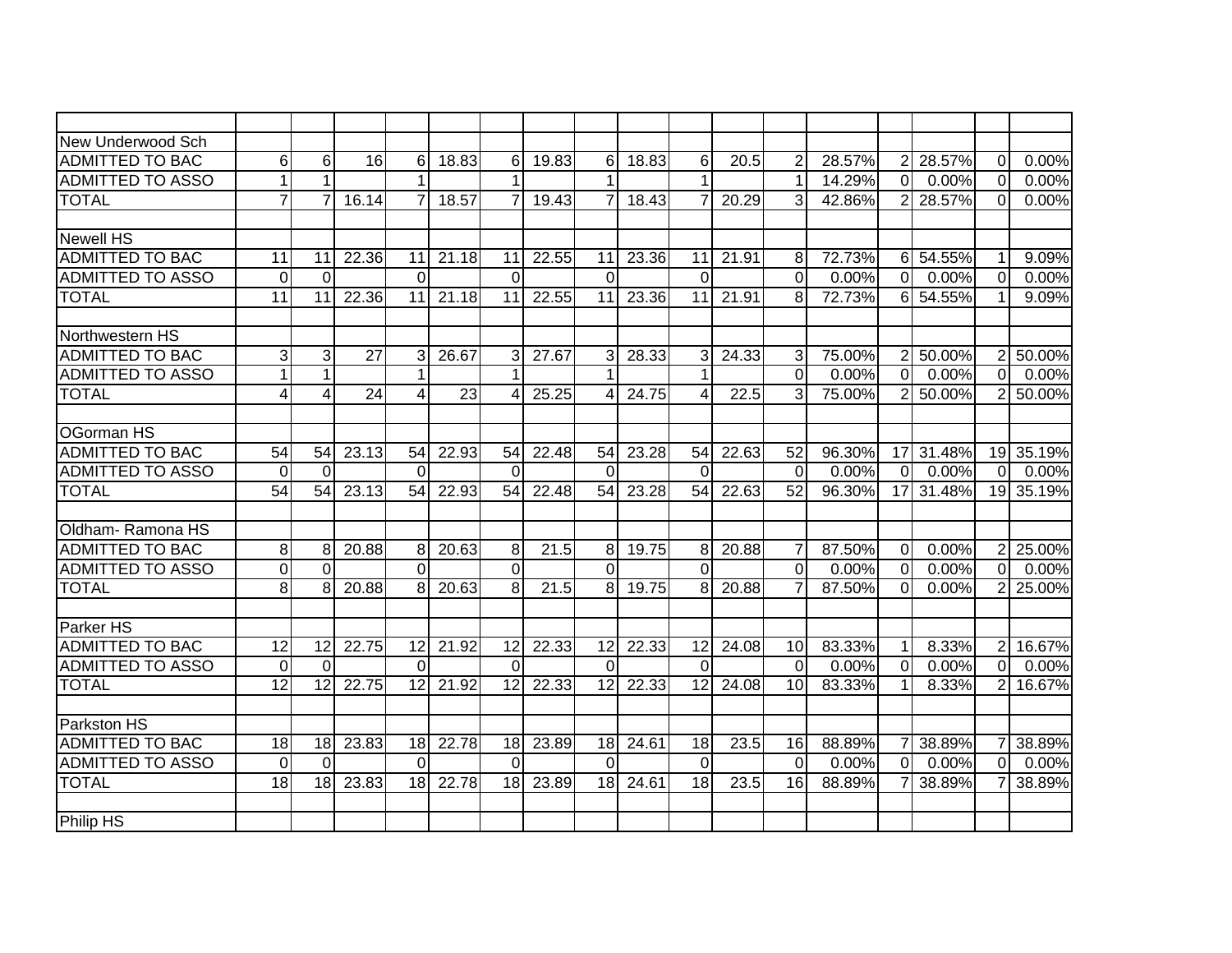| <b>ADMITTED TO BAC</b>  | 6               | 6              | 20.33           | $6 \mid$        | 18.17           | $6 \mid$        | 20    | 6               | 22.17         | 6               | 20.5  | 5 <sub>l</sub> | 83.33%  |                | 3 50.00%  | $\mathbf{1}$   | 16.67%    |
|-------------------------|-----------------|----------------|-----------------|-----------------|-----------------|-----------------|-------|-----------------|---------------|-----------------|-------|----------------|---------|----------------|-----------|----------------|-----------|
| <b>ADMITTED TO ASSO</b> | $\mathbf 0$     | $\Omega$       |                 | $\Omega$        |                 | $\Omega$        |       | $\Omega$        |               | $\Omega$        |       | $\Omega$       | 0.00%   | $\Omega$       | 0.00%     | 0              | 0.00%     |
| <b>TOTAL</b>            | $\overline{6}$  | 6              | 20.33           | $6 \mid$        | 18.17           | $\overline{6}$  | 20    | 6               | 22.17         | 6               | 20.5  | 5              | 83.33%  |                | 3 50.00%  |                | 16.67%    |
|                         |                 |                |                 |                 |                 |                 |       |                 |               |                 |       |                |         |                |           |                |           |
| <b>Plankinton HS</b>    |                 |                |                 |                 |                 |                 |       |                 |               |                 |       |                |         |                |           |                |           |
| <b>ADMITTED TO BAC</b>  | 6               | 6              | $\overline{23}$ | 6               | 22.17           | 6               | 21.33 | 6               | 23.83         | 6               | 23.5  | 6              | 100.00% | 41             | 66.67%    | $\overline{2}$ | 33.33%    |
| <b>ADMITTED TO ASSO</b> | $\mathbf 0$     | $\Omega$       |                 | $\Omega$        |                 | $\Omega$        |       | $\Omega$        |               | $\Omega$        |       | $\Omega$       | 0.00%   | $\overline{0}$ | 0.00%     | $\Omega$       | 0.00%     |
| <b>TOTAL</b>            | 6               | 6              | $\overline{23}$ | 6               | 22.17           | 6               | 21.33 | 6               | 23.83         | 6               | 23.5  | 6              | 100.00% | 4              | 66.67%    | 2              | 33.33%    |
|                         |                 |                |                 |                 |                 |                 |       |                 |               |                 |       |                |         |                |           |                |           |
| <b>Platte HS</b>        |                 |                |                 |                 |                 |                 |       |                 |               |                 |       |                |         |                |           |                |           |
| <b>ADMITTED TO BAC</b>  | 6               | 6              | 23.67           | 6               | 23              | 6               | 26.17 | 6               | 21.83         | 6               | 23.5  | $\overline{4}$ | 57.14%  | $\overline{2}$ | 28.57%    | 2              | 28.57%    |
| <b>ADMITTED TO ASSO</b> | $\mathbf{1}$    |                |                 |                 |                 |                 |       |                 |               | 1               |       | $\Omega$       | 0.00%   | $\Omega$       | 0.00%     | $\Omega$       | 0.00%     |
| <b>TOTAL</b>            | $\overline{7}$  |                | 22.43           |                 | 21.86           |                 | 24.43 | 7               | 20.57         | 7               | 22.86 | 4              | 57.14%  | 2 <sup>1</sup> | 28.57%    | 2              | 28.57%    |
|                         |                 |                |                 |                 |                 |                 |       |                 |               |                 |       |                |         |                |           |                |           |
| <b>RC Christian HS</b>  |                 |                |                 |                 |                 |                 |       |                 |               |                 |       |                |         |                |           |                |           |
| <b>ADMITTED TO BAC</b>  | $\overline{2}$  | 2              | $\overline{24}$ | $\overline{2}$  | 24.5            | $\overline{2}$  | 22.5  | $\overline{2}$  | 25            | $\overline{2}$  | 23    | 1              | 33.33%  |                | 33.33%    | $\Omega$       | 0.00%     |
| <b>ADMITTED TO ASSO</b> | $\mathbf{1}$    | 1              |                 | 1               |                 |                 |       |                 |               | 1               |       | $\overline{0}$ | 0.00%   | $\overline{0}$ | 0.00%     | $\Omega$       | 0.00%     |
| <b>TOTAL</b>            | 3               | 3              | $\overline{22}$ | 3               | $\overline{21}$ | 3               | 19.67 | 3               | 23.67         | 3               | 22.33 | 1              | 33.33%  |                | 33.33%    | $\Omega$       | 0.00%     |
|                         |                 |                |                 |                 |                 |                 |       |                 |               |                 |       |                |         |                |           |                |           |
| Rapid City Central      |                 |                |                 |                 |                 |                 |       |                 |               |                 |       |                |         |                |           |                |           |
| <b>ADMITTED TO BAC</b>  | 110             | 107            | 21.92           | 107             | 20.52           | 107             | 21.75 | 107             | 22.64         | 107             | 22.08 | 100            | 85.47%  |                | 28 23.93% |                | 24 20.51% |
| <b>ADMITTED TO ASSO</b> | $\overline{7}$  |                | 16.29           | 7               | 16.43           | $\overline{7}$  | 19    | $\overline{7}$  | 17            |                 | 20.14 | 3              | 2.56%   | $\overline{0}$ | 0.00%     | $\overline{0}$ | 0.00%     |
| <b>TOTAL</b>            | 117             | 114            | 21.57           | 114             | 20.27           | 114             | 21.58 | 114             | 22.29         | 114             | 21.96 | 103            | 88.03%  |                | 28 23.93% | 24             | 20.51%    |
|                         |                 |                |                 |                 |                 |                 |       |                 |               |                 |       |                |         |                |           |                |           |
| Red Cloud Indian S      |                 |                |                 |                 |                 |                 |       |                 |               |                 |       |                |         |                |           |                |           |
| <b>ADMITTED TO BAC</b>  | 5               | 5              | 18.6            | 5 <sup>1</sup>  | 18.8            | 5               | 17.6  | 5               | 19.4          | 5               | 17.8  | 4              | 66.67%  | $\overline{0}$ | 0.00%     | $\Omega$       | 0.00%     |
| <b>ADMITTED TO ASSO</b> | $\mathbf{1}$    |                |                 | 1               |                 | $\mathbf 1$     |       | $\mathbf 1$     |               | $\mathbf 1$     |       | $\overline{0}$ | 0.00%   | $\overline{0}$ | 0.00%     | $\Omega$       | 0.00%     |
| <b>TOTAL</b>            | 6               | 6              | 17.83           | $\overline{6}$  | 18.17           | 6               | 17.17 | $6\overline{6}$ | $\frac{1}{8}$ | 6               | 17.33 | $\overline{4}$ | 66.67%  | $\Omega$       | 0.00%     | $\Omega$       | 0.00%     |
|                         |                 |                |                 |                 |                 |                 |       |                 |               |                 |       |                |         |                |           |                |           |
| <b>Redfield HS</b>      |                 |                |                 |                 |                 |                 |       |                 |               |                 |       |                |         |                |           |                |           |
| <b>ADMITTED TO BAC</b>  | 12              | 12             | 19.67           | $\overline{12}$ | 17.58           | 12              | 19.33 | $\overline{12}$ | 20.5          | 12              | 20.67 | 9              | 75.00%  | $\mathbf 1$    | 8.33%     | $\Omega$       | 0.00%     |
| <b>ADMITTED TO ASSO</b> | $\overline{0}$  | $\Omega$       |                 | $\Omega$        |                 | $\Omega$        |       | $\overline{0}$  |               | $\Omega$        |       | $\overline{0}$ | 0.00%   | $\overline{0}$ | 0.00%     | $\Omega$       | 0.00%     |
| <b>TOTAL</b>            | $\overline{12}$ | 12             | 19.67           | $\overline{12}$ | 17.58           | $\overline{12}$ | 19.33 | $\overline{12}$ | 20.5          | $\overline{12}$ | 20.67 | 9              | 75.00%  | $\mathbf 1$    | 8.33%     | $\Omega$       | 0.00%     |
|                         |                 |                |                 |                 |                 |                 |       |                 |               |                 |       |                |         |                |           |                |           |
| Roncalli HS             |                 |                |                 |                 |                 |                 |       |                 |               |                 |       |                |         |                |           |                |           |
| <b>ADMITTED TO BAC</b>  | 19              | 19             | 23.32           | 19              | 23.74           | 19              | 22.37 | 19              | 23.95         | 19              | 22.84 | 17             | 73.91%  | 9 <sup>1</sup> | 39.13%    | 8              | 34.78%    |
| <b>ADMITTED TO ASSO</b> | $\overline{4}$  | $\overline{4}$ | 19.25           | $\overline{4}$  | 18.75           | $\overline{4}$  | 16.75 | 4               | 20.25         | 4               | 20    | $\mathbf 0$    | 0.00%   | $\overline{0}$ | 0.00%     | $\Omega$       | 0.00%     |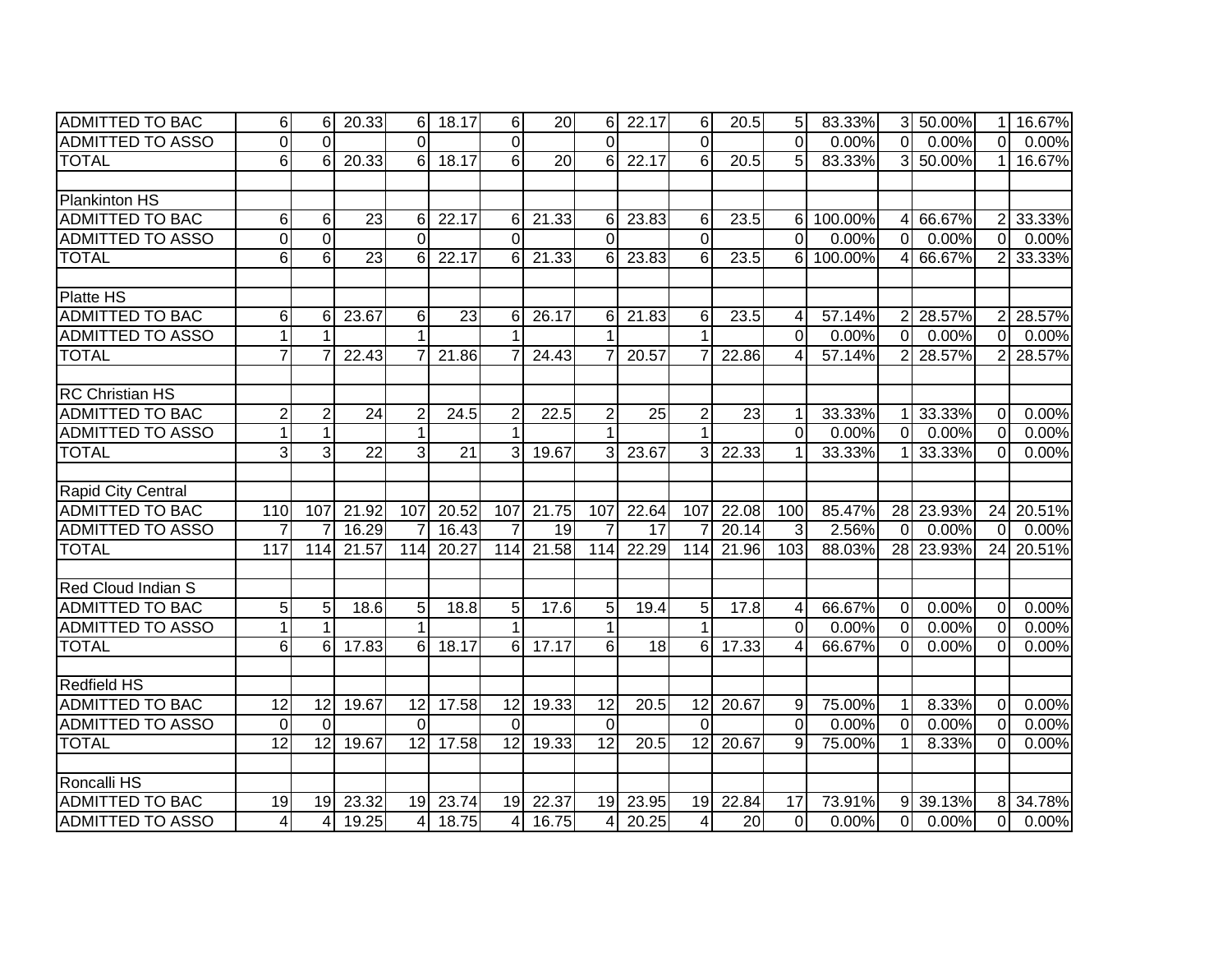| <b>TOTAL</b>            | 23                      | 23              | 22.61           | 23              | 22.87              | 23              | 21.39           | 23               | 23.3  | 23              | 22.35 | 17             | 73.91%  |                | 9 39.13%               |                | 8 34.78%  |
|-------------------------|-------------------------|-----------------|-----------------|-----------------|--------------------|-----------------|-----------------|------------------|-------|-----------------|-------|----------------|---------|----------------|------------------------|----------------|-----------|
|                         |                         |                 |                 |                 |                    |                 |                 |                  |       |                 |       |                |         |                |                        |                |           |
| Roosevelt HS            |                         |                 |                 |                 |                    |                 |                 |                  |       |                 |       |                |         |                |                        |                |           |
| <b>ADMITTED TO BAC</b>  | 111                     | 111             | 23.46           | 111             | 22.47              | 111             | 23.52           | 111              | 23.66 | 111             | 23.49 | 98             | 85.96%  |                | 46 40.35%              |                | 31 27.19% |
| <b>ADMITTED TO ASSO</b> | 3                       | 3               | 17              | 3               | 16.33              | 3               | $\overline{17}$ | 3                | 15.33 | 3               | 18.33 | $\overline{2}$ | 1.75%   | $\overline{0}$ | 0.00%                  | $\overline{0}$ | 0.00%     |
| <b>TOTAL</b>            | 114                     | 114             | 23.29           | 114             | 22.31              | 114             | 23.35           | 114              | 23.44 | 114             | 23.35 | 100            | 87.72%  |                | 46 40.35%              | 31             | 27.19%    |
| <b>Rosholt HS</b>       |                         |                 |                 |                 |                    |                 |                 |                  |       |                 |       |                |         |                |                        |                |           |
| <b>ADMITTED TO BAC</b>  | $9\,$                   | 9               | 26.56           | 9               | 27.11              | 9               | 23.56           | 9                | 28.67 | 9               | 25.56 | 8              | 88.89%  | 7 <sup>1</sup> | 77.78%                 | 5 <sub>l</sub> | 55.56%    |
| <b>ADMITTED TO ASSO</b> | $\mathbf 0$             | $\Omega$        |                 | $\mathbf 0$     |                    | $\overline{0}$  |                 | $\overline{0}$   |       | $\overline{0}$  |       | $\overline{0}$ | 0.00%   | $\overline{0}$ | 0.00%                  | $\overline{0}$ | 0.00%     |
| <b>TOTAL</b>            | $\boldsymbol{9}$        | 9               | 26.56           | 9               | 27.11              | 9               | 23.56           | $\boldsymbol{9}$ | 28.67 | 9               | 25.56 | 8              | 88.89%  | 7 <sup>1</sup> | 77.78%                 | 5              | 55.56%    |
| Roslyn HS               |                         |                 |                 |                 |                    |                 |                 |                  |       |                 |       |                |         |                |                        |                |           |
| <b>ADMITTED TO BAC</b>  | $\overline{7}$          | 7               | 23              | $\overline{7}$  | 24.57              | 7               | 22.71           | $\overline{7}$   | 20.86 | 7               | 23.14 | $\overline{7}$ | 100.00% |                | 3 42.86%               | 2              | 28.57%    |
| <b>ADMITTED TO ASSO</b> | $\pmb{0}$               | $\mathbf 0$     |                 | $\Omega$        |                    | $\Omega$        |                 | $\overline{0}$   |       | $\Omega$        |       | $\overline{0}$ | 0.00%   | $\Omega$       | 0.00%                  | $\Omega$       | 0.00%     |
| <b>TOTAL</b>            | $\overline{7}$          | $\overline{7}$  | $\overline{23}$ | $\overline{7}$  | 24.57              |                 | 22.71           | $\overline{7}$   | 20.86 | 7               | 23.14 | $\overline{7}$ | 100.00% |                | 3 42.86%               | $\overline{2}$ | 28.57%    |
|                         |                         |                 |                 |                 |                    |                 |                 |                  |       |                 |       |                |         |                |                        |                |           |
| <b>Rutland HS</b>       |                         |                 |                 |                 |                    |                 |                 |                  |       |                 |       |                |         |                |                        |                |           |
| <b>ADMITTED TO BAC</b>  | 4                       | 4               | $\overline{23}$ | $\overline{4}$  | 21.5               | 4               | 22.5            | $\overline{4}$   | 24    | $\overline{4}$  | 23    | $\overline{4}$ | 100.00% | 2 <sup>1</sup> | 50.00%                 | 11             | 25.00%    |
| <b>ADMITTED TO ASSO</b> | 0                       | $\mathbf 0$     |                 | $\Omega$        |                    | $\Omega$        |                 | $\overline{0}$   |       | $\overline{0}$  |       | ΩI             | 0.00%   | $\Omega$       | 0.00%                  | 0              | 0.00%     |
| <b>TOTAL</b>            | $\overline{\mathbf{4}}$ | 4               | 23              | $\overline{4}$  | 21.5               | 4               | 22.5            | 4                | 24    | $\overline{4}$  | 23    | 4              | 100.00% | 2 <sup>1</sup> | 50.00%                 | 1              | 25.00%    |
|                         |                         |                 |                 |                 |                    |                 |                 |                  |       |                 |       |                |         |                |                        |                |           |
| <b>SF Christian</b>     |                         |                 |                 |                 |                    |                 |                 |                  |       |                 |       |                |         |                |                        |                |           |
| <b>ADMITTED TO BAC</b>  | $\overline{11}$         | 11              | 22.73           | $\overline{11}$ | 22.91              | 11              | 24.09           | $\overline{11}$  | 21.09 | 11              | 22.27 | 11             | 91.67%  |                | $4\overline{)33.33\%}$ |                | 3 25.00%  |
| <b>ADMITTED TO ASSO</b> | $\mathbf{1}$            |                 |                 | 1               |                    |                 |                 | $\mathbf 1$      |       |                 |       | $\overline{0}$ | 0.00%   | $\overline{0}$ | 0.00%                  | $\overline{0}$ | 0.00%     |
| <b>TOTAL</b>            | $\overline{12}$         | $\overline{12}$ | $\overline{22}$ | $\overline{12}$ | 22.08              | $\overline{12}$ | 23.25           | $\overline{12}$  | 20.33 | $\overline{12}$ | 21.83 | 11             | 91.67%  | 4 <sup>1</sup> | 33.33%                 | 31             | 25.00%    |
| Saint Mary HS           |                         |                 |                 |                 |                    |                 |                 |                  |       |                 |       |                |         |                |                        |                |           |
| <b>ADMITTED TO BAC</b>  | 4                       | 4               | 18.25           | $\overline{4}$  | $\overline{16}$    | $\overline{4}$  | 17.75           | 4                | 19    | 4               | 20.5  | $\mathbf{3}$   | 75.00%  | $\overline{0}$ | 0.00%                  | $\overline{0}$ | 0.00%     |
| <b>ADMITTED TO ASSO</b> | $\mathbf 0$             | $\overline{0}$  |                 | $\overline{O}$  |                    | $\overline{0}$  |                 | $\overline{0}$   |       | $\overline{0}$  |       | $\overline{0}$ | 0.00%   | $\overline{0}$ | 0.00%                  | $\mathbf 0$    | 0.00%     |
| <b>TOTAL</b>            | $\overline{4}$          | Δ               | 18.25           | 4               | $\overline{16}$    | Δ               | 17.75           | 4                | 19    | 4               | 20.5  | 3              | 75.00%  | $\overline{0}$ | 0.00%                  | $\mathbf 0$    | 0.00%     |
|                         |                         |                 |                 |                 |                    |                 |                 |                  |       |                 |       |                |         |                |                        |                |           |
| Scotland HS             |                         |                 |                 |                 |                    |                 |                 |                  |       |                 |       |                |         |                |                        |                |           |
| <b>ADMITTED TO BAC</b>  | 14                      | 14              | 24.07           | 14              | $\overline{22.21}$ | 14              | 23.5            | 14               | 25.43 | 14              | 24.64 | 14             | 100.00% | 11             | 7.14%                  | 1              | 7.14%     |
| <b>ADMITTED TO ASSO</b> | $\mathbf 0$             | $\Omega$        |                 | $\Omega$        |                    | $\Omega$        |                 | $\overline{0}$   |       | $\Omega$        |       | $\mathbf 0$    | 0.00%   | $\overline{0}$ | 0.00%                  | $\overline{0}$ | 0.00%     |
| <b>TOTAL</b>            | 14                      | 14              | 24.07           | 14              | 22.21              | 14              | 23.5            | 14               | 25.43 | 14              | 24.64 | 14             | 100.00% | 1 <sup>1</sup> | 7.14%                  |                | 7.14%     |
|                         |                         |                 |                 |                 |                    |                 |                 |                  |       |                 |       |                |         |                |                        |                |           |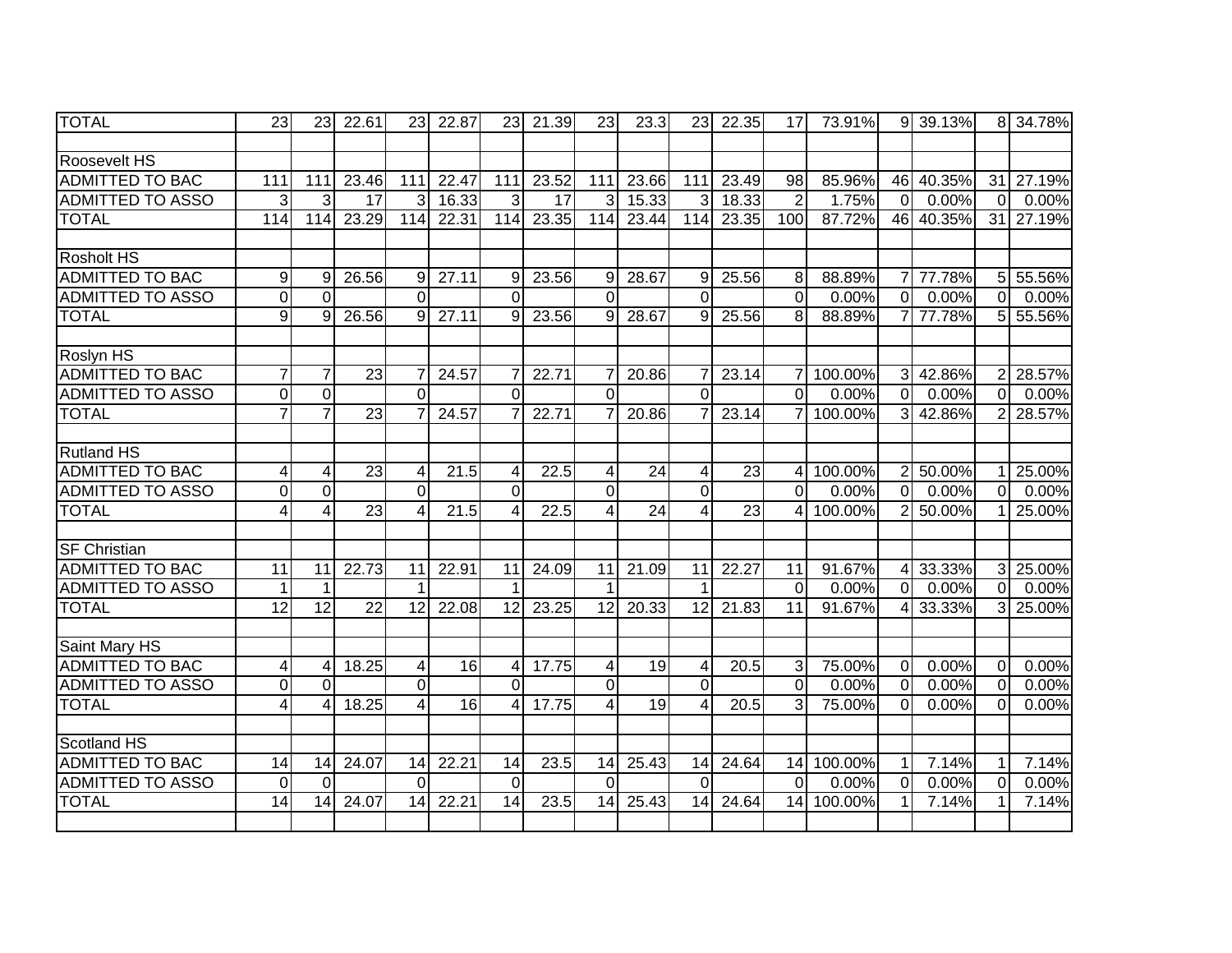| Selby HS                |                 |                |                 |                |       |                 |                 |                 |       |                 |       |                |        |                 |           |                |           |
|-------------------------|-----------------|----------------|-----------------|----------------|-------|-----------------|-----------------|-----------------|-------|-----------------|-------|----------------|--------|-----------------|-----------|----------------|-----------|
| <b>ADMITTED TO BAC</b>  | 9               | 9              | 21.44           | 9              | 21.56 | 9               | 22.33           | 9               | 19.44 | 9               | 22.11 | 8              | 88.89% | 5 <sup>1</sup>  | 55.56%    | 3              | 33.33%    |
| <b>ADMITTED TO ASSO</b> | $\mathbf 0$     | $\Omega$       |                 | $\Omega$       |       | $\Omega$        |                 | $\overline{0}$  |       | $\overline{0}$  |       | $\overline{0}$ | 0.00%  | $\overline{0}$  | 0.00%     | $\Omega$       | 0.00%     |
| <b>TOTAL</b>            | 9               | 9              | 21.44           | 9              | 21.56 | 9               | 22.33           | 9               | 19.44 | 9               | 22.11 | 8              | 88.89% |                 | 5 55.56%  | 3              | 33.33%    |
|                         |                 |                |                 |                |       |                 |                 |                 |       |                 |       |                |        |                 |           |                |           |
| Sioux Valley HS         |                 |                |                 |                |       |                 |                 |                 |       |                 |       |                |        |                 |           |                |           |
| <b>ADMITTED TO BAC</b>  | 28              | 28             | 23.25           | 28             | 21.86 | 28              | 23.5            | 28              | 24.21 | 28              | 22.89 | 24             | 85.71% | 12 <sub>l</sub> | 42.86%    | 11             | 39.29%    |
| <b>ADMITTED TO ASSO</b> | $\mathbf 0$     | $\Omega$       |                 | $\Omega$       |       | $\Omega$        |                 | $\Omega$        |       | $\Omega$        |       | $\Omega$       | 0.00%  | $\Omega$        | 0.00%     | $\Omega$       | 0.00%     |
| <b>TOTAL</b>            | 28              | 28             | 23.25           | 28             | 21.86 | $\overline{28}$ | 23.5            | 28              | 24.21 | $\overline{28}$ | 22.89 | 24             | 85.71% | 12              | 42.86%    | 11             | 39.29%    |
|                         |                 |                |                 |                |       |                 |                 |                 |       |                 |       |                |        |                 |           |                |           |
| <b>Sisseton HS</b>      |                 |                |                 |                |       |                 |                 |                 |       |                 |       |                |        |                 |           |                |           |
| <b>ADMITTED TO BAC</b>  | 10              | 10             | 24.7            | 10             | 24.1  | 10              | 23.4            | 10              | 26.3  | 10              | 24.7  | 7              | 70.00% | 3I              | 30.00%    | 31             | 30.00%    |
| <b>ADMITTED TO ASSO</b> | $\mathbf 0$     | $\Omega$       |                 | $\mathbf{0}$   |       | $\Omega$        |                 | $\mathbf 0$     |       | $\Omega$        |       | $\Omega$       | 0.00%  | $\overline{0}$  | 0.00%     | $\Omega$       | 0.00%     |
| <b>TOTAL</b>            | 10              | 10             | 24.7            | 10             | 24.1  | 10              | 23.4            | 10              | 26.3  | 10              | 24.7  | $\overline{7}$ | 70.00% | 3 <sup>1</sup>  | 30.00%    | 31             | 30.00%    |
|                         |                 |                |                 |                |       |                 |                 |                 |       |                 |       |                |        |                 |           |                |           |
| Spearfish HS            |                 |                |                 |                |       |                 |                 |                 |       |                 |       |                |        |                 |           |                |           |
| <b>ADMITTED TO BAC</b>  | 35              | 35             | 22.71           | 35             | 21.57 | 35              | 22              | 35              | 23.94 | 35              | 22.77 | 31             | 83.78% | 14              | 37.84%    | 9 <sub>l</sub> | 24.32%    |
| <b>ADMITTED TO ASSO</b> | $\overline{2}$  | $\overline{2}$ | $\overline{21}$ | 2              | 20.5  | $\overline{2}$  | $\overline{19}$ | $\overline{2}$  | 21.5  | $\overline{2}$  | 21    | $\overline{2}$ | 5.41%  | 11              | 2.70%     | $\Omega$       | 0.00%     |
| <b>TOTAL</b>            | $\overline{37}$ | 37             | 22.62           | 37             | 21.51 | 37              | 21.84           | $\overline{37}$ | 23.81 | $\overline{37}$ | 22.68 | 33             | 89.19% |                 | 15 40.54% | 9 <sup>1</sup> | $24.32\%$ |
|                         |                 |                |                 |                |       |                 |                 |                 |       |                 |       |                |        |                 |           |                |           |
| St Thomas Moore         |                 |                |                 |                |       |                 |                 |                 |       |                 |       |                |        |                 |           |                |           |
| <b>ADMITTED TO BAC</b>  | 14              | 14             | 25.43           | 14             | 24.21 | 14              | 26.57           | 14              | 25.64 | 14              | 24.93 | 13             | 92.86% | $\overline{0}$  | 0.00%     | $6 \mid$       | 42.86%    |
| <b>ADMITTED TO ASSO</b> | $\mathbf 0$     | $\Omega$       |                 | $\Omega$       |       | $\Omega$        |                 | $\Omega$        |       | $\Omega$        |       | $\mathbf 0$    | 0.00%  | $\Omega$        | 0.00%     | $\overline{0}$ | 0.00%     |
| <b>TOTAL</b>            | 14              | 14             | 25.43           | 14             | 24.21 | 14              | 26.57           | 14              | 25.64 | 14              | 24.93 | 13             | 92.86% | $\Omega$        | 0.00%     | 61             | 42.86%    |
| Stanley County HS       |                 |                |                 |                |       |                 |                 |                 |       |                 |       |                |        |                 |           |                |           |
| <b>ADMITTED TO BAC</b>  | 15              | 15             | 22.33           | 15             | 20.27 | 15              | 21.87           | 15              | 23.33 | 15              | 23.2  | 11             | 73.33% | 4 <sup>1</sup>  | 26.67%    | $\mathbf{3}$   | 20.00%    |
| <b>ADMITTED TO ASSO</b> | $\mathbf 0$     | $\Omega$       |                 | $\Omega$       |       | $\Omega$        |                 | 0               |       | $\overline{0}$  |       | $\mathbf 0$    | 0.00%  | $\overline{0}$  | 0.00%     | $\overline{0}$ | 0.00%     |
| <b>TOTAL</b>            | 15              | 15             | 22.33           | 15             | 20.27 | 15              | 21.87           | 15              | 23.33 | 15              | 23.2  | 11             | 73.33% | 41              | 26.67%    | 3              | 20.00%    |
|                         |                 |                |                 |                |       |                 |                 |                 |       |                 |       |                |        |                 |           |                |           |
| <b>Stevens HS</b>       |                 |                |                 |                |       |                 |                 |                 |       |                 |       |                |        |                 |           |                |           |
| <b>ADMITTED TO BAC</b>  | 108             | 107            | 24              | 107            | 23.17 | 107             | 24.11           | 107             | 24.53 | 107             | 23.46 | 104            | 94.55% | 44              | 40.00%    | 33             | 30.00%    |
| <b>ADMITTED TO ASSO</b> | $\overline{2}$  | $\overline{2}$ | 19.5            | $\overline{2}$ | 20.5  | $\overline{2}$  | $\overline{21}$ | $\overline{2}$  | 17.5  | $\overline{2}$  | 18.5  | $\overline{2}$ | 1.82%  | $\overline{0}$  | 0.00%     | $\Omega$       | 0.00%     |
| <b>TOTAL</b>            | 110             | 109            | 23.92           | 109            | 23.12 | 109             | 24.06           | 109             | 24.4  | 109             | 23.37 | 106            | 96.36% | 44              | 40.00%    | 33             | 30.00%    |
|                         |                 |                |                 |                |       |                 |                 |                 |       |                 |       |                |        |                 |           |                |           |
| <b>Stickney HS</b>      |                 |                |                 |                |       |                 |                 |                 |       |                 |       |                |        |                 |           |                |           |
| <b>ADMITTED TO BAC</b>  | 8               | 8              | 23.25           | 8 <sup>1</sup> | 22.88 | 8               | 25.25           | 8 <sup>1</sup>  | 21.25 | 8               | 23    | 6              | 75.00% | 2 <sup>1</sup>  | 25.00%    | $\overline{2}$ | 25.00%    |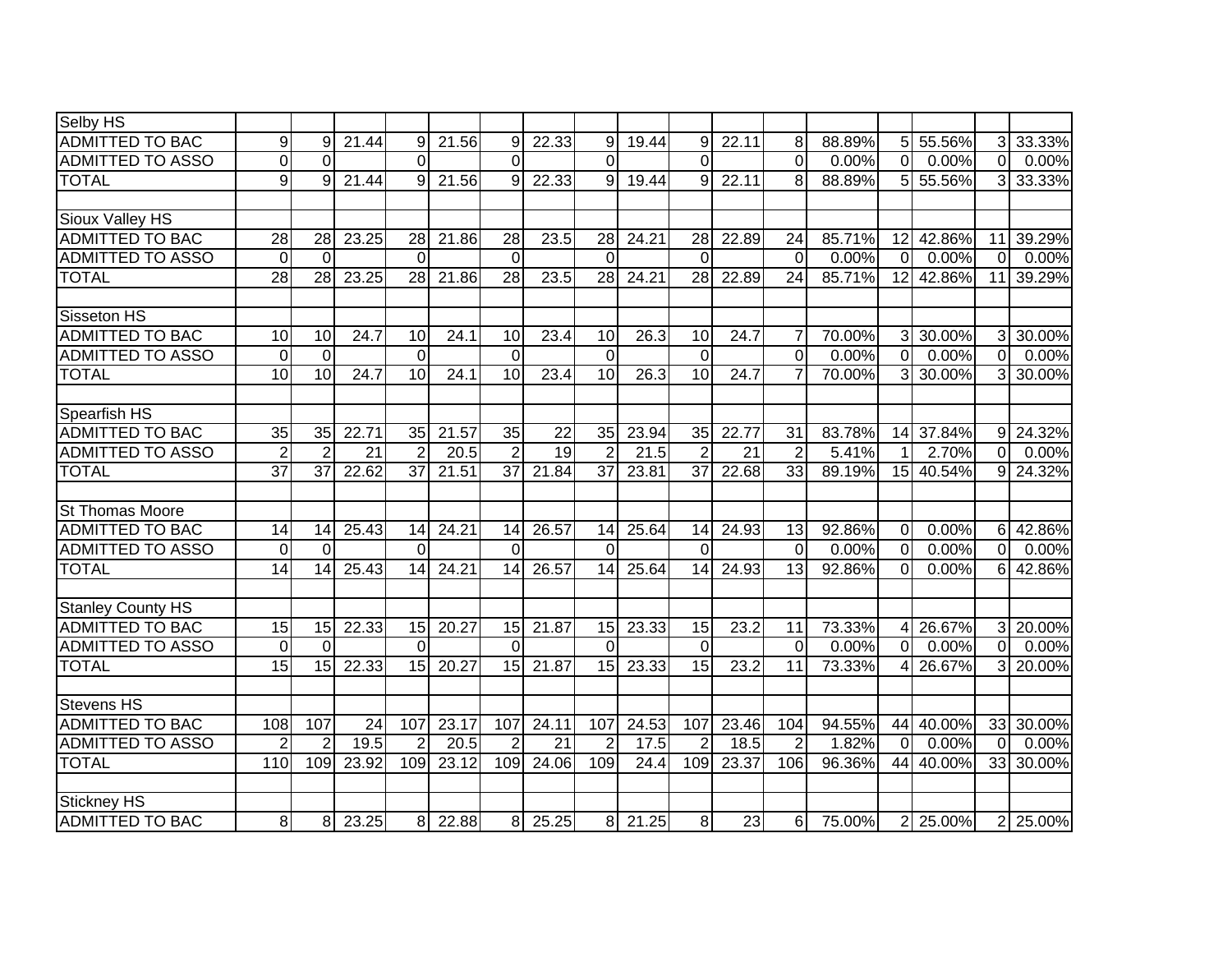| <b>ADMITTED TO ASSO</b>  | $\Omega$        | $\Omega$        |                 | $\Omega$        |          | $\Omega$        |       | $\Omega$        |       | $\Omega$        |                 | $\Omega$        | 0.00%   | $\overline{0}$ | 0.00%                   | $\overline{0}$ | 0.00%     |
|--------------------------|-----------------|-----------------|-----------------|-----------------|----------|-----------------|-------|-----------------|-------|-----------------|-----------------|-----------------|---------|----------------|-------------------------|----------------|-----------|
| <b>TOTAL</b>             | 8               | 8               | 23.25           | 8               | 22.88    | 8               | 25.25 | 8               | 21.25 | 8               | $\overline{23}$ | 6               | 75.00%  | $\overline{2}$ | 25.00%                  | $\overline{2}$ | 25.00%    |
|                          |                 |                 |                 |                 |          |                 |       |                 |       |                 |                 |                 |         |                |                         |                |           |
| <b>Sturgis HS</b>        |                 |                 |                 |                 |          |                 |       |                 |       |                 |                 |                 |         |                |                         |                |           |
| <b>ADMITTED TO BAC</b>   | 41              | $\overline{39}$ | $\overline{23}$ | 39              | 22.62    | 39              | 22.31 | 39              | 23.82 | 39              | 22.82           | 39              | 92.86%  |                | 26 61.90%               | 13             | 30.95%    |
| <b>ADMITTED TO ASSO</b>  | $\mathbf{1}$    |                 |                 |                 |          |                 |       |                 |       | 1               |                 | $\mathbf 0$     | 0.00%   | $\overline{0}$ | 0.00%                   | $\mathbf{0}$   | 0.00%     |
| <b>TOTAL</b>             | $\overline{42}$ | 40              | 22.93           | 40              | 22.48    | 40              | 22.18 | 40              | 23.78 | 40              | 22.8            | 39              | 92.86%  |                | 26 61.90%               | 13             | 30.95%    |
|                          |                 |                 |                 |                 |          |                 |       |                 |       |                 |                 |                 |         |                |                         |                |           |
| <b>Sully Buttes HS</b>   |                 |                 |                 |                 |          |                 |       |                 |       |                 |                 |                 |         |                |                         |                |           |
| <b>ADMITTED TO BAC</b>   | 11              | 11              | 21.55           | 11              | 19.91    | 11              | 21    | 11              | 23.36 | 11              | 21.55           | 8               | 66.67%  | 1              | 8.33%                   | 3              | 25.00%    |
| <b>ADMITTED TO ASSO</b>  | $\mathbf{1}$    |                 |                 | 1               |          | $\mathbf 1$     |       | 1               |       | 1               |                 | $\overline{0}$  | 0.00%   | $\mathbf 0$    | 0.00%                   | $\mathbf 0$    | 0.00%     |
| <b>TOTAL</b>             | $\overline{12}$ | 12              | 20.67           | $\overline{12}$ | 19       | $\overline{12}$ | 20.17 | 12              | 22.17 | $\overline{12}$ | 21.08           | 8               | 66.67%  | $\mathbf 1$    | 8.33%                   | 3              | 25.00%    |
|                          |                 |                 |                 |                 |          |                 |       |                 |       |                 |                 |                 |         |                |                         |                |           |
| Sunshine Bible Aca       |                 |                 |                 |                 |          |                 |       |                 |       |                 |                 |                 |         |                |                         |                |           |
| ADMITTED TO BAC          | 3               | 3               | 24.67           | $\overline{3}$  | 23.67    | $\overline{3}$  | 25    | 3               | 26.67 | 3               | 24.33           | $\overline{3}$  | 100.00% | $\Omega$       | 0.00%                   | $\Omega$       | 0.00%     |
| <b>ADMITTED TO ASSO</b>  | 0               | $\Omega$        |                 | $\Omega$        |          | $\Omega$        |       | $\overline{0}$  |       | $\Omega$        |                 | 0               | 0.00%   | $\Omega$       | 0.00%                   | 0              | 0.00%     |
| <b>TOTAL</b>             | 3               | 3               | 24.67           | $\mathcal{E}$   | 23.67    | $\overline{3}$  | 25    | 3               | 26.67 | 3               | 24.33           | 3               | 100.00% | $\Omega$       | 0.00%                   | $\Omega$       | 0.00%     |
|                          |                 |                 |                 |                 |          |                 |       |                 |       |                 |                 |                 |         |                |                         |                |           |
| T F Riggs Senior HS      |                 |                 |                 |                 |          |                 |       |                 |       |                 |                 |                 |         |                |                         |                |           |
| <b>ADMITTED TO BAC</b>   | 83              | 83              | 23.3            | 83              | 22.02    | 83              | 23.24 | 83              | 22.96 | 83              | 23.51           | 75              | 87.21%  |                | 15 17.44%               | 20             | 23.26%    |
| <b>ADMITTED TO ASSO</b>  | 3               | 3               | 17.33           | 3               | 15       |                 | 16.67 | 3               | 17.33 | 3               | 19.33           | $\Omega$        | 0.00%   | $\overline{0}$ | 0.00%                   | $\Omega$       | 0.00%     |
| <b>TOTAL</b>             | 86              | 86              | 23.09           |                 | 86 21.78 | 86              | 23.01 | 86              | 22.77 | 86              | 23.36           | $\overline{75}$ | 87.21%  |                | 15 17.44%               |                | 20 23.26% |
|                          |                 |                 |                 |                 |          |                 |       |                 |       |                 |                 |                 |         |                |                         |                |           |
| <b>Timber Lake HS</b>    |                 |                 |                 |                 |          |                 |       |                 |       |                 |                 |                 |         |                |                         |                |           |
| <b>ADMITTED TO BAC</b>   | $\overline{7}$  | $\overline{7}$  | $\overline{23}$ | $\overline{7}$  | 22       |                 | 23.29 | 7               | 22.43 | $\overline{7}$  | 23.71           | $\overline{7}$  | 87.50%  |                | 3 37.50%                | 3 <sup>l</sup> | 37.50%    |
| <b>ADMITTED TO ASSO</b>  | $\mathbf{1}$    | $\mathbf{1}$    |                 | $\mathbf 1$     |          | $\mathbf 1$     |       | $\overline{1}$  |       | $\mathbf 1$     |                 | $\overline{0}$  | 0.00%   | $\overline{0}$ | 0.00%                   | $\mathbf 0$    | 0.00%     |
| <b>TOTAL</b>             | 8               | 8 <sup>1</sup>  | $\overline{22}$ | 8 <sup>1</sup>  | 20.88    | 8               | 22.5  | 8               | 21.25 | 8               | 22.75           | $\overline{7}$  | 87.50%  |                | 3 37.50%                | 3              | 37.50%    |
|                          |                 |                 |                 |                 |          |                 |       |                 |       |                 |                 |                 |         |                |                         |                |           |
| <b>Todd County HS</b>    |                 |                 |                 |                 |          |                 |       |                 |       |                 |                 |                 |         |                |                         |                |           |
| <b>ADMITTED TO BAC</b>   | 6               | 6               | 21.33           | $6 \mid$        | 21.83    | 6               | 18.67 | 6               | 23.33 | 6               | 21.33           | 4               | 66.67%  |                | $2 \overline{)33.33\%}$ | 1              | 16.67%    |
| <b>ADMITTED TO ASSO</b>  | $\mathbf 0$     | $\Omega$        |                 | $\overline{0}$  |          | $\Omega$        |       | $\overline{0}$  |       | $\overline{0}$  |                 | $\overline{0}$  | 0.00%   | $\overline{0}$ | 0.00%                   | $\mathbf 0$    | 0.00%     |
| <b>TOTAL</b>             | 6               | 6               | 21.33           | $6 \mid$        | 21.83    | 6               | 18.67 | 6               | 23.33 | 6               | 21.33           | 4               | 66.67%  | $\overline{2}$ | 33.33%                  |                | 16.67%    |
|                          |                 |                 |                 |                 |          |                 |       |                 |       |                 |                 |                 |         |                |                         |                |           |
| <b>Tri-Valley Senior</b> |                 |                 |                 |                 |          |                 |       |                 |       |                 |                 |                 |         |                |                         |                |           |
| <b>ADMITTED TO BAC</b>   | $\overline{21}$ | 21              | 21.71           | 21              | 20.76    | 21              | 21.33 | $\overline{21}$ | 22.29 | 21              | 21.71           | 18              | 81.82%  | $\overline{2}$ | 9.09%                   | 4              | 18.18%    |
| <b>ADMITTED TO ASSO</b>  | $\mathbf 1$     |                 |                 |                 |          | $\mathbf 1$     |       | $\mathbf 1$     |       | 1               |                 | $\mathbf 0$     | 0.00%   | $\mathbf 0$    | 0.00%                   | $\Omega$       | 0.00%     |
| <b>TOTAL</b>             | 22              | 22              | 21.64           | 22              | 20.59    | 22              | 21.23 | 22              | 22.32 | 22              | 21.73           | 18              | 81.82%  | $\overline{2}$ | 9.09%                   | 4              | 18.18%    |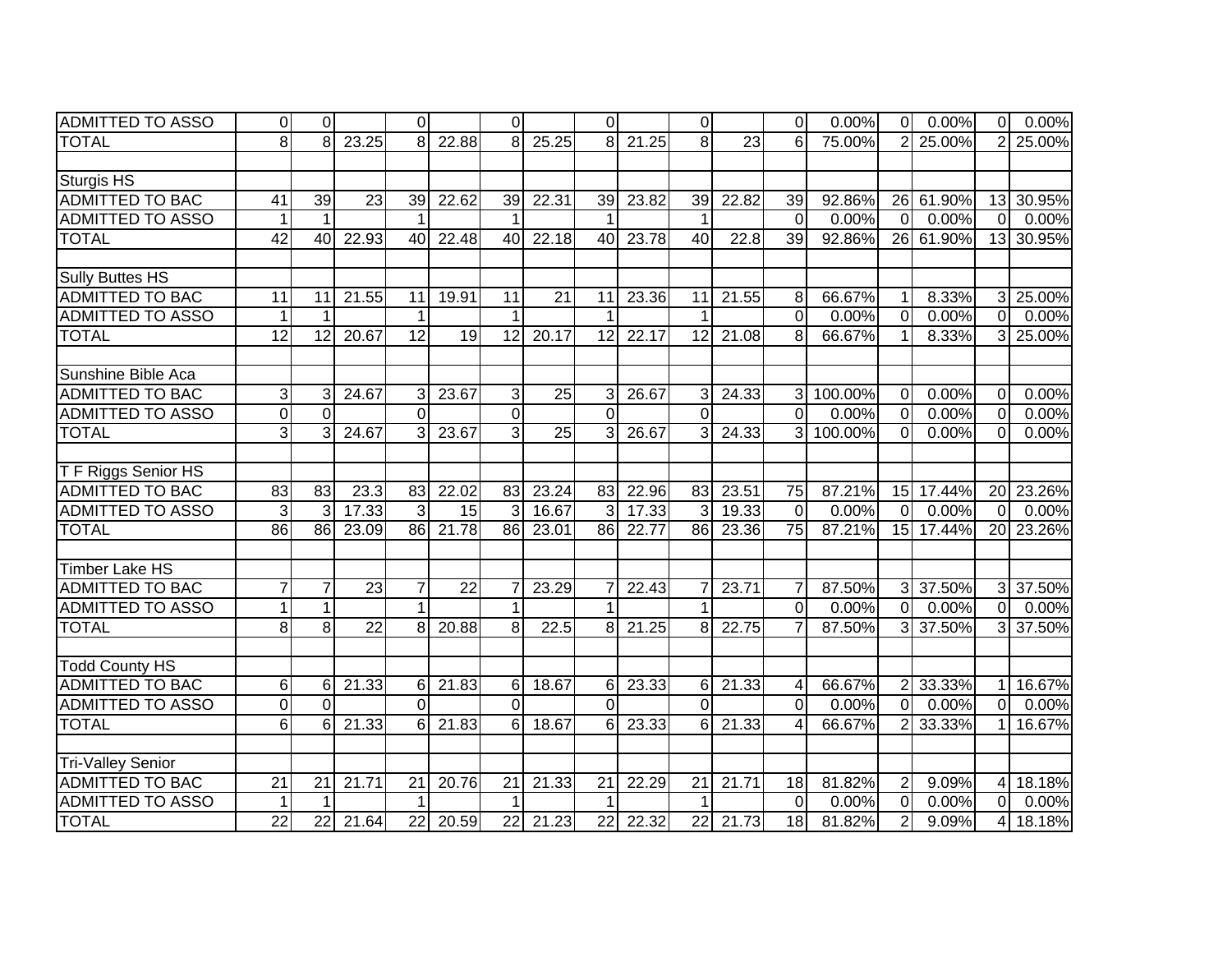| <b>Tripp-Delmont HS</b>    |                 |                 |                 |                 |                 |                 |                 |                 |                 |                 |                 |                |         |                |            |                |        |
|----------------------------|-----------------|-----------------|-----------------|-----------------|-----------------|-----------------|-----------------|-----------------|-----------------|-----------------|-----------------|----------------|---------|----------------|------------|----------------|--------|
| <b>ADMITTED TO BAC</b>     | 8               | 8               | 24.38           | 8               | 24.75           | 8               | 25.25           | 8               | 23.63           | 8               | 23.25           | 5              | 62.50%  | $\overline{0}$ | 0.00%      | $\overline{2}$ | 25.00% |
| <b>ADMITTED TO ASSO</b>    | $\overline{0}$  | $\Omega$        |                 | $\Omega$        |                 | $\Omega$        |                 | $\overline{0}$  |                 | $\Omega$        |                 | $\overline{0}$ | 0.00%   | $\overline{0}$ | 0.00%      | $\Omega$       | 0.00%  |
| <b>TOTAL</b>               | 8               | 8               | 24.38           | 8               | 24.75           | 8               | 25.25           | 8               | 23.63           | 8               | 23.25           | 5              | 62.50%  | $\overline{0}$ | 0.00%      | $\overline{2}$ | 25.00% |
|                            |                 |                 |                 |                 |                 |                 |                 |                 |                 |                 |                 |                |         |                |            |                |        |
| Tulare HS                  |                 |                 |                 |                 |                 |                 |                 |                 |                 |                 |                 |                |         |                |            |                |        |
| <b>ADMITTED TO BAC</b>     | 10              | 10              | 22.6            | 10              | 21              | 10              | 20.9            | 10              | 24.2            | 10              | 24              | $\overline{7}$ | 70.00%  | $\overline{0}$ | 0.00%      | $\Omega$       | 0.00%  |
| <b>ADMITTED TO ASSO</b>    | $\mathbf 0$     | $\Omega$        |                 | $\Omega$        |                 | $\Omega$        |                 | $\Omega$        |                 | $\overline{0}$  |                 | $\overline{0}$ | 0.00%   | $\overline{0}$ | 0.00%      | $\Omega$       | 0.00%  |
| <b>TOTAL</b>               | $\overline{10}$ | $\overline{10}$ | 22.6            | 10              | $\overline{21}$ | $\overline{10}$ | 20.9            | $\overline{10}$ | 24.2            | 10              | $\overline{24}$ | $\overline{7}$ | 70.00%  | $\overline{0}$ | 0.00%      | $\Omega$       | 0.00%  |
|                            |                 |                 |                 |                 |                 |                 |                 |                 |                 |                 |                 |                |         |                |            |                |        |
| <b>Vermillion HS</b>       |                 |                 |                 |                 |                 |                 |                 |                 |                 |                 |                 |                |         |                |            |                |        |
| <b>ADMITTED TO BAC</b>     | $\overline{28}$ | 28              | 22              | 28              | 21.11           | 28              | 21.18           | 28              | 22.96           | 28              | 22.04           | 24             | 85.71%  | 5 <sup>1</sup> | 17.86%     | 4              | 14.29% |
| <b>ADMITTED TO ASSO</b>    | $\mathbf 0$     | $\mathbf 0$     |                 | $\Omega$        |                 | $\Omega$        |                 | $\Omega$        |                 | $\Omega$        |                 | $\Omega$       | 0.00%   | $\Omega$       | 0.00%      | $\Omega$       | 0.00%  |
| <b>TOTAL</b>               | $\overline{28}$ | 28              | $\overline{22}$ | $\overline{28}$ | 21.11           | $\overline{28}$ | 21.18           | $\overline{28}$ | 22.96           | $\overline{28}$ | 22.04           | 24             | 85.71%  | $\overline{5}$ | 17.86%     | $\overline{4}$ | 14.29% |
|                            |                 |                 |                 |                 |                 |                 |                 |                 |                 |                 |                 |                |         |                |            |                |        |
| <b>Viborg HS</b>           |                 |                 |                 |                 |                 |                 |                 |                 |                 |                 |                 |                |         |                |            |                |        |
| <b>ADMITTED TO BAC</b>     | $\overline{7}$  |                 | 22.71           | $\overline{7}$  | 21.43           | $\overline{7}$  | $\overline{22}$ | $\overline{7}$  | 23.43           | 7               | 23.71           | $\,6$          | 85.71%  |                | 3 42.86%   | $\overline{2}$ | 28.57% |
| <b>ADMITTED TO ASSO</b>    | $\pmb{0}$       | $\Omega$        |                 | $\Omega$        |                 | $\overline{0}$  |                 | $\overline{0}$  |                 | $\Omega$        |                 | $\overline{0}$ | 0.00%   | $\overline{0}$ | 0.00%      | $\overline{0}$ | 0.00%  |
| <b>TOTAL</b>               | $\overline{7}$  |                 | 22.71           | $\overline{7}$  | 21.43           | $\overline{7}$  | $\overline{22}$ | $\overline{7}$  | 23.43           | $\overline{7}$  | 23.71           | 6              | 85.71%  |                | $3$ 42.86% | $\overline{2}$ | 28.57% |
|                            |                 |                 |                 |                 |                 |                 |                 |                 |                 |                 |                 |                |         |                |            |                |        |
| <b>Wagner Community HS</b> |                 |                 |                 |                 |                 |                 |                 |                 |                 |                 |                 |                |         |                |            |                |        |
| <b>ADMITTED TO BAC</b>     | 16              | 16              | 23.31           | 16              | 22.81           | 16              | 23.38           | 16              | 23              | 16              | 23.38           | 15             | 93.75%  | 4 <sup>1</sup> | 25.00%     | $\mathbf{3}$   | 18.75% |
| <b>ADMITTED TO ASSO</b>    | $\mathbf 0$     | $\Omega$        |                 | $\Omega$        |                 | $\Omega$        |                 | $\overline{0}$  |                 | $\Omega$        |                 | $\mathbf 0$    | 0.00%   | $\overline{0}$ | 0.00%      | $\overline{0}$ | 0.00%  |
| <b>TOTAL</b>               | 16              | 16              | 23.31           | 16              | 22.81           | 16              | 23.38           | 16              | 23              | 16              | 23.38           | 15             | 93.75%  | 4 <sup>1</sup> | 25.00%     | 3              | 18.75% |
|                            |                 |                 |                 |                 |                 |                 |                 |                 |                 |                 |                 |                |         |                |            |                |        |
| Wakonda HS                 |                 |                 |                 |                 |                 |                 |                 |                 |                 |                 |                 |                |         |                |            |                |        |
| <b>ADMITTED TO BAC</b>     | $\overline{7}$  |                 | 23.14           | $\overline{7}$  | 22.29           | 7               | 21.86           | $\overline{7}$  | 24.14           | $\overline{7}$  | 23.57           | $\overline{7}$ | 100.00% | $\overline{0}$ | 0.00%      | 4              | 57.14% |
| <b>ADMITTED TO ASSO</b>    | $\mathbf 0$     | $\Omega$        |                 | $\mathbf 0$     |                 | $\Omega$        |                 | $\mathbf 0$     |                 | $\overline{0}$  |                 | $\overline{0}$ | 0.00%   | $\overline{0}$ | 0.00%      | $\overline{0}$ | 0.00%  |
| <b>TOTAL</b>               | $\overline{7}$  |                 | 23.14           | $\overline{7}$  | 22.29           |                 | 21.86           | $\overline{7}$  | 24.14           | $\overline{7}$  | 23.57           | $\overline{7}$ | 100.00% | $\overline{0}$ | 0.00%      | 4              | 57.14% |
| Wall High Schoool          |                 |                 |                 |                 |                 |                 |                 |                 |                 |                 |                 |                |         |                |            |                |        |
| <b>ADMITTED TO BAC</b>     | $\overline{5}$  | 5               | 21.2            | 5 <sub>1</sub>  | 22.4            | 5               | 19.8            | $\overline{5}$  | $\overline{22}$ | 5               | 20.2            | $\overline{4}$ | 80.00%  | 11             | 20.00%     | $\overline{0}$ | 0.00%  |
| <b>ADMITTED TO ASSO</b>    | 0               | $\mathbf 0$     |                 | $\mathbf 0$     |                 | $\Omega$        |                 | $\overline{0}$  |                 | $\overline{0}$  |                 | $\mathbf 0$    | 0.00%   | $\overline{0}$ | 0.00%      | $\mathbf 0$    | 0.00%  |
| <b>TOTAL</b>               | 5               | 5               | 21.2            | $\overline{5}$  | 22.4            | 5               | 19.8            | $\overline{5}$  | $\overline{22}$ | 5               | 20.2            | 4              | 80.00%  |                | 20.00%     | $\mathbf 0$    | 0.00%  |
|                            |                 |                 |                 |                 |                 |                 |                 |                 |                 |                 |                 |                |         |                |            |                |        |
| <b>Warner HS</b>           |                 |                 |                 |                 |                 |                 |                 |                 |                 |                 |                 |                |         |                |            |                |        |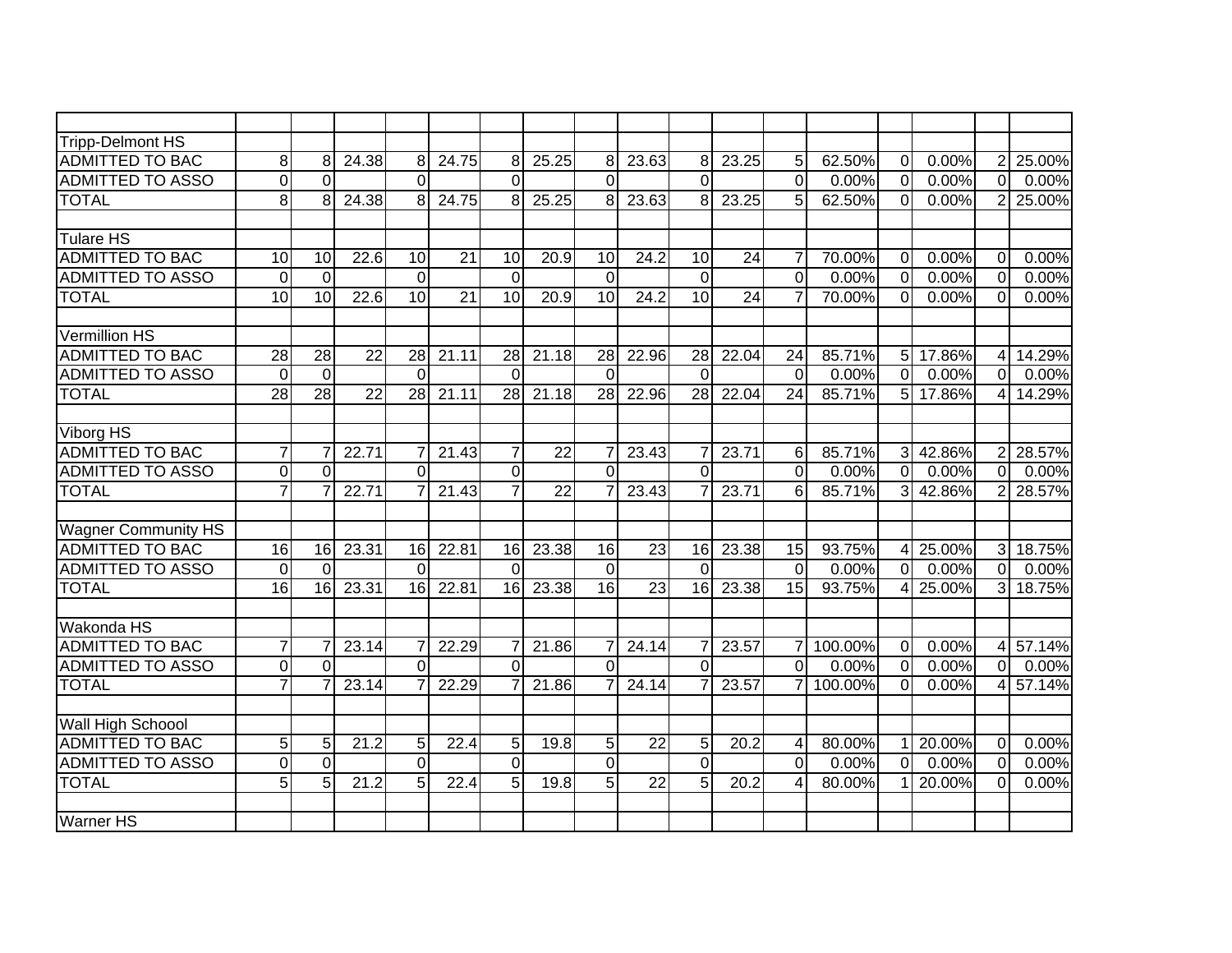| <b>ADMITTED TO BAC</b>     | $\overline{7}$ |                         | 23.29           | $\overline{7}$ | 20    | 7              | 25.57           | 7              | 24                | 7               | 23              | 6               | 60.00%  |                | 2 20.00% | 1              | 10.00% |
|----------------------------|----------------|-------------------------|-----------------|----------------|-------|----------------|-----------------|----------------|-------------------|-----------------|-----------------|-----------------|---------|----------------|----------|----------------|--------|
| <b>ADMITTED TO ASSO</b>    | دى             | 3                       | 18              | 3              | 15    | 3              | 17              | 3              | $\overline{19}$   | $\overline{3}$  | 20              | $\overline{0}$  | 0.00%   | $\overline{0}$ | 0.00%    | $\overline{0}$ | 0.00%  |
| <b>TOTAL</b>               | 10             | 10                      | 21.7            | 10             | 18.5  | 10             | $\overline{23}$ | 10             | 22.5              | 10              | 22.1            | $\overline{6}$  | 60.00%  | $\overline{2}$ | 20.00%   | 1              | 10.00% |
|                            |                |                         |                 |                |       |                |                 |                |                   |                 |                 |                 |         |                |          |                |        |
| Washington SR HS           |                |                         |                 |                |       |                |                 |                |                   |                 |                 |                 |         |                |          |                |        |
| <b>ADMITTED TO BAC</b>     | 101            | 101                     | 22.68           | 101            | 21.47 | 101            | 22.69           | 101            | 22.98             | 101             | 22.94           | 91              | 88.35%  | 41             | 39.81%   | 30             | 29.13% |
| <b>ADMITTED TO ASSO</b>    | $\overline{2}$ | $\overline{2}$          | 18              | $\overline{2}$ | 18    | $\overline{2}$ | 16              | $\overline{2}$ | 19                | $\overline{2}$  | 20              | $\mathbf{1}$    | 0.97%   | $\overline{0}$ | 0.00%    | $\Omega$       | 0.00%  |
| <b>TOTAL</b>               | 103            | 103                     | 22.59           | 103            | 21.4  | 103            | 22.56           | 103            | 22.9              | 103             | 22.88           | $\overline{92}$ | 89.32%  | 41             | 39.81%   | 30             | 29.13% |
|                            |                |                         |                 |                |       |                |                 |                |                   |                 |                 |                 |         |                |          |                |        |
| <b>Watertown Senior HS</b> |                |                         |                 |                |       |                |                 |                |                   |                 |                 |                 |         |                |          |                |        |
| <b>ADMITTED TO BAC</b>     | 72             | 72                      | 23.18           | 72             | 22.21 | 72             | 23.08           | 72             | 23.86             | 72              | 23.19           | 63              | 84.00%  | 34             | 45.33%   | 21             | 28.00% |
| <b>ADMITTED TO ASSO</b>    | 3              | 3                       | 17.67           | 3              | 16.33 | 3              | 17.67           | 3              | 16.33             | 3               | 19.33           | 1               | 1.33%   | $\Omega$       | 0.00%    | $\Omega$       | 0.00%  |
| <b>TOTAL</b>               | 75             | $\overline{75}$         | 22.96           | 75             | 21.97 | 75             | 22.87           | 75             | 23.56             | 75              | 23.04           | 64              | 85.33%  | 34             | 45.33%   | 21             | 28.00% |
|                            |                |                         |                 |                |       |                |                 |                |                   |                 |                 |                 |         |                |          |                |        |
| Waubay HS                  |                |                         |                 |                |       |                |                 |                |                   |                 |                 |                 |         |                |          |                |        |
| <b>ADMITTED TO BAC</b>     | $\overline{2}$ | $\overline{c}$          | $\overline{20}$ | 2              | 17.5  | $\overline{2}$ | 19.5            | $\overline{2}$ | 21.5              | $\overline{2}$  | 21              | 1               | 33.33%  | $\mathbf 0$    | 0.00%    | $\mathbf 0$    | 0.00%  |
| <b>ADMITTED TO ASSO</b>    | $\mathbf{1}$   | $\mathbf{1}$            |                 |                |       | 1              |                 | $\mathbf 1$    |                   | $\mathbf{1}$    |                 | 0               | 0.00%   | $\mathbf 0$    | 0.00%    | $\Omega$       | 0.00%  |
| <b>TOTAL</b>               | دی             | دی                      | $\overline{19}$ | $\overline{3}$ | 17.33 | $\overline{3}$ | 18.33           | 3              | $\overline{21}$   | 3               | 19.33           | 1               | 33.33%  | $\overline{0}$ | 0.00%    | $\Omega$       | 0.00%  |
|                            |                |                         |                 |                |       |                |                 |                |                   |                 |                 |                 |         |                |          |                |        |
| <b>Waverly HS</b>          |                |                         |                 |                |       |                |                 |                |                   |                 |                 |                 |         |                |          |                |        |
| <b>ADMITTED TO BAC</b>     | $\overline{2}$ | $\overline{c}$          | 23              | $\overline{2}$ | 22.5  | $\overline{2}$ | $\overline{22}$ | $\overline{2}$ | 23                | $\overline{2}$  | 24.5            | $\overline{c}$  | 66.67%  |                | 33.33%   |                | 33.33% |
| <b>ADMITTED TO ASSO</b>    | $\mathbf{1}$   | 1                       |                 |                |       | 1              |                 | 1              |                   | 1               |                 | $\overline{0}$  | 0.00%   | $\Omega$       | 0.00%    | $\Omega$       | 0.00%  |
| <b>TOTAL</b>               | دی             | دی                      | $\overline{22}$ | 3              | 20.33 | 3              | 20.33           | 3              | $\overline{23}$   | 3               | 24              | $\overline{2}$  | 66.67%  |                | 33.33%   |                | 33.33% |
|                            |                |                         |                 |                |       |                |                 |                |                   |                 |                 |                 |         |                |          |                |        |
| <b>Webster HS</b>          |                |                         |                 |                |       |                |                 |                |                   |                 |                 |                 |         |                |          |                |        |
| <b>ADMITTED TO BAC</b>     | 10             | 10                      | 23.4            | 10             | 23.5  | 10             | 22.3            | 10             | 24.2              | 10              | 23.1            | 8               | 80.00%  | 7 <sup>1</sup> | 70.00%   | 4              | 40.00% |
| <b>ADMITTED TO ASSO</b>    | $\overline{0}$ | $\overline{\mathsf{o}}$ |                 | $\overline{0}$ |       | $\Omega$       |                 | $\overline{0}$ |                   | $\overline{0}$  |                 | $\mathbf 0$     | 0.00%   | $\overline{0}$ | 0.00%    | $\overline{0}$ | 0.00%  |
| <b>TOTAL</b>               | 10             | 10                      | 23.4            | 10             | 23.5  | 10             | 22.3            | 10             | $\overline{24.2}$ | $\overline{10}$ | 23.1            | 8               | 80.00%  | 7 <sup>1</sup> | 70.00%   | 4              | 40.00% |
|                            |                |                         |                 |                |       |                |                 |                |                   |                 |                 |                 |         |                |          |                |        |
| <b>Wessington HS</b>       |                |                         |                 |                |       |                |                 |                |                   |                 |                 |                 |         |                |          |                |        |
| <b>ADMITTED TO BAC</b>     | 3              | 3                       | 23.33           |                | 22.33 | 3              | 24.67           | 3              | $\overline{24}$   | 3               | $\overline{22}$ | 3               | 100.00% |                | 33.33%   |                | 33.33% |
| <b>ADMITTED TO ASSO</b>    | $\mathbf 0$    | $\overline{0}$          |                 | $\Omega$       |       | $\Omega$       |                 | $\overline{0}$ |                   | $\overline{0}$  |                 | $\mathbf 0$     | 0.00%   | $\overline{0}$ | 0.00%    | $\Omega$       | 0.00%  |
| <b>TOTAL</b>               | $\overline{3}$ | 3                       | 23.33           |                | 22.33 | 3              | 24.67           | دى             | $\overline{24}$   | دی              | $\overline{22}$ | 3               | 100.00% |                | 33.33%   |                | 33.33% |
|                            |                |                         |                 |                |       |                |                 |                |                   |                 |                 |                 |         |                |          |                |        |
| <b>Wessington SPGS HS</b>  |                |                         |                 |                |       |                |                 |                |                   |                 |                 |                 |         |                |          |                |        |
| <b>ADMITTED TO BAC</b>     | 12             | 12                      | 22.67           | 12             | 21.08 | 12             | 21.92           | 12             | 23.42             | 12              | 23.42           | 11              | 91.67%  | 5 <sub>l</sub> | 41.67%   | $\overline{2}$ | 16.67% |
| <b>ADMITTED TO ASSO</b>    | $\overline{0}$ | $\mathbf 0$             |                 | $\Omega$       |       | $\overline{0}$ |                 | $\mathbf 0$    |                   | $\overline{0}$  |                 | $\mathbf 0$     | 0.00%   | $\overline{0}$ | 0.00%    | $\mathbf 0$    | 0.00%  |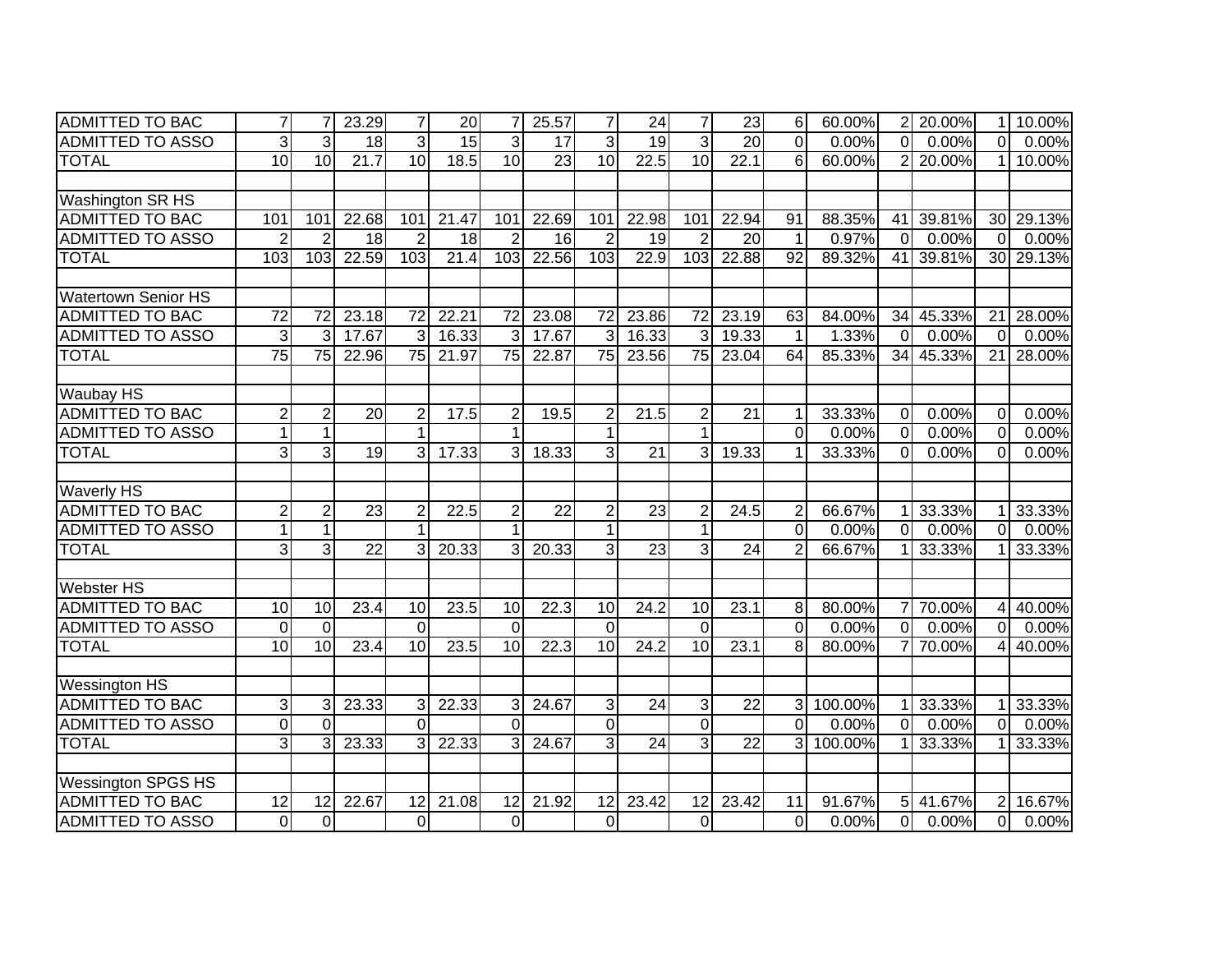| <b>TOTAL</b>            | 12               | 12              | 22.67             | 12 <sup>1</sup> | 21.08 | 12              | 21.92           | 12                      | 23.42 | 12 <sub>l</sub> | 23.42 | 11              | 91.67%  |                | 5 41.67%  | $\overline{2}$ | 16.67% |
|-------------------------|------------------|-----------------|-------------------|-----------------|-------|-----------------|-----------------|-------------------------|-------|-----------------|-------|-----------------|---------|----------------|-----------|----------------|--------|
|                         |                  |                 |                   |                 |       |                 |                 |                         |       |                 |       |                 |         |                |           |                |        |
| <b>West Central HS</b>  |                  |                 |                   |                 |       |                 |                 |                         |       |                 |       |                 |         |                |           |                |        |
| <b>ADMITTED TO BAC</b>  | $\overline{29}$  | 29              | 23.45             | 29              | 22.07 | 29              | 23.86           | 29                      | 23.52 | 29              | 23.62 | 26              | 83.87%  |                | 12 38.71% | 8 <sup>1</sup> | 25.81% |
| <b>ADMITTED TO ASSO</b> | $\overline{2}$   | $\overline{2}$  | 18                | $\overline{2}$  | 16.5  | $\overline{2}$  | 19.5            | $\overline{2}$          | 18.5  | $\overline{2}$  | 16.5  | $\overline{2}$  | 6.45%   | $\overline{0}$ | 0.00%     | $\overline{0}$ | 0.00%  |
| <b>TOTAL</b>            | $\overline{31}$  | $\overline{31}$ | 23.1              | $\overline{31}$ | 21.71 | $\overline{31}$ | 23.58           | $\overline{31}$         | 23.19 | $\overline{31}$ | 23.16 | $\overline{28}$ | 90.32%  |                | 12 38.71% | 8 <sup>1</sup> | 25.81% |
|                         |                  |                 |                   |                 |       |                 |                 |                         |       |                 |       |                 |         |                |           |                |        |
| <b>White Lake HS</b>    |                  |                 |                   |                 |       |                 |                 |                         |       |                 |       |                 |         |                |           |                |        |
| <b>ADMITTED TO BAC</b>  | 4                |                 | 21.25             | $\vert 4 \vert$ | 20    | 4               | 25              | 4                       | 19    | 4               | 21    | $\mathbf 0$     | 0.00%   | $\overline{0}$ | 0.00%     |                | 25.00% |
| <b>ADMITTED TO ASSO</b> | $\boldsymbol{0}$ | $\Omega$        |                   | $\Omega$        |       | $\Omega$        |                 | $\Omega$                |       | $\overline{0}$  |       | $\mathbf 0$     | 0.00%   | $\overline{0}$ | 0.00%     | $\overline{0}$ | 0.00%  |
| <b>TOTAL</b>            | $\overline{4}$   |                 | 21.25             | 4               | 20    | 4               | 25              | 4                       | 19    | 4               | 21    | $\Omega$        | 0.00%   | $\Omega$       | 0.00%     |                | 25.00% |
|                         |                  |                 |                   |                 |       |                 |                 |                         |       |                 |       |                 |         |                |           |                |        |
| <b>White River HS</b>   |                  |                 |                   |                 |       |                 |                 |                         |       |                 |       |                 |         |                |           |                |        |
| <b>ADMITTED TO BAC</b>  | 5                | 5               | 19.6              | 5 <sup>1</sup>  | 19    | 5               | 17.4            | $5\phantom{.0}$         | 23.4  | 5               | 18.8  | 4               | 80.00%  | $\Omega$       | 0.00%     | $\Omega$       | 0.00%  |
| <b>ADMITTED TO ASSO</b> | $\overline{0}$   | $\Omega$        |                   | $\Omega$        |       | $\overline{0}$  |                 | $\overline{0}$          |       | $\overline{0}$  |       | $\Omega$        | 0.00%   | $\overline{0}$ | 0.00%     | $\Omega$       | 0.00%  |
| <b>TOTAL</b>            | $\overline{5}$   | 5               | 19.6              | $\overline{5}$  | 19    | 5               | 17.4            | 5                       | 23.4  | 5               | 18.8  | $\overline{4}$  | 80.00%  | $\overline{0}$ | 0.00%     | $\Omega$       | 0.00%  |
|                         |                  |                 |                   |                 |       |                 |                 |                         |       |                 |       |                 |         |                |           |                |        |
| <b>Willow Lake HS</b>   |                  |                 |                   |                 |       |                 |                 |                         |       |                 |       |                 |         |                |           |                |        |
| <b>ADMITTED TO BAC</b>  | $\overline{7}$   |                 | 22                | 7               | 23.14 |                 | 23.14           | 7                       | 20.57 | 7               | 21    | 3               | 37.50%  | 11             | 12.50%    | 11             | 12.50% |
| <b>ADMITTED TO ASSO</b> | 1                |                 |                   | 1               |       |                 |                 | 1                       |       | 1               |       | $\overline{0}$  | 0.00%   | $\overline{0}$ | 0.00%     | $\Omega$       | 0.00%  |
| <b>TOTAL</b>            | 8                | 8               | 21.25             | 8 <sup>1</sup>  | 22.13 | 8               | $\overline{22}$ | 8 <sup>1</sup>          | 19.88 | 8               | 20.75 | 3               | 37.50%  | 11             | 12.50%    | 1              | 12.50% |
|                         |                  |                 |                   |                 |       |                 |                 |                         |       |                 |       |                 |         |                |           |                |        |
| <b>Wilmot HS</b>        |                  |                 |                   |                 |       |                 |                 |                         |       |                 |       |                 |         |                |           |                |        |
| <b>ADMITTED TO BAC</b>  | 5                | 5               | 21.4              | 5 <sub>l</sub>  | 21.2  | 5               | 22.4            | 5                       | 20.8  | 5               | 21.2  | $\mathbf{3}$    | 60.00%  | $\overline{0}$ | 0.00%     | $\overline{0}$ | 0.00%  |
| <b>ADMITTED TO ASSO</b> | $\mathbf 0$      | $\Omega$        |                   | $\Omega$        |       | $\Omega$        |                 | $\Omega$                |       | $\overline{0}$  |       | $\overline{0}$  | 0.00%   | $\overline{0}$ | 0.00%     | $\mathbf 0$    | 0.00%  |
| <b>TOTAL</b>            | $\overline{5}$   | 5 <sup>1</sup>  | $\overline{21.4}$ | $\overline{5}$  | 21.2  | 5               | 22.4            | 5 <sup>1</sup>          | 20.8  | 5               | 21.2  | 3               | 60.00%  | $\overline{0}$ | 0.00%     | $\Omega$       | 0.00%  |
|                         |                  |                 |                   |                 |       |                 |                 |                         |       |                 |       |                 |         |                |           |                |        |
| <b>Winner HS</b>        |                  |                 |                   |                 |       |                 |                 |                         |       |                 |       |                 |         |                |           |                |        |
| <b>ADMITTED TO BAC</b>  | $\overline{20}$  | $\overline{20}$ | 23                | 20              | 21.65 | 20              | 23.7            | 20                      | 22.75 | 20              | 23.85 | 20              | 100.00% |                | 18 90.00% | 7              | 35.00% |
| <b>ADMITTED TO ASSO</b> | $\mathbf 0$      | $\mathbf 0$     |                   | $\Omega$        |       | $\overline{0}$  |                 | $\mathbf 0$             |       | $\Omega$        |       | $\mathbf 0$     | 0.00%   | $\overline{0}$ | 0.00%     | $\overline{O}$ | 0.00%  |
| <b>TOTAL</b>            | $\overline{20}$  | $\overline{20}$ | $\overline{23}$   | 20              | 21.65 | $\overline{20}$ | 23.7            | 20                      | 22.75 | $\overline{20}$ | 23.85 | 20              | 100.00% |                | 18 90.00% |                | 35.00% |
|                         |                  |                 |                   |                 |       |                 |                 |                         |       |                 |       |                 |         |                |           |                |        |
| <b>Wolsey HS</b>        |                  |                 |                   |                 |       |                 |                 |                         |       |                 |       |                 |         |                |           |                |        |
| <b>ADMITTED TO BAC</b>  | 6                | 6               | 22.17             | $6 \mid$        | 19.5  | 6               | 23.17           | 6                       | 22.33 | 6               | 23.33 | 6               | 100.00% |                | 4 66.67%  | $\mathbf{3}$   | 50.00% |
| <b>ADMITTED TO ASSO</b> | $\overline{0}$   | $\Omega$        |                   | $\overline{0}$  |       | $\Omega$        |                 | $\overline{\mathsf{o}}$ |       | $\overline{0}$  |       | $\overline{0}$  | 0.00%   | $\overline{0}$ | 0.00%     | $\overline{0}$ | 0.00%  |
| <b>TOTAL</b>            | 6                | 6               | 22.17             | 6               | 19.5  | 6               | 23.17           | 6                       | 22.33 | 6               | 23.33 | 6               | 100.00% | $\overline{4}$ | 66.67%    | 3              | 50.00% |
|                         |                  |                 |                   |                 |       |                 |                 |                         |       |                 |       |                 |         |                |           |                |        |